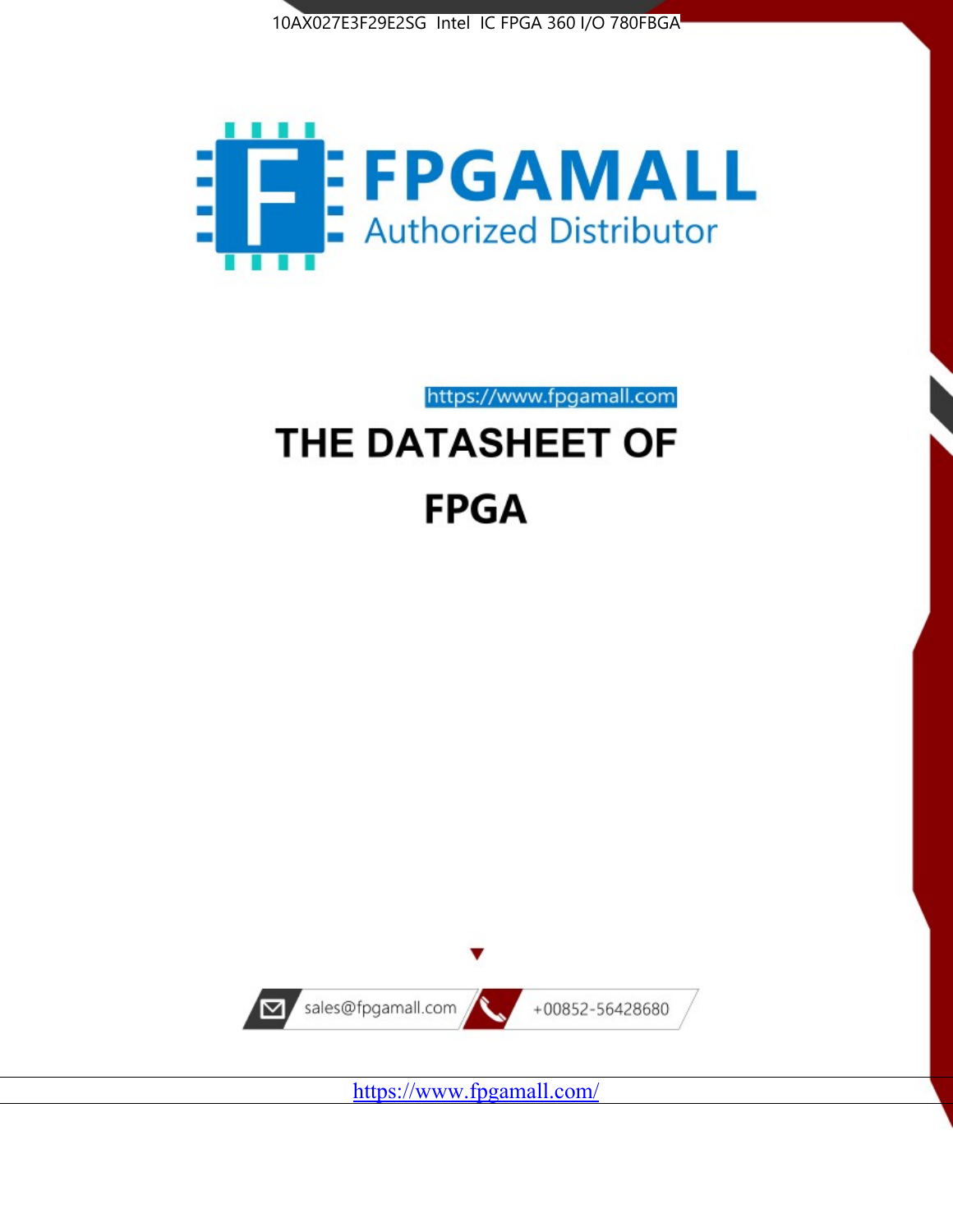10AX027E3F29E2SG Intel IC FPGA 360 I/O 780FBGA



# **Intel® Arria® 10 Device Overview**



**A10-OVERVIEW | 2018.12.06** Latest document on the web: **[PDF](https://www.intel.com/content/dam/www/programmable/us/en/pdfs/literature/hb/arria-10/a10_overview.pdf)** | **[HTML](https://www.intel.com/content/www/us/en/programmable/documentation/sam1403480274650.html)**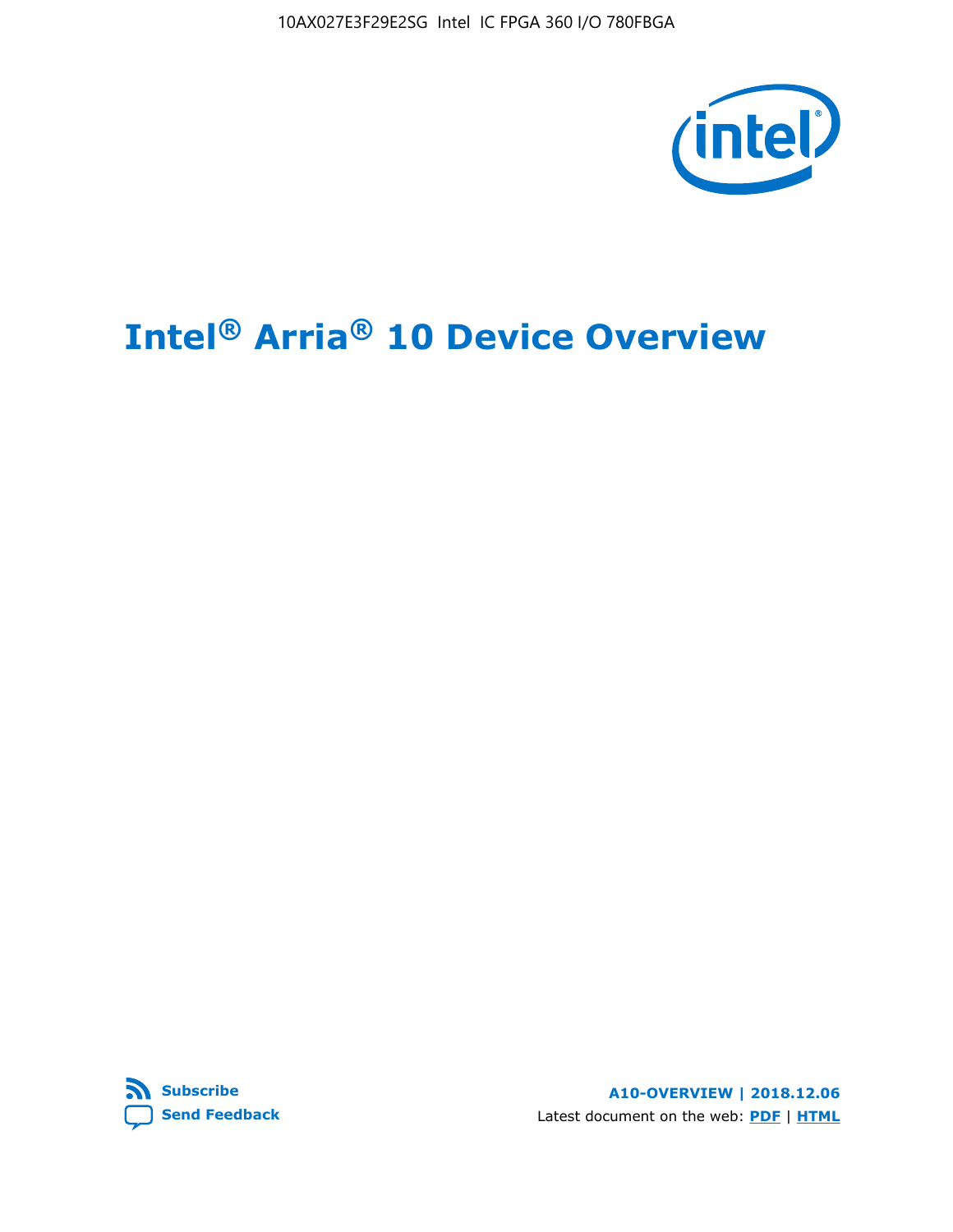

**Contents** 

## **Contents**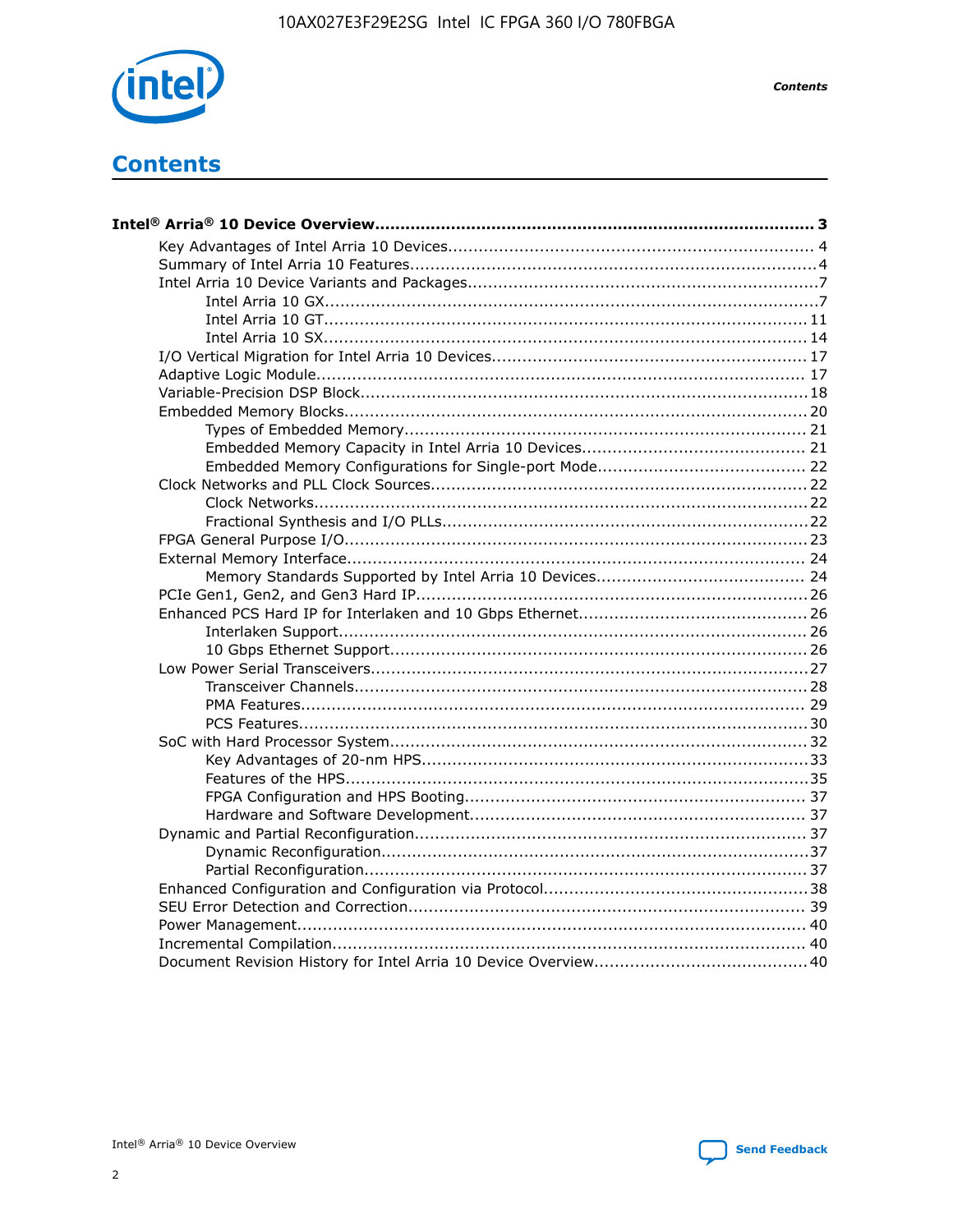**A10-OVERVIEW | 2018.12.06**

**[Send Feedback](mailto:FPGAtechdocfeedback@intel.com?subject=Feedback%20on%20Intel%20Arria%2010%20Device%20Overview%20(A10-OVERVIEW%202018.12.06)&body=We%20appreciate%20your%20feedback.%20In%20your%20comments,%20also%20specify%20the%20page%20number%20or%20paragraph.%20Thank%20you.)**



## **Intel® Arria® 10 Device Overview**

The Intel<sup>®</sup> Arria<sup>®</sup> 10 device family consists of high-performance and power-efficient 20 nm mid-range FPGAs and SoCs.

Intel Arria 10 device family delivers:

- Higher performance than the previous generation of mid-range and high-end FPGAs.
- Power efficiency attained through a comprehensive set of power-saving technologies.

The Intel Arria 10 devices are ideal for high performance, power-sensitive, midrange applications in diverse markets.

| <b>Market</b>         | <b>Applications</b>                                                                                               |
|-----------------------|-------------------------------------------------------------------------------------------------------------------|
| Wireless              | Channel and switch cards in remote radio heads<br>٠<br>Mobile backhaul<br>٠                                       |
| Wireline              | 40G/100G muxponders and transponders<br>٠<br>100G line cards<br>٠<br><b>Bridging</b><br>٠<br>Aggregation<br>٠     |
| <b>Broadcast</b>      | Studio switches<br>٠<br>Servers and transport<br>٠<br>Videoconferencing<br>٠<br>Professional audio and video<br>٠ |
| Computing and Storage | Flash cache<br>٠<br>Cloud computing servers<br>٠<br>Server acceleration<br>٠                                      |
| Medical               | Diagnostic scanners<br>٠<br>Diagnostic imaging<br>٠                                                               |
| Military              | Missile guidance and control<br>٠<br>Radar<br>٠<br>Electronic warfare<br>٠<br>Secure communications<br>٠          |

#### **Table 1. Sample Markets and Ideal Applications for Intel Arria 10 Devices**

#### **Related Information**

- [Intel Arria 10 Device Handbook: Known Issues](http://www.altera.com/support/kdb/solutions/rd07302013_646.html) Lists the planned updates to the *Intel Arria 10 Device Handbook* chapters.
- [Intel Arria 10 GX/GT Device Errata and Design Recommendations](https://www.intel.com/content/www/us/en/programmable/documentation/agz1493851706374.html#yqz1494433888646)
- [Intel Arria 10 SX Device Errata and Design Recommendations](https://www.intel.com/content/www/us/en/programmable/documentation/cru1462832385668.html#cru1462832558642)

Intel Corporation. All rights reserved. Intel, the Intel logo, Altera, Arria, Cyclone, Enpirion, MAX, Nios, Quartus and Stratix words and logos are trademarks of Intel Corporation or its subsidiaries in the U.S. and/or other countries. Intel warrants performance of its FPGA and semiconductor products to current specifications in accordance with Intel's standard warranty, but reserves the right to make changes to any products and services at any time without notice. Intel assumes no responsibility or liability arising out of the application or use of any information, product, or service described herein except as expressly agreed to in writing by Intel. Intel customers are advised to obtain the latest version of device specifications before relying on any published information and before placing orders for products or services. \*Other names and brands may be claimed as the property of others.

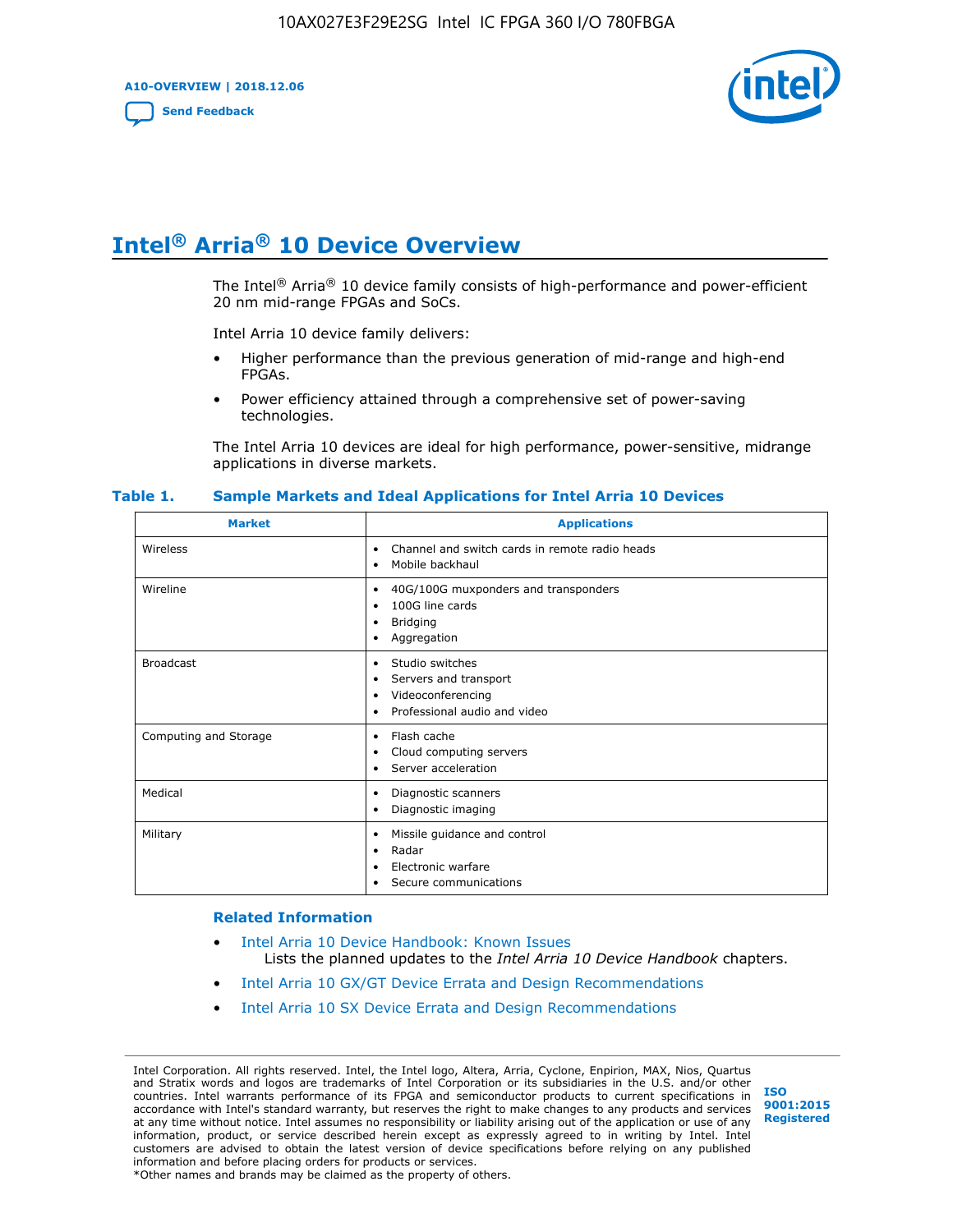

## **Key Advantages of Intel Arria 10 Devices**

#### **Table 2. Key Advantages of the Intel Arria 10 Device Family**

| <b>Advantage</b>                                                                                          | <b>Supporting Feature</b>                                                                                                                                                                                                                                                                                                |
|-----------------------------------------------------------------------------------------------------------|--------------------------------------------------------------------------------------------------------------------------------------------------------------------------------------------------------------------------------------------------------------------------------------------------------------------------|
| Enhanced core architecture                                                                                | Built on TSMC's 20 nm process technology<br>٠<br>60% higher performance than the previous generation of mid-range FPGAs<br>٠<br>15% higher performance than the fastest previous-generation FPGA<br>٠                                                                                                                    |
| High-bandwidth integrated<br>transceivers                                                                 | Short-reach rates up to 25.8 Gigabits per second (Gbps)<br>٠<br>Backplane capability up to 12.5 Gbps<br>٠<br>Integrated 10GBASE-KR and 40GBASE-KR4 Forward Error Correction (FEC)<br>٠                                                                                                                                   |
| Improved logic integration and<br>hard IP blocks                                                          | 8-input adaptive logic module (ALM)<br>٠<br>Up to 65.6 megabits (Mb) of embedded memory<br>٠<br>Variable-precision digital signal processing (DSP) blocks<br>Fractional synthesis phase-locked loops (PLLs)<br>Hard PCI Express Gen3 IP blocks<br>Hard memory controllers and PHY up to 2,400 Megabits per second (Mbps) |
| Second generation hard<br>processor system (HPS) with<br>integrated ARM* Cortex*-A9*<br>MPCore* processor | Tight integration of a dual-core ARM Cortex-A9 MPCore processor, hard IP, and an<br>٠<br>FPGA in a single Intel Arria 10 system-on-a-chip (SoC)<br>Supports over 128 Gbps peak bandwidth with integrated data coherency between<br>$\bullet$<br>the processor and the FPGA fabric                                        |
| Advanced power savings                                                                                    | Comprehensive set of advanced power saving features<br>٠<br>Power-optimized MultiTrack routing and core architecture<br>٠<br>Up to 40% lower power compared to previous generation of mid-range FPGAs<br>Up to 60% lower power compared to previous generation of high-end FPGAs                                         |

## **Summary of Intel Arria 10 Features**

#### **Table 3. Summary of Features for Intel Arria 10 Devices**

| <b>Feature</b>                  | <b>Description</b>                                                                                                                                                                                                                                                                                                                                                                                           |
|---------------------------------|--------------------------------------------------------------------------------------------------------------------------------------------------------------------------------------------------------------------------------------------------------------------------------------------------------------------------------------------------------------------------------------------------------------|
| Technology                      | TSMC's 20-nm SoC process technology<br>Allows operation at a lower $V_{\text{CC}}$ level of 0.82 V instead of the 0.9 V standard $V_{\text{CC}}$ core voltage                                                                                                                                                                                                                                                |
| Packaging                       | 1.0 mm ball-pitch Fineline BGA packaging<br>٠<br>0.8 mm ball-pitch Ultra Fineline BGA packaging<br>Multiple devices with identical package footprints for seamless migration between different<br><b>FPGA</b> densities<br>Devices with compatible package footprints allow migration to next generation high-end<br>Stratix <sup>®</sup> 10 devices<br>RoHS, leaded $(1)$ , and lead-free (Pb-free) options |
| High-performance<br>FPGA fabric | Enhanced 8-input ALM with four registers<br>Improved multi-track routing architecture to reduce congestion and improve compilation time<br>Hierarchical core clocking architecture<br>Fine-grained partial reconfiguration                                                                                                                                                                                   |
| Internal memory<br>blocks       | M20K-20-Kb memory blocks with hard error correction code (ECC)<br>Memory logic array block (MLAB)-640-bit memory                                                                                                                                                                                                                                                                                             |
|                                 | continued                                                                                                                                                                                                                                                                                                                                                                                                    |



<sup>(1)</sup> Contact Intel for availability.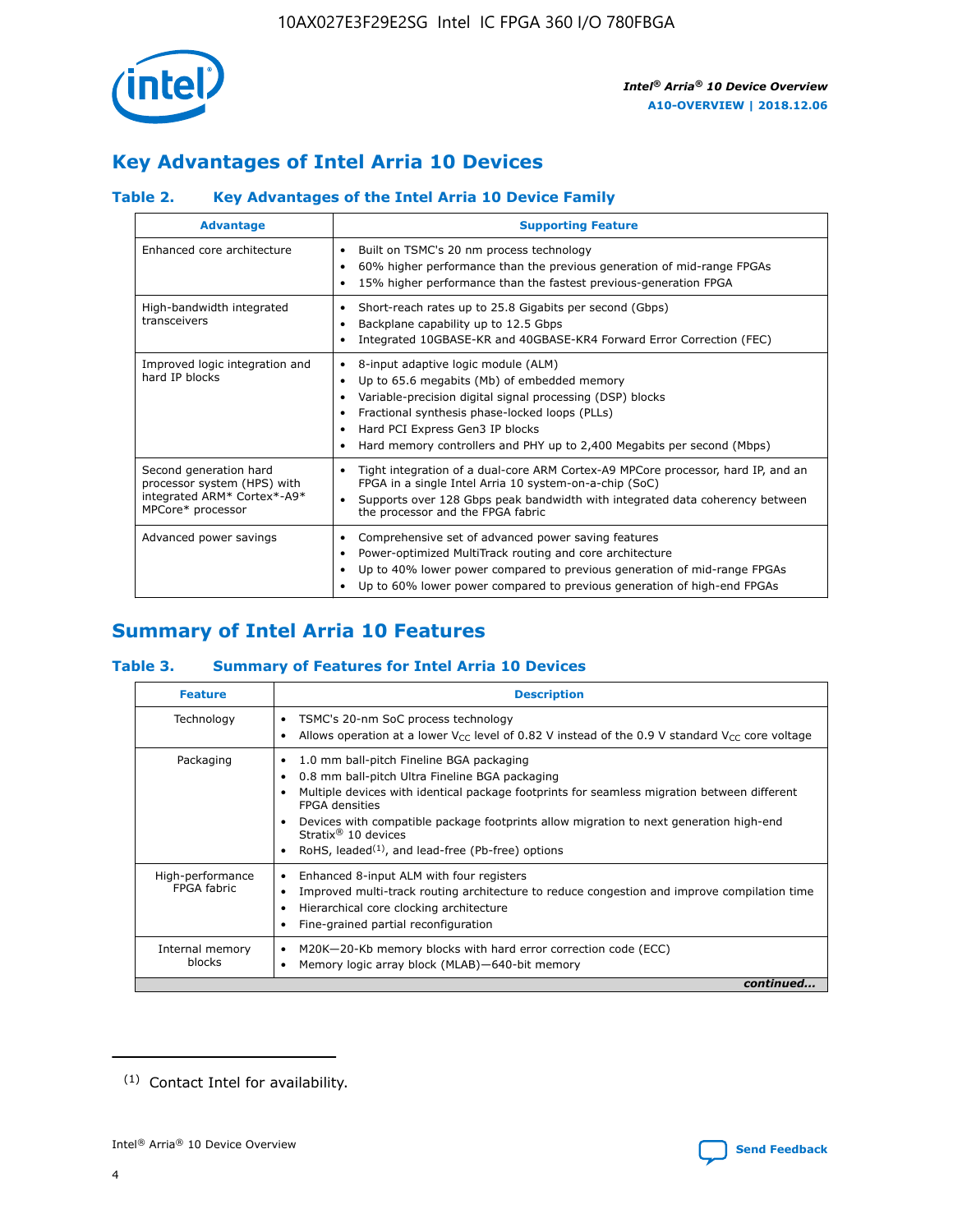$\mathsf{r}$ 



| <b>Feature</b>                         |                                                                                                                | <b>Description</b>                                                                                                                                                                                                                                                                                                                                                                                                                                                                                                                                                                                                                                                                                                                                                                                                                          |
|----------------------------------------|----------------------------------------------------------------------------------------------------------------|---------------------------------------------------------------------------------------------------------------------------------------------------------------------------------------------------------------------------------------------------------------------------------------------------------------------------------------------------------------------------------------------------------------------------------------------------------------------------------------------------------------------------------------------------------------------------------------------------------------------------------------------------------------------------------------------------------------------------------------------------------------------------------------------------------------------------------------------|
| Embedded Hard IP<br>blocks             | Variable-precision DSP                                                                                         | Native support for signal processing precision levels from $18 \times 19$ to<br>$\bullet$<br>54 x 54<br>Native support for 27 x 27 multiplier mode<br>64-bit accumulator and cascade for systolic finite impulse responses<br>(FIRS)<br>Internal coefficient memory banks<br>٠<br>Preadder/subtractor for improved efficiency<br>Additional pipeline register to increase performance and reduce<br>power<br>Supports floating point arithmetic:<br>- Perform multiplication, addition, subtraction, multiply-add,<br>multiply-subtract, and complex multiplication.<br>- Supports multiplication with accumulation capability, cascade<br>summation, and cascade subtraction capability.<br>- Dynamic accumulator reset control.<br>- Support direct vector dot and complex multiplication chaining<br>multiply floating point DSP blocks. |
|                                        | Memory controller                                                                                              | DDR4, DDR3, and DDR3L                                                                                                                                                                                                                                                                                                                                                                                                                                                                                                                                                                                                                                                                                                                                                                                                                       |
|                                        | PCI Express*                                                                                                   | PCI Express (PCIe*) Gen3 (x1, x2, x4, or x8), Gen2 (x1, x2, x4, or x8)<br>and Gen1 (x1, x2, x4, or x8) hard IP with complete protocol stack,<br>endpoint, and root port                                                                                                                                                                                                                                                                                                                                                                                                                                                                                                                                                                                                                                                                     |
|                                        | Transceiver I/O                                                                                                | 10GBASE-KR/40GBASE-KR4 Forward Error Correction (FEC)<br>PCS hard IPs that support:<br>- 10-Gbps Ethernet (10GbE)<br>- PCIe PIPE interface<br>- Interlaken<br>- Gbps Ethernet (GbE)<br>- Common Public Radio Interface (CPRI) with deterministic latency<br>support<br>- Gigabit-capable passive optical network (GPON) with fast lock-<br>time support<br>13.5G JESD204b<br>8B/10B, 64B/66B, 64B/67B encoders and decoders<br>Custom mode support for proprietary protocols                                                                                                                                                                                                                                                                                                                                                                |
| Core clock networks                    | $\bullet$                                                                                                      | Up to 800 MHz fabric clocking, depending on the application:<br>- 667 MHz external memory interface clocking with 2,400 Mbps DDR4 interface<br>- 800 MHz LVDS interface clocking with 1,600 Mbps LVDS interface<br>Global, regional, and peripheral clock networks<br>Clock networks that are not used can be gated to reduce dynamic power                                                                                                                                                                                                                                                                                                                                                                                                                                                                                                 |
| Phase-locked loops<br>(PLLs)           | High-resolution fractional synthesis PLLs:<br>$\bullet$<br>Integer PLLs:<br>- Adjacent to general purpose I/Os | - Precision clock synthesis, clock delay compensation, and zero delay buffering (ZDB)<br>- Support integer mode and fractional mode<br>- Fractional mode support with third-order delta-sigma modulation<br>- Support external memory and LVDS interfaces                                                                                                                                                                                                                                                                                                                                                                                                                                                                                                                                                                                   |
| FPGA General-purpose<br>$I/Os$ (GPIOs) | On-chip termination (OCT)<br>$\bullet$                                                                         | 1.6 Gbps LVDS-every pair can be configured as receiver or transmitter<br>1.2 V to 3.0 V single-ended LVTTL/LVCMOS interfacing                                                                                                                                                                                                                                                                                                                                                                                                                                                                                                                                                                                                                                                                                                               |
| <b>External Memory</b><br>Interface    |                                                                                                                | Hard memory controller- DDR4, DDR3, and DDR3L support<br>$-$ DDR4 $-$ speeds up to 1,200 MHz/2,400 Mbps<br>- DDR3-speeds up to 1,067 MHz/2,133 Mbps<br>Soft memory controller—provides support for RLDRAM $3^{(2)}$ , QDR IV $(2)$ , and QDR II+<br>continued                                                                                                                                                                                                                                                                                                                                                                                                                                                                                                                                                                               |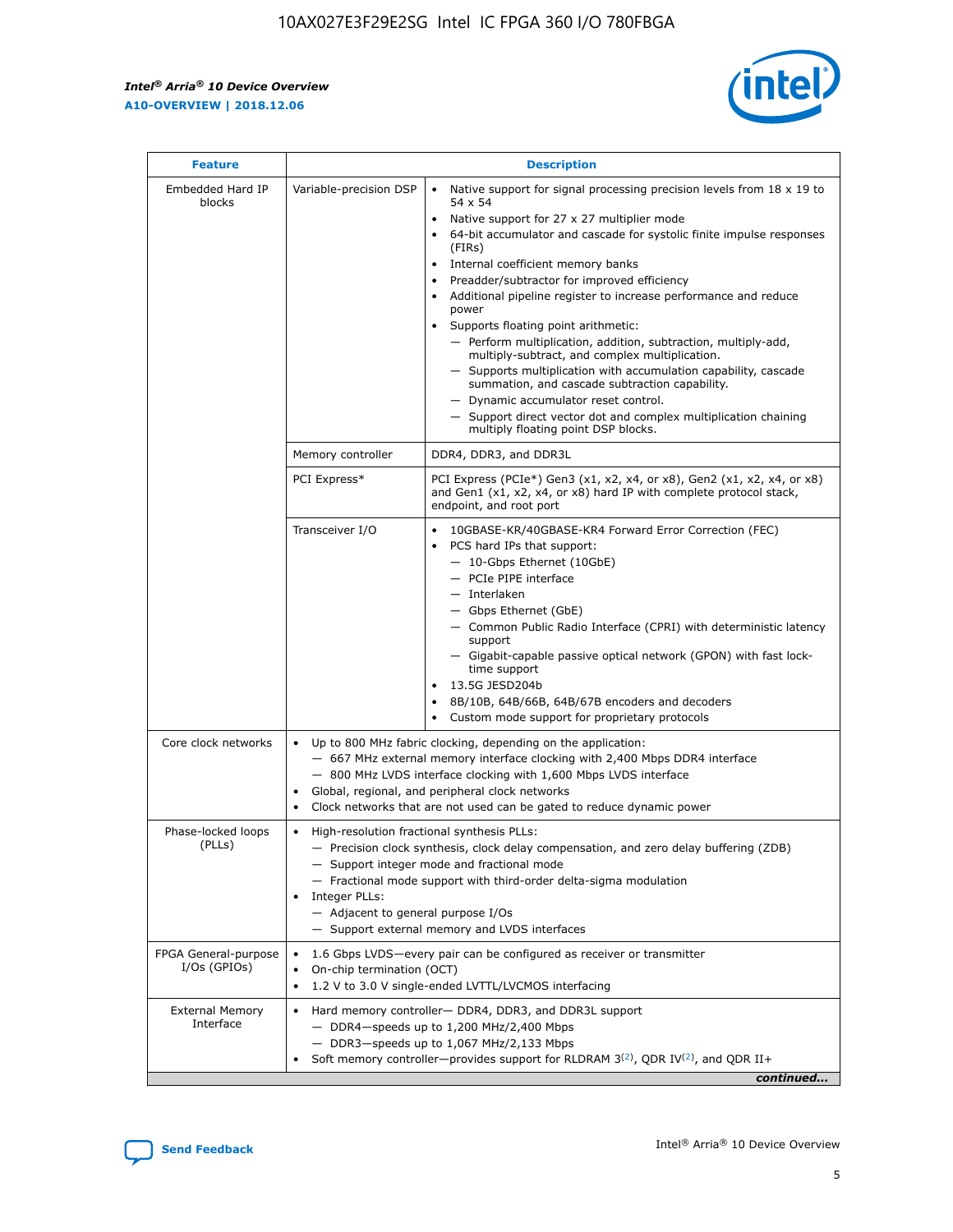

| <b>Feature</b>                                    | <b>Description</b>                                                                                                                                                                                                                                                                                                                                                                                                                                                                                                                                                                                                                                                        |
|---------------------------------------------------|---------------------------------------------------------------------------------------------------------------------------------------------------------------------------------------------------------------------------------------------------------------------------------------------------------------------------------------------------------------------------------------------------------------------------------------------------------------------------------------------------------------------------------------------------------------------------------------------------------------------------------------------------------------------------|
| Low-power serial<br>transceivers                  | • Continuous operating range:<br>- Intel Arria 10 GX-1 Gbps to 17.4 Gbps<br>$-$ Intel Arria 10 GT $-1$ Gbps to 25.8 Gbps<br>Backplane support:<br>$\bullet$<br>$-$ Intel Arria 10 GX-up to 12.5<br>$-$ Intel Arria 10 GT-up to 12.5<br>Extended range down to 125 Mbps with oversampling<br>ATX transmit PLLs with user-configurable fractional synthesis capability<br>Electronic Dispersion Compensation (EDC) support for XFP, SFP+, OSFP, and CFP optical<br>module<br>Adaptive linear and decision feedback equalization<br>$\bullet$<br>Transmitter pre-emphasis and de-emphasis<br>$\bullet$<br>Dynamic partial reconfiguration of individual transceiver channels |
| <b>HPS</b><br>(Intel Arria 10 SX<br>devices only) | Dual-core ARM Cortex-A9 MPCore processor-1.2 GHz CPU with<br>Processor and system<br>$\bullet$<br>1.5 GHz overdrive capability<br>256 KB on-chip RAM and 64 KB on-chip ROM<br>System peripherals-general-purpose timers, watchdog timers, direct<br>memory access (DMA) controller, FPGA configuration manager, and<br>clock and reset managers<br>• Security features—anti-tamper, secure boot, Advanced Encryption<br>Standard (AES) and authentication (SHA)<br>ARM CoreSight* JTAG debug access port, trace port, and on-chip<br>$\bullet$<br>trace storage                                                                                                           |
|                                                   | <b>External interfaces</b><br>Hard memory interface—Hard memory controller (2,400 Mbps DDR4,<br>and 2,133 Mbps DDR3), Quad serial peripheral interface (QSPI) flash<br>controller, NAND flash controller, direct memory access (DMA)<br>controller, Secure Digital/MultiMediaCard (SD/MMC) controller<br>Communication interface-10/100/1000 Ethernet media access<br>$\bullet$<br>control (MAC), USB On-The-GO (OTG) controllers, I <sup>2</sup> C controllers,<br>UART 16550, serial peripheral interface (SPI), and up to 62<br>HPS GPIO interfaces (48 direct-share I/Os)                                                                                             |
|                                                   | Interconnects to core<br>• High-performance ARM AMBA* AXI bus bridges that support<br>simultaneous read and write<br>HPS-FPGA bridges-include the FPGA-to-HPS, HPS-to-FPGA, and<br>$\bullet$<br>lightweight HPS-to-FPGA bridges that allow the FPGA fabric to issue<br>transactions to slaves in the HPS, and vice versa<br>Configuration bridge that allows HPS configuration manager to<br>configure the core logic via dedicated 32-bit configuration port<br>FPGA-to-HPS SDRAM controller bridge-provides configuration<br>interfaces for the multiport front end (MPFE) of the HPS SDRAM<br>controller                                                               |
| Configuration                                     | Tamper protection—comprehensive design protection to protect your valuable IP investments<br>Enhanced 256-bit advanced encryption standard (AES) design security with authentication<br>$\bullet$<br>Configuration via protocol (CvP) using PCIe Gen1, Gen2, or Gen3<br>continued                                                                                                                                                                                                                                                                                                                                                                                         |



<sup>(2)</sup> Intel Arria 10 devices support this external memory interface using hard PHY with soft memory controller.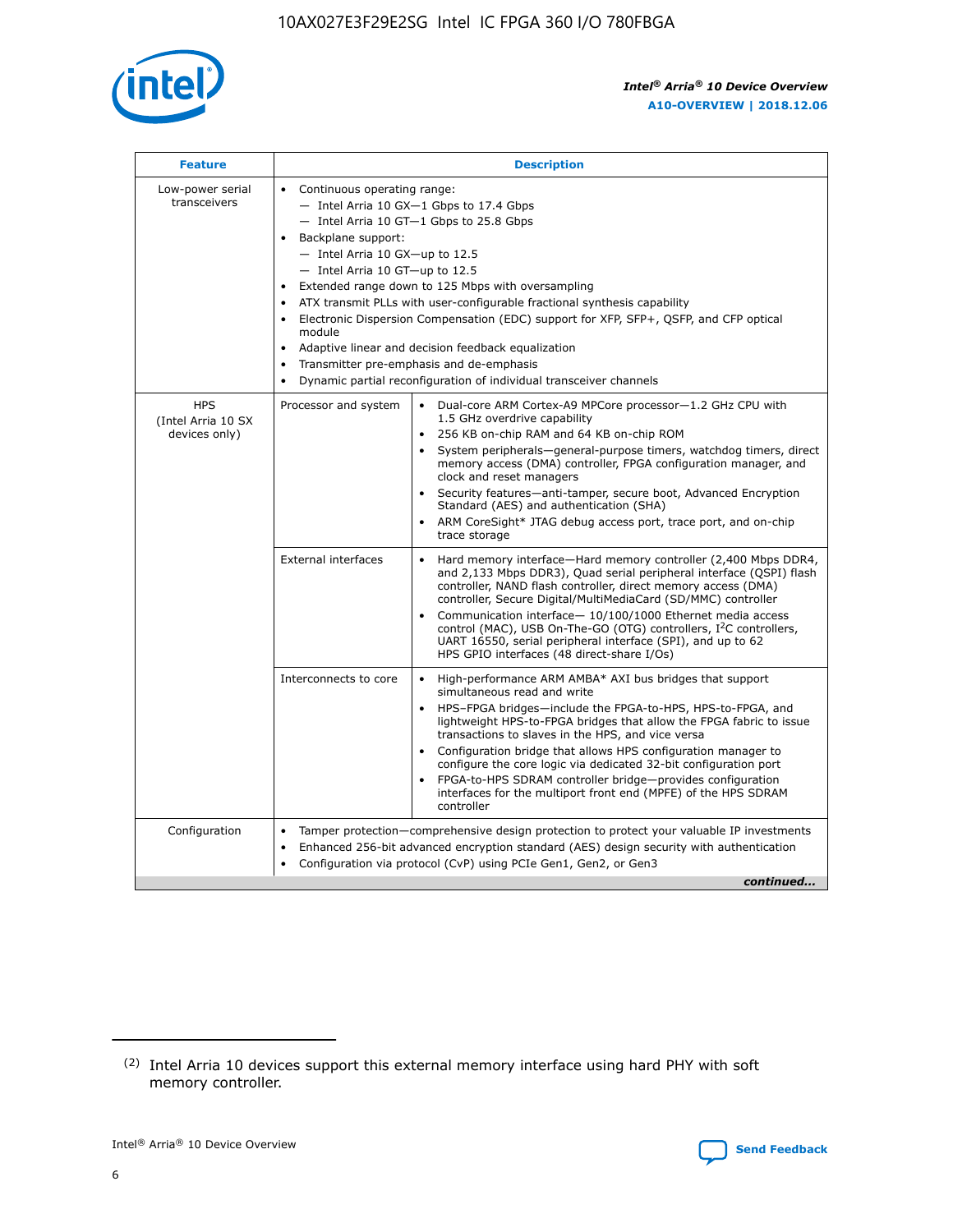

| <b>Feature</b>     | <b>Description</b>                                                                                                                                                                                               |
|--------------------|------------------------------------------------------------------------------------------------------------------------------------------------------------------------------------------------------------------|
|                    | Dynamic reconfiguration of the transceivers and PLLs<br>Fine-grained partial reconfiguration of the core fabric<br>Active Serial x4 Interface<br>$\bullet$                                                       |
| Power management   | SmartVID<br>Low static power device options<br>Programmable Power Technology<br>Intel Quartus <sup>®</sup> Prime integrated power analysis                                                                       |
| Software and tools | Intel Quartus Prime design suite<br>Transceiver toolkit<br>Platform Designer system integration tool<br>DSP Builder for Intel FPGAs<br>OpenCL <sup>™</sup> support<br>Intel SoC FPGA Embedded Design Suite (EDS) |

#### **Related Information**

[Intel Arria 10 Transceiver PHY Overview](https://www.intel.com/content/www/us/en/programmable/documentation/nik1398707230472.html#nik1398706768037) Provides details on Intel Arria 10 transceivers.

## **Intel Arria 10 Device Variants and Packages**

#### **Table 4. Device Variants for the Intel Arria 10 Device Family**

| <b>Variant</b>    | <b>Description</b>                                                                                                                                                                                                     |
|-------------------|------------------------------------------------------------------------------------------------------------------------------------------------------------------------------------------------------------------------|
| Intel Arria 10 GX | FPGA featuring 17.4 Gbps transceivers for short reach applications with 12.5 backplane driving<br>capability.                                                                                                          |
| Intel Arria 10 GT | FPGA featuring:<br>17.4 Gbps transceivers for short reach applications with 12.5 backplane driving capability.<br>25.8 Gbps transceivers for supporting CAUI-4 and CEI-25G applications with CFP2 and CFP4<br>modules. |
| Intel Arria 10 SX | SoC integrating ARM-based HPS and FPGA featuring 17.4 Gbps transceivers for short reach<br>applications with 12.5 backplane driving capability.                                                                        |

## **Intel Arria 10 GX**

This section provides the available options, maximum resource counts, and package plan for the Intel Arria 10 GX devices.

The information in this section is correct at the time of publication. For the latest information and to get more details, refer to the Intel FPGA Product Selector.

#### **Related Information**

#### [Intel FPGA Product Selector](http://www.altera.com/products/selector/psg-selector.html) Provides the latest information on Intel products.

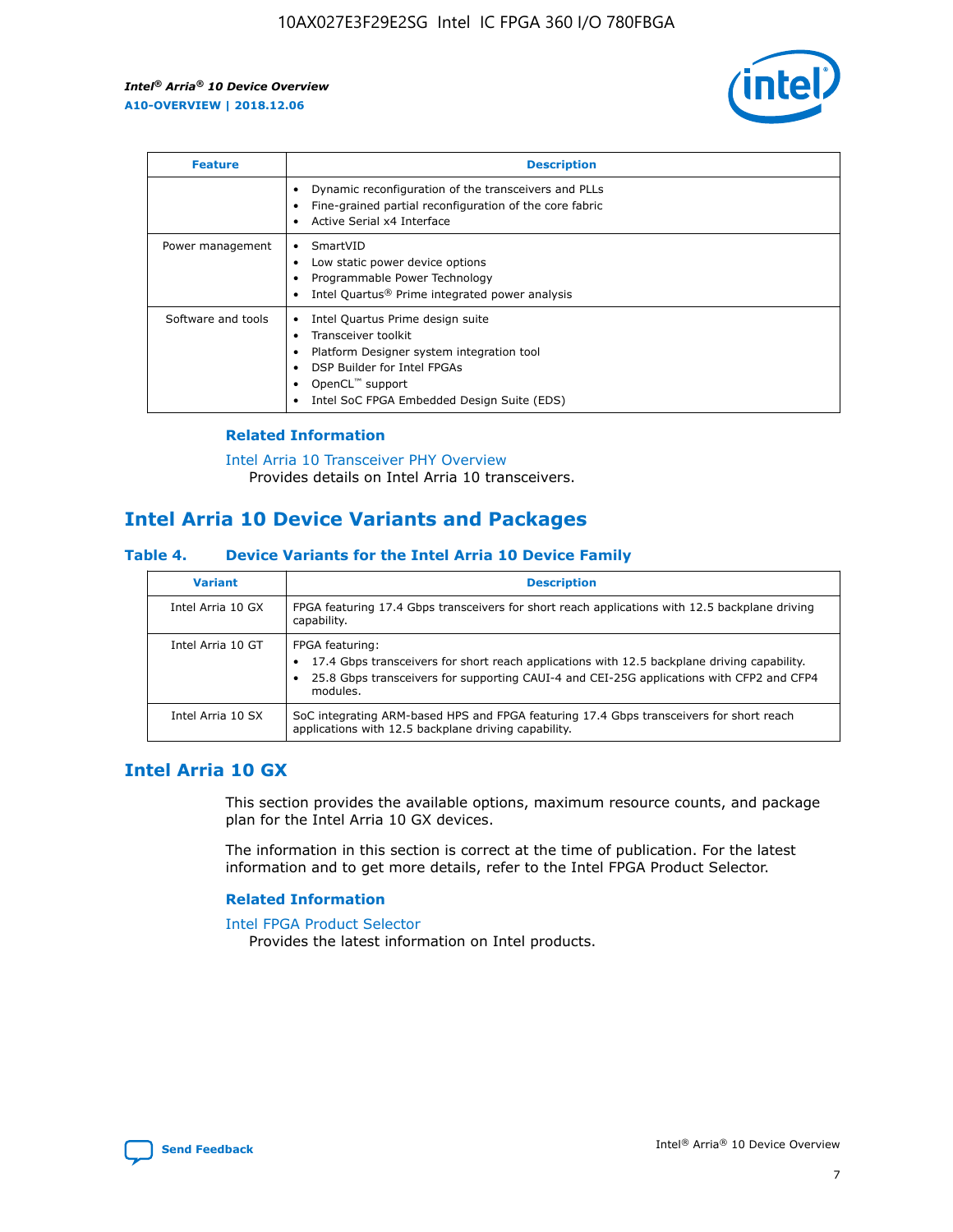

## **Available Options**





#### **Related Information**

[Transceiver Performance for Intel Arria 10 GX/SX Devices](https://www.intel.com/content/www/us/en/programmable/documentation/mcn1413182292568.html#mcn1413213965502) Provides more information about the transceiver speed grade.

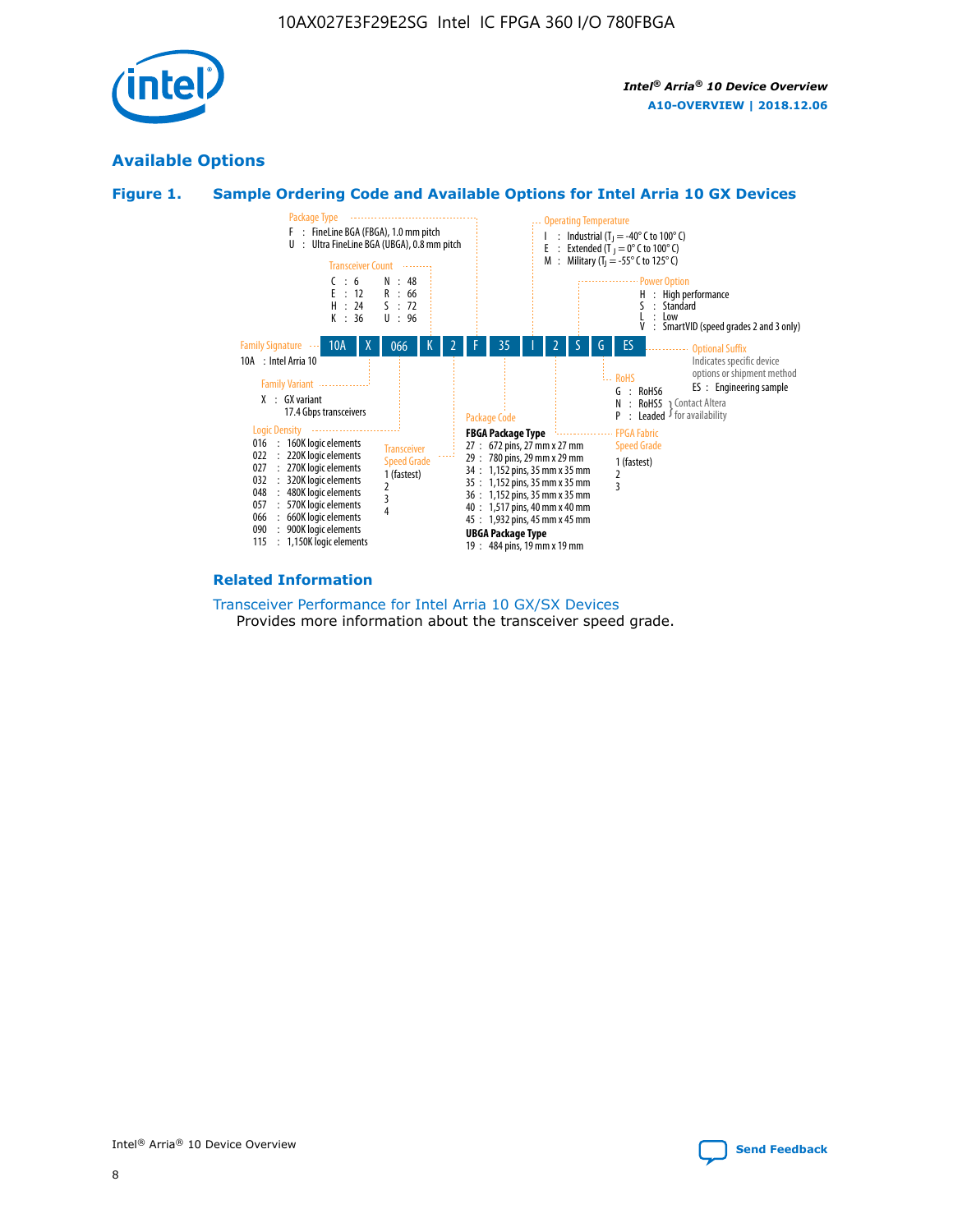

#### **Maximum Resources**

#### **Table 5. Maximum Resource Counts for Intel Arria 10 GX Devices (GX 160, GX 220, GX 270, GX 320, and GX 480)**

| <b>Resource</b>         |                                                          | <b>Product Line</b> |                    |                |                |               |  |  |  |
|-------------------------|----------------------------------------------------------|---------------------|--------------------|----------------|----------------|---------------|--|--|--|
|                         |                                                          | <b>GX 160</b>       | <b>GX 220</b>      | <b>GX 270</b>  | <b>GX 320</b>  | <b>GX 480</b> |  |  |  |
| Logic Elements (LE) (K) |                                                          | 160                 | 220                | 270            | 320            | 480           |  |  |  |
| <b>ALM</b>              |                                                          | 61,510              | 80,330             | 101,620        | 119,900        | 183,590       |  |  |  |
| Register                |                                                          | 246,040             | 321,320<br>406,480 |                | 479,600        | 734,360       |  |  |  |
| Memory (Kb)             | M <sub>20</sub> K                                        | 8,800               | 11,740             | 15,000         | 17,820         | 28,620        |  |  |  |
| <b>MLAB</b>             |                                                          | 1,050               | 1,690              | 2,452          | 2,727          | 4,164         |  |  |  |
|                         | Variable-precision DSP Block<br>192<br>830<br>985<br>156 |                     |                    |                |                | 1,368         |  |  |  |
|                         | 18 x 19 Multiplier                                       |                     | 384                | 1,970<br>1,660 |                | 2,736         |  |  |  |
| PLL                     | Fractional<br>Synthesis                                  | 6                   | 6                  | 8              | 8              | 12            |  |  |  |
|                         | I/O                                                      | 6                   | 6                  | 8              | 8              | 12            |  |  |  |
| 17.4 Gbps Transceiver   |                                                          | 12                  | 12                 | 24             | 24             | 36            |  |  |  |
| GPIO <sup>(3)</sup>     |                                                          | 288                 | 288<br>384         |                | 384            | 492           |  |  |  |
| LVDS Pair $(4)$         |                                                          | 120                 | 120                | 168            | 168            | 222           |  |  |  |
| PCIe Hard IP Block      |                                                          | 1                   | 1                  | $\overline{2}$ | $\overline{2}$ | 2             |  |  |  |
| Hard Memory Controller  |                                                          | 6                   | 6                  | 8              | 8              | 12            |  |  |  |

<sup>(4)</sup> Each LVDS I/O pair can be used as differential input or output.



<sup>(3)</sup> The number of GPIOs does not include transceiver I/Os. In the Intel Quartus Prime software, the number of user I/Os includes transceiver I/Os.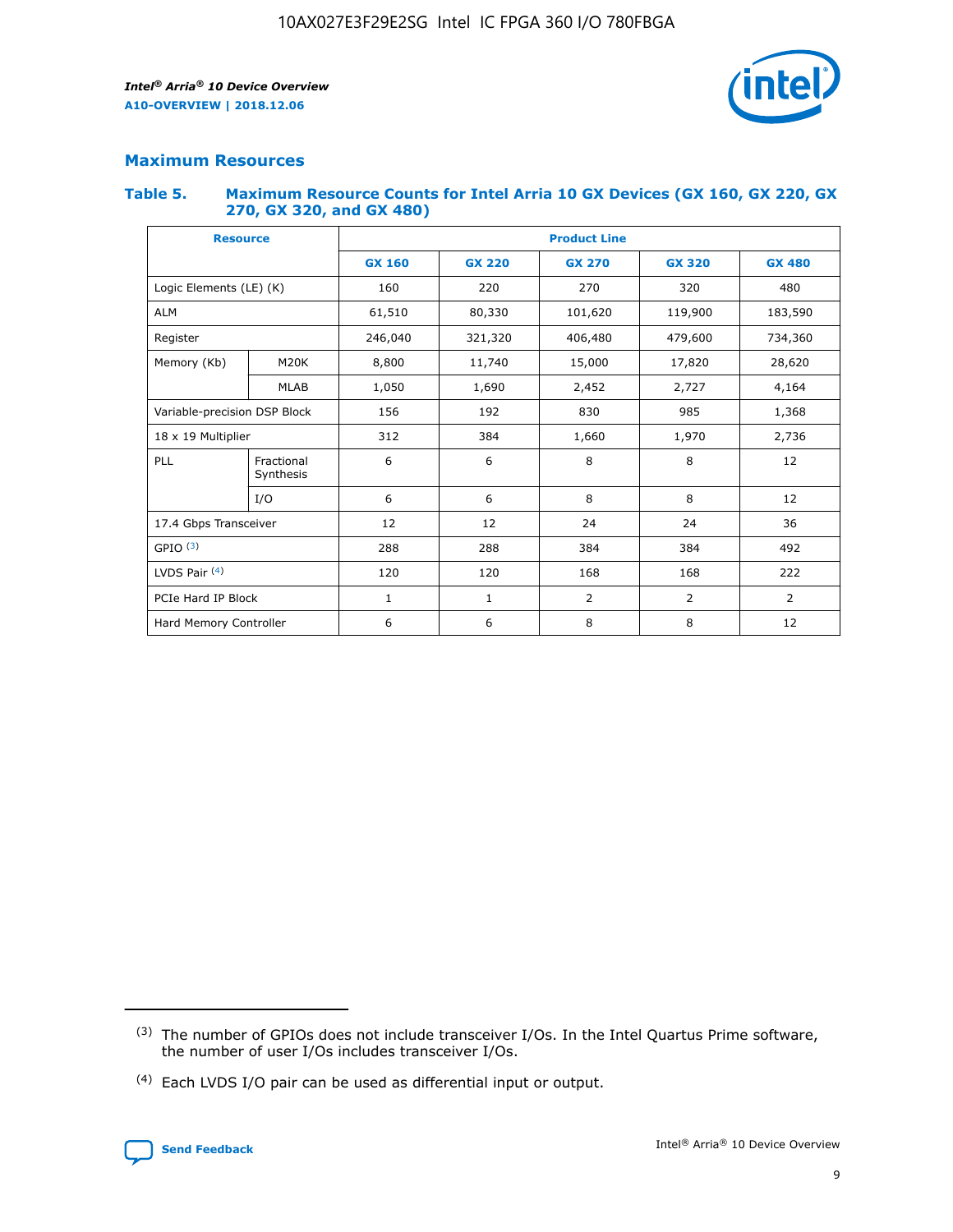![](_page_10_Picture_1.jpeg)

#### **Table 6. Maximum Resource Counts for Intel Arria 10 GX Devices (GX 570, GX 660, GX 900, and GX 1150)**

|                              | <b>Resource</b>         | <b>Product Line</b> |                |                |                |  |  |  |
|------------------------------|-------------------------|---------------------|----------------|----------------|----------------|--|--|--|
|                              |                         | <b>GX 570</b>       | <b>GX 660</b>  | <b>GX 900</b>  | <b>GX 1150</b> |  |  |  |
| Logic Elements (LE) (K)      |                         | 570                 | 660            | 900            | 1,150          |  |  |  |
| <b>ALM</b>                   |                         | 217,080             | 251,680        | 339,620        | 427,200        |  |  |  |
| Register                     |                         | 868,320             | 1,006,720      | 1,358,480      | 1,708,800      |  |  |  |
| Memory (Kb)                  | <b>M20K</b>             | 36,000              | 42,620         | 48,460         | 54,260         |  |  |  |
| <b>MLAB</b>                  |                         | 5,096               | 5,788          | 9,386          | 12,984         |  |  |  |
| Variable-precision DSP Block |                         | 1,523               | 1,687          | 1,518          | 1,518          |  |  |  |
| $18 \times 19$ Multiplier    |                         | 3,046               | 3,374          | 3,036          | 3,036          |  |  |  |
| PLL                          | Fractional<br>Synthesis | 16                  | 16             | 32             | 32             |  |  |  |
|                              | I/O                     | 16                  | 16             | 16             | 16             |  |  |  |
| 17.4 Gbps Transceiver        |                         | 48                  | 48             | 96             | 96             |  |  |  |
| GPIO <sup>(3)</sup>          |                         | 696                 | 696            | 768            | 768            |  |  |  |
| LVDS Pair $(4)$              |                         | 324                 | 324            | 384            | 384            |  |  |  |
| PCIe Hard IP Block           |                         | 2                   | $\overline{2}$ | $\overline{4}$ | 4              |  |  |  |
| Hard Memory Controller       |                         | 16                  | 16             | 16             | 16             |  |  |  |

## **Package Plan**

#### **Table 7. Package Plan for Intel Arria 10 GX Devices (U19, F27, and F29)**

Refer to I/O and High Speed I/O in Intel Arria 10 Devices chapter for the number of 3 V I/O, LVDS I/O, and LVDS channels in each device package.

| <b>Product Line</b> |         | U <sub>19</sub><br>$(19 \text{ mm} \times 19 \text{ mm})$<br>484-pin UBGA) |             | <b>F27</b><br>(27 mm × 27 mm,<br>672-pin FBGA) |          |             | <b>F29</b><br>(29 mm × 29 mm,<br>780-pin FBGA) |          |             |  |
|---------------------|---------|----------------------------------------------------------------------------|-------------|------------------------------------------------|----------|-------------|------------------------------------------------|----------|-------------|--|
|                     | 3 V I/O | LVDS I/O                                                                   | <b>XCVR</b> | 3 V I/O                                        | LVDS I/O | <b>XCVR</b> | 3 V I/O                                        | LVDS I/O | <b>XCVR</b> |  |
| GX 160              | 48      | 192                                                                        | 6           | 48                                             | 192      | 12          | 48                                             | 240      | 12          |  |
| GX 220              | 48      | 192                                                                        | 6           | 48                                             | 192      | 12          | 48                                             | 240      | 12          |  |
| GX 270              |         |                                                                            |             | 48                                             | 192      | 12          | 48                                             | 312      | 12          |  |
| GX 320              |         |                                                                            |             | 48                                             | 192      | 12          | 48                                             | 312      | 12          |  |
| GX 480              |         |                                                                            |             |                                                |          |             | 48                                             | 312      | 12          |  |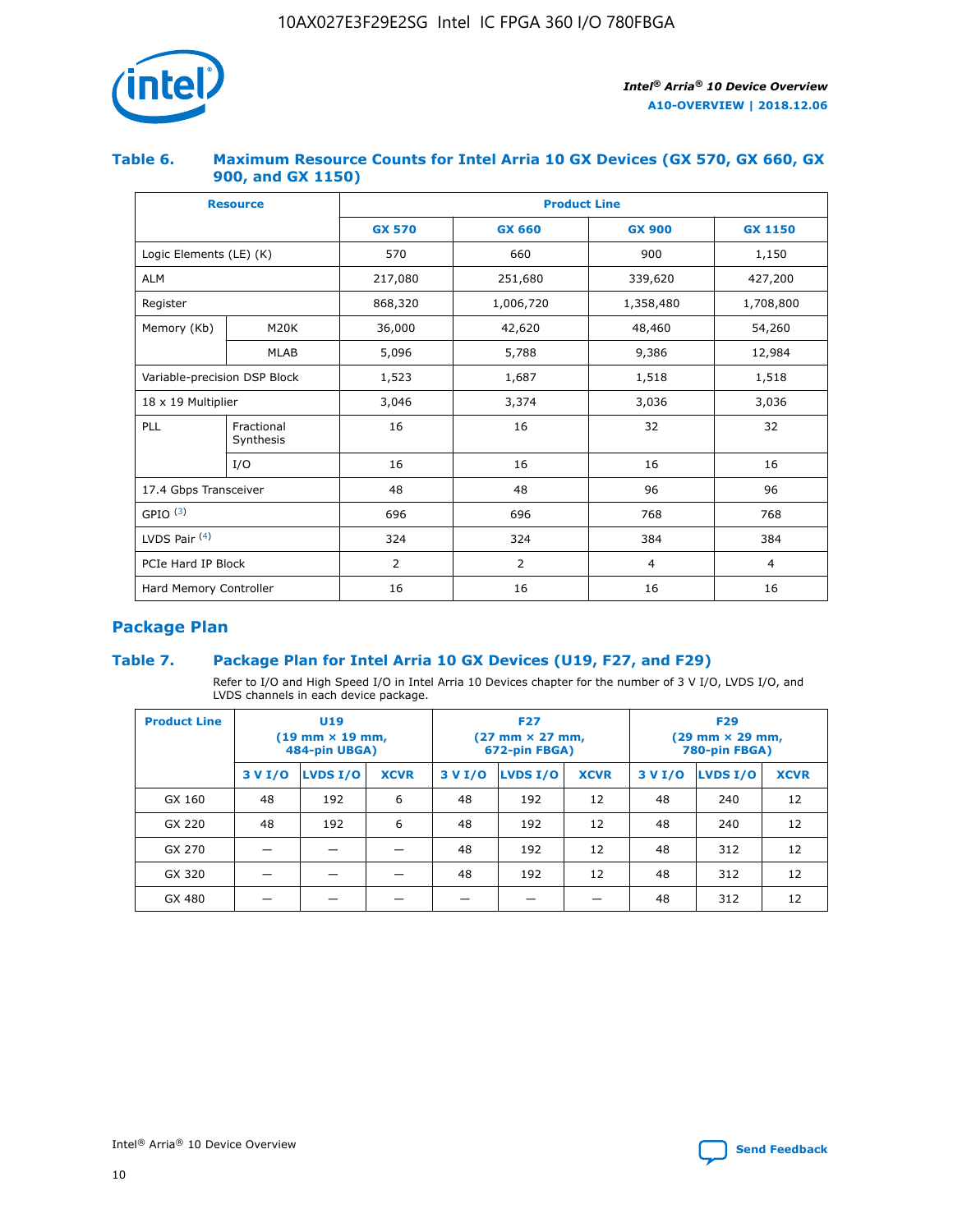![](_page_11_Picture_2.jpeg)

#### **Table 8. Package Plan for Intel Arria 10 GX Devices (F34, F35, NF40, and KF40)**

Refer to I/O and High Speed I/O in Intel Arria 10 Devices chapter for the number of 3 V I/O, LVDS I/O, and LVDS channels in each device package.

| <b>Product Line</b> |           | <b>F34</b><br>$(35 \text{ mm} \times 35 \text{ mm})$<br>1152-pin FBGA) |             | <b>F35</b><br>$(35 \text{ mm} \times 35 \text{ mm})$<br><b>1152-pin FBGA)</b> |                    |             | <b>KF40</b><br>$(40$ mm $\times$ 40 mm,<br>1517-pin FBGA) |                    | <b>NF40</b><br>$(40$ mm $\times$ 40 mm,<br><b>1517-pin FBGA)</b> |            |                    |             |
|---------------------|-----------|------------------------------------------------------------------------|-------------|-------------------------------------------------------------------------------|--------------------|-------------|-----------------------------------------------------------|--------------------|------------------------------------------------------------------|------------|--------------------|-------------|
|                     | 3V<br>I/O | <b>LVDS</b><br>I/O                                                     | <b>XCVR</b> | 3V<br>I/O                                                                     | <b>LVDS</b><br>I/O | <b>XCVR</b> | 3V<br>I/O                                                 | <b>LVDS</b><br>I/O | <b>XCVR</b>                                                      | 3 V<br>I/O | <b>LVDS</b><br>I/O | <b>XCVR</b> |
| GX 270              | 48        | 336                                                                    | 24          | 48                                                                            | 336                | 24          |                                                           |                    |                                                                  |            |                    |             |
| GX 320              | 48        | 336                                                                    | 24          | 48                                                                            | 336                | 24          |                                                           |                    |                                                                  |            |                    |             |
| GX 480              | 48        | 444                                                                    | 24          | 48                                                                            | 348                | 36          |                                                           |                    |                                                                  |            |                    |             |
| GX 570              | 48        | 444                                                                    | 24          | 48                                                                            | 348                | 36          | 96                                                        | 600                | 36                                                               | 48         | 540                | 48          |
| GX 660              | 48        | 444                                                                    | 24          | 48                                                                            | 348                | 36          | 96                                                        | 600                | 36                                                               | 48         | 540                | 48          |
| GX 900              |           | 504                                                                    | 24          | -                                                                             |                    |             |                                                           |                    |                                                                  |            | 600                | 48          |
| GX 1150             |           | 504                                                                    | 24          |                                                                               |                    |             |                                                           |                    |                                                                  |            | 600                | 48          |

#### **Table 9. Package Plan for Intel Arria 10 GX Devices (RF40, NF45, SF45, and UF45)**

Refer to I/O and High Speed I/O in Intel Arria 10 Devices chapter for the number of 3 V I/O, LVDS I/O, and LVDS channels in each device package.

| <b>Product Line</b> | <b>RF40</b><br>$(40$ mm $\times$ 40 mm,<br>1517-pin FBGA) |                    |             | <b>NF45</b><br>$(45 \text{ mm} \times 45 \text{ mm})$<br><b>1932-pin FBGA)</b> |                    |             | <b>SF45</b><br>$(45 \text{ mm} \times 45 \text{ mm})$<br><b>1932-pin FBGA)</b> |                    |             | <b>UF45</b><br>$(45 \text{ mm} \times 45 \text{ mm})$<br><b>1932-pin FBGA)</b> |                    |             |
|---------------------|-----------------------------------------------------------|--------------------|-------------|--------------------------------------------------------------------------------|--------------------|-------------|--------------------------------------------------------------------------------|--------------------|-------------|--------------------------------------------------------------------------------|--------------------|-------------|
|                     | 3V<br>I/O                                                 | <b>LVDS</b><br>I/O | <b>XCVR</b> | 3 V<br>I/O                                                                     | <b>LVDS</b><br>I/O | <b>XCVR</b> | 3 V<br>I/O                                                                     | <b>LVDS</b><br>I/O | <b>XCVR</b> | 3V<br>I/O                                                                      | <b>LVDS</b><br>I/O | <b>XCVR</b> |
| GX 900              |                                                           | 342                | 66          | _                                                                              | 768                | 48          |                                                                                | 624                | 72          |                                                                                | 480                | 96          |
| GX 1150             |                                                           | 342                | 66          | _                                                                              | 768                | 48          |                                                                                | 624                | 72          |                                                                                | 480                | 96          |

#### **Related Information**

[I/O and High-Speed Differential I/O Interfaces in Intel Arria 10 Devices chapter, Intel](https://www.intel.com/content/www/us/en/programmable/documentation/sam1403482614086.html#sam1403482030321) [Arria 10 Device Handbook](https://www.intel.com/content/www/us/en/programmable/documentation/sam1403482614086.html#sam1403482030321)

Provides the number of 3 V and LVDS I/Os, and LVDS channels for each Intel Arria 10 device package.

## **Intel Arria 10 GT**

This section provides the available options, maximum resource counts, and package plan for the Intel Arria 10 GT devices.

The information in this section is correct at the time of publication. For the latest information and to get more details, refer to the Intel FPGA Product Selector.

#### **Related Information**

#### [Intel FPGA Product Selector](http://www.altera.com/products/selector/psg-selector.html)

Provides the latest information on Intel products.

![](_page_11_Picture_18.jpeg)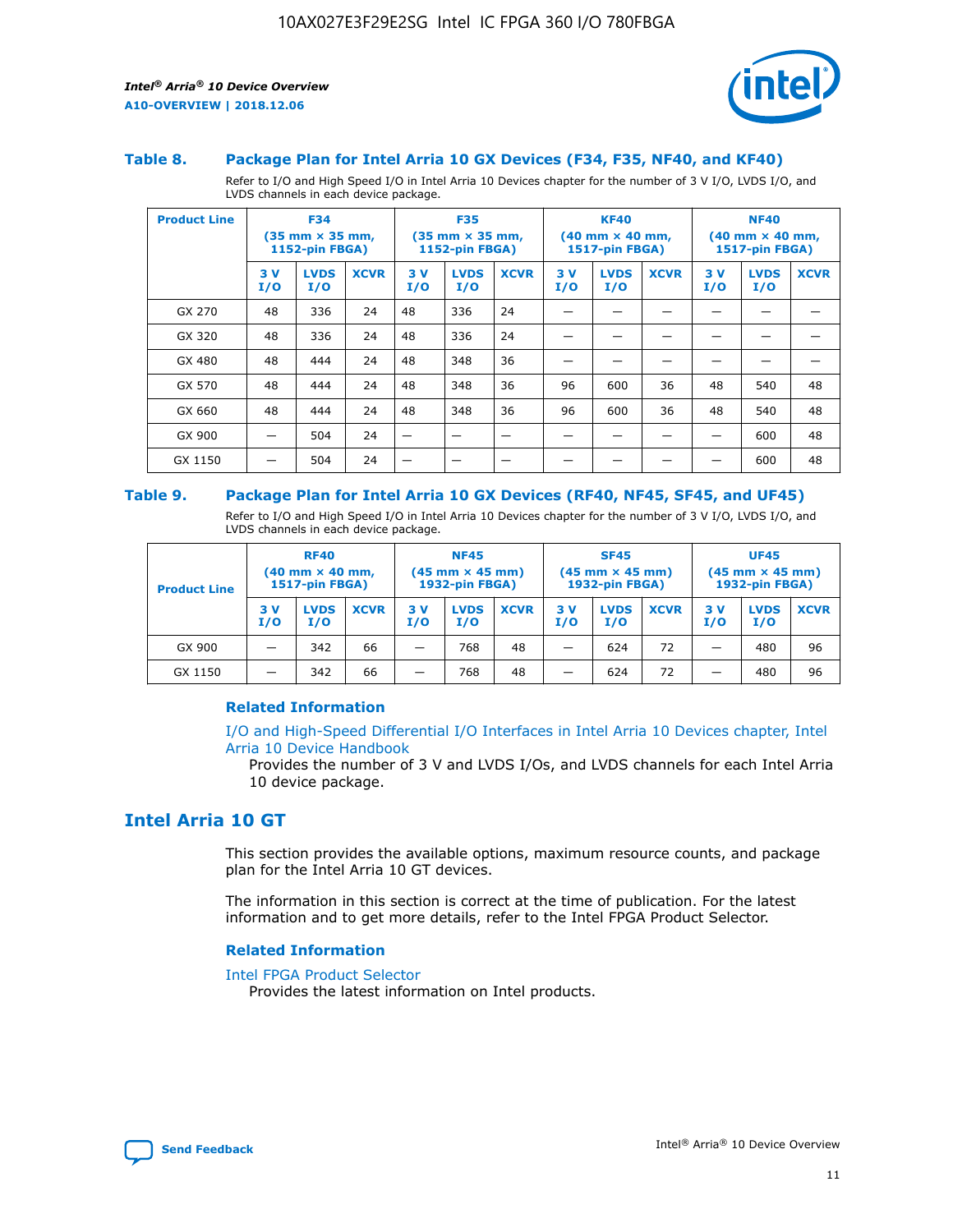![](_page_12_Picture_1.jpeg)

## **Available Options**

## **Figure 2. Sample Ordering Code and Available Options for Intel Arria 10 GT Devices**

![](_page_12_Figure_5.jpeg)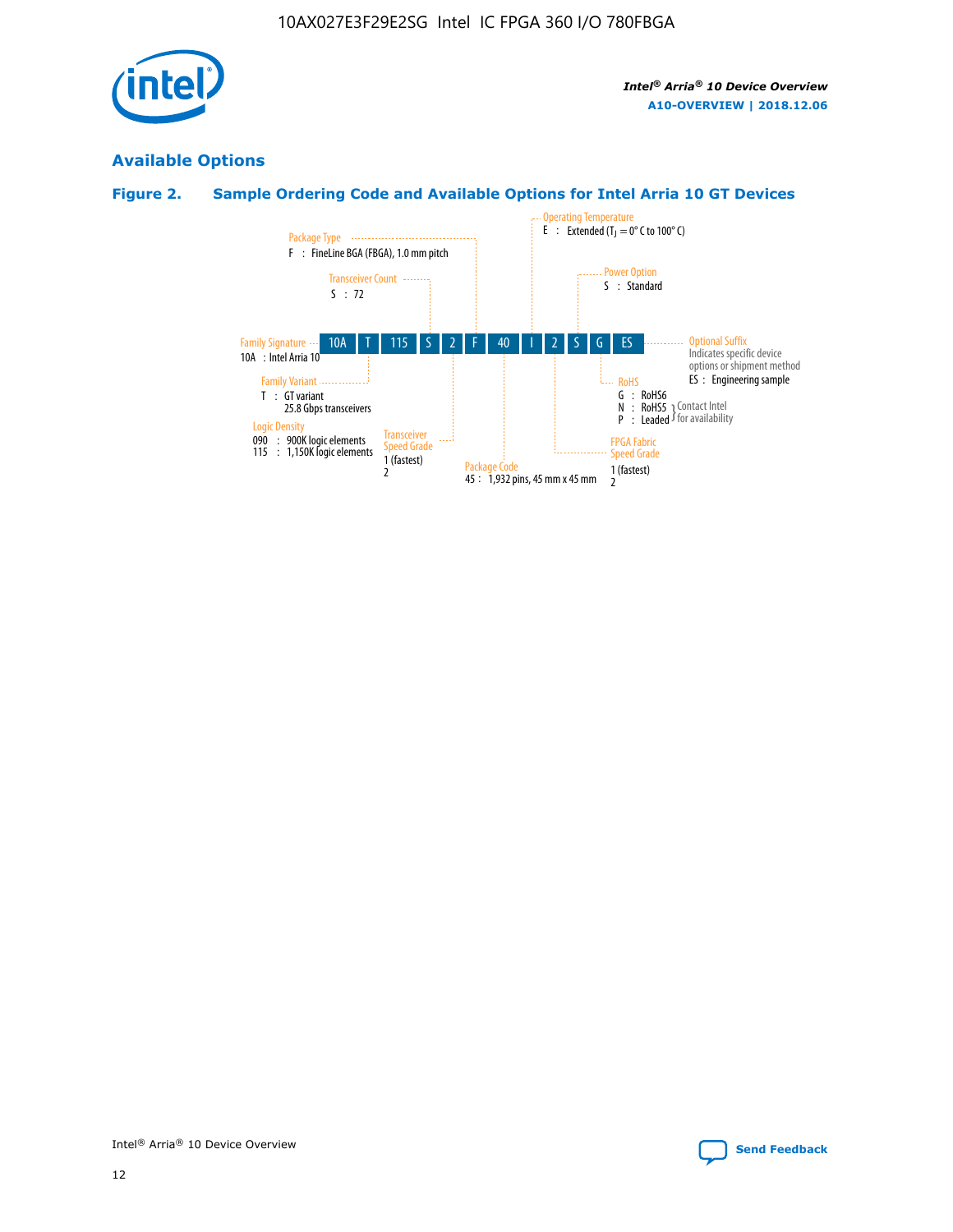![](_page_13_Picture_2.jpeg)

#### **Maximum Resources**

#### **Table 10. Maximum Resource Counts for Intel Arria 10 GT Devices**

| <b>Resource</b>              |                      | <b>Product Line</b> |                |  |
|------------------------------|----------------------|---------------------|----------------|--|
|                              |                      | <b>GT 900</b>       | GT 1150        |  |
| Logic Elements (LE) (K)      |                      | 900                 | 1,150          |  |
| <b>ALM</b>                   |                      | 339,620             | 427,200        |  |
| Register                     |                      | 1,358,480           | 1,708,800      |  |
| Memory (Kb)                  | M <sub>20</sub> K    | 48,460              | 54,260         |  |
|                              | <b>MLAB</b>          | 9,386               | 12,984         |  |
| Variable-precision DSP Block |                      | 1,518               | 1,518          |  |
| 18 x 19 Multiplier           |                      | 3,036               | 3,036          |  |
| PLL                          | Fractional Synthesis | 32                  | 32             |  |
|                              | I/O                  | 16                  | 16             |  |
| Transceiver                  | 17.4 Gbps            | 72(5)               | 72(5)          |  |
|                              | 25.8 Gbps            | 6                   | 6              |  |
| GPIO <sup>(6)</sup>          |                      | 624                 | 624            |  |
| LVDS Pair $(7)$              |                      | 312                 | 312            |  |
| PCIe Hard IP Block           |                      | $\overline{4}$      | $\overline{4}$ |  |
| Hard Memory Controller       |                      | 16                  | 16             |  |

#### **Related Information**

#### [Intel Arria 10 GT Channel Usage](https://www.intel.com/content/www/us/en/programmable/documentation/nik1398707230472.html#nik1398707008178)

Configuring GT/GX channels in Intel Arria 10 GT devices.

#### **Package Plan**

#### **Table 11. Package Plan for Intel Arria 10 GT Devices**

Refer to I/O and High Speed I/O in Intel Arria 10 Devices chapter for the number of 3 V I/O, LVDS I/O, and LVDS channels in each device package.

| <b>Product Line</b> | <b>SF45</b><br>(45 mm × 45 mm, 1932-pin FBGA) |                 |             |  |  |  |
|---------------------|-----------------------------------------------|-----------------|-------------|--|--|--|
|                     | 3 V I/O                                       | <b>LVDS I/O</b> | <b>XCVR</b> |  |  |  |
| GT 900              |                                               | 624             | 72          |  |  |  |
| GT 1150             |                                               | 624             | 72          |  |  |  |

<sup>(7)</sup> Each LVDS I/O pair can be used as differential input or output.

![](_page_13_Picture_16.jpeg)

 $(5)$  If all 6 GT channels are in use, 12 of the GX channels are not usable.

<sup>(6)</sup> The number of GPIOs does not include transceiver I/Os. In the Intel Quartus Prime software, the number of user I/Os includes transceiver I/Os.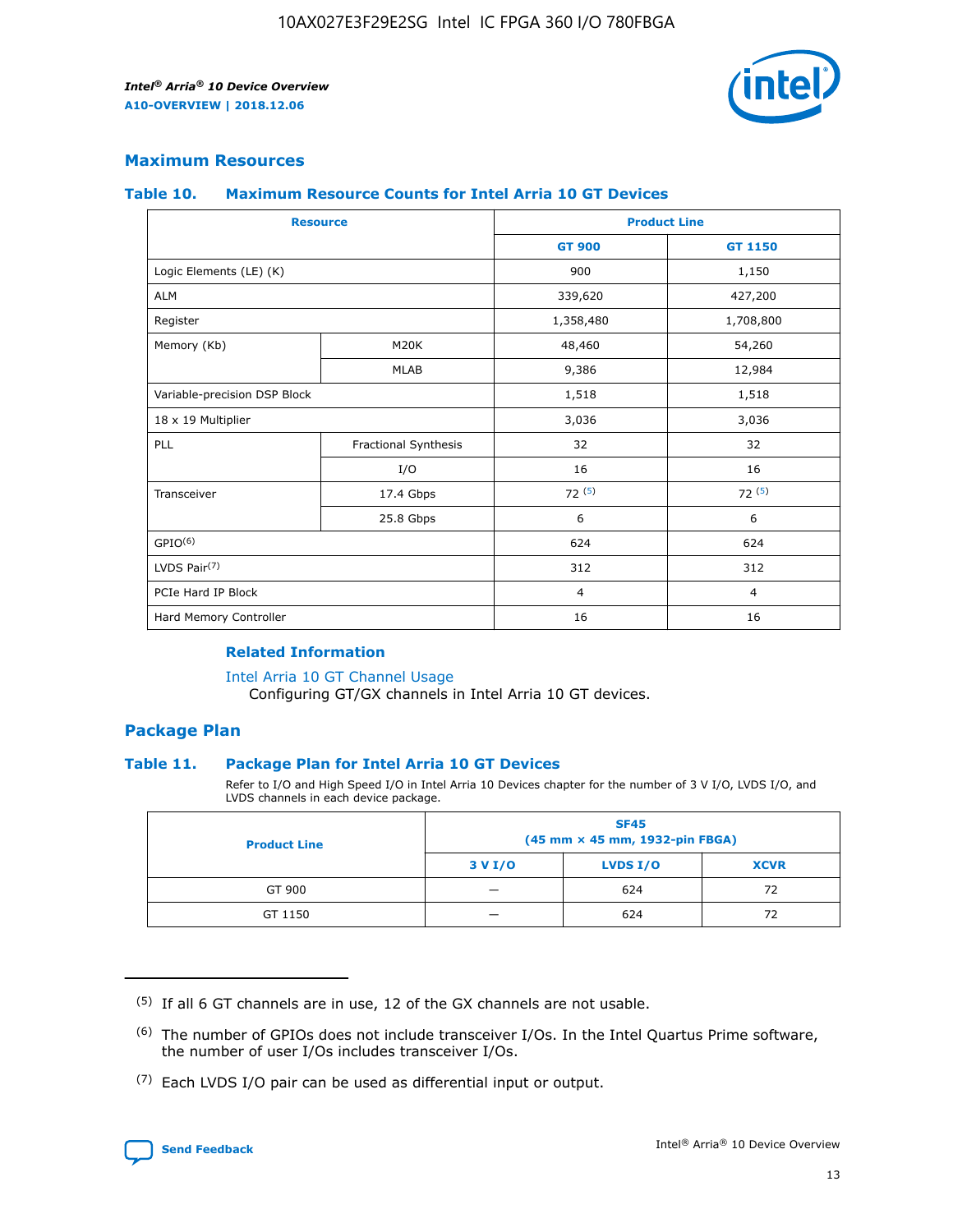![](_page_14_Picture_1.jpeg)

#### **Related Information**

[I/O and High-Speed Differential I/O Interfaces in Intel Arria 10 Devices chapter, Intel](https://www.intel.com/content/www/us/en/programmable/documentation/sam1403482614086.html#sam1403482030321) [Arria 10 Device Handbook](https://www.intel.com/content/www/us/en/programmable/documentation/sam1403482614086.html#sam1403482030321)

Provides the number of 3 V and LVDS I/Os, and LVDS channels for each Intel Arria 10 device package.

#### **Intel Arria 10 SX**

This section provides the available options, maximum resource counts, and package plan for the Intel Arria 10 SX devices.

The information in this section is correct at the time of publication. For the latest information and to get more details, refer to the Intel FPGA Product Selector.

#### **Related Information**

[Intel FPGA Product Selector](http://www.altera.com/products/selector/psg-selector.html) Provides the latest information on Intel products.

#### **Available Options**

#### **Figure 3. Sample Ordering Code and Available Options for Intel Arria 10 SX Devices**

![](_page_14_Figure_13.jpeg)

#### **Related Information**

[Transceiver Performance for Intel Arria 10 GX/SX Devices](https://www.intel.com/content/www/us/en/programmable/documentation/mcn1413182292568.html#mcn1413213965502) Provides more information about the transceiver speed grade.

Intel® Arria® 10 Device Overview **[Send Feedback](mailto:FPGAtechdocfeedback@intel.com?subject=Feedback%20on%20Intel%20Arria%2010%20Device%20Overview%20(A10-OVERVIEW%202018.12.06)&body=We%20appreciate%20your%20feedback.%20In%20your%20comments,%20also%20specify%20the%20page%20number%20or%20paragraph.%20Thank%20you.)**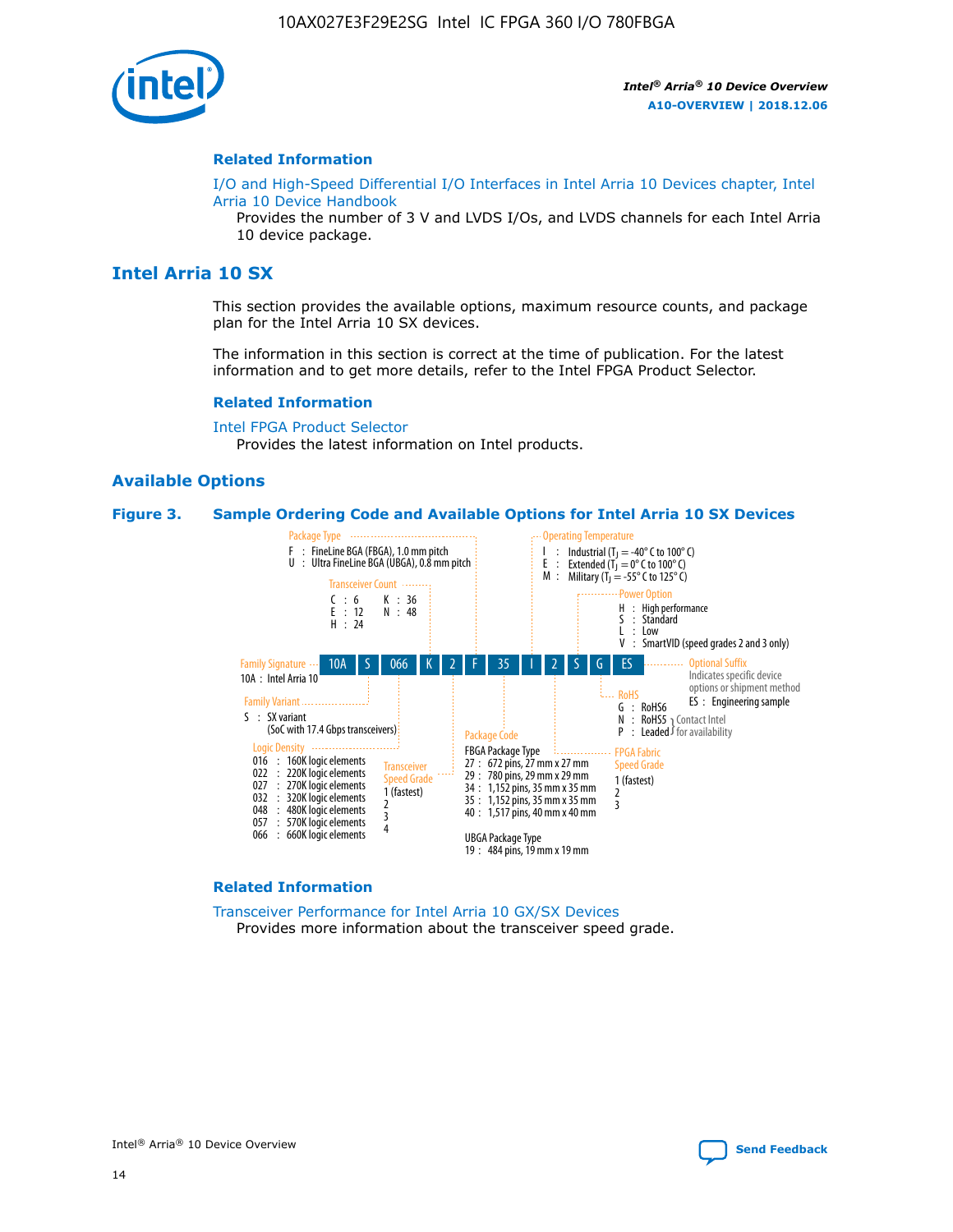![](_page_15_Picture_2.jpeg)

#### **Maximum Resources**

#### **Table 12. Maximum Resource Counts for Intel Arria 10 SX Devices**

|                                   | <b>Resource</b>         | <b>Product Line</b> |               |                |                |                |                |                |  |  |  |
|-----------------------------------|-------------------------|---------------------|---------------|----------------|----------------|----------------|----------------|----------------|--|--|--|
|                                   |                         | <b>SX 160</b>       | <b>SX 220</b> | <b>SX 270</b>  | <b>SX 320</b>  | <b>SX 480</b>  | <b>SX 570</b>  | <b>SX 660</b>  |  |  |  |
| Logic Elements (LE) (K)           |                         | 160                 | 220           | 270            | 320            | 480            | 570            | 660            |  |  |  |
| <b>ALM</b>                        |                         | 61,510              | 80,330        | 101,620        | 119,900        | 183,590        | 217,080        | 251,680        |  |  |  |
| Register                          |                         | 246,040             | 321,320       | 406,480        | 479,600        | 734,360        | 868,320        | 1,006,720      |  |  |  |
| Memory (Kb)                       | M <sub>20</sub> K       | 8,800               | 11,740        | 15,000         | 17,820         | 28,620         | 36,000         | 42,620         |  |  |  |
|                                   | <b>MLAB</b>             | 1,050               | 1,690         | 2,452          | 2,727          | 4,164          | 5,096          | 5,788          |  |  |  |
| Variable-precision DSP Block      |                         | 156                 | 192           | 830            | 985            | 1,368          | 1,523          | 1,687          |  |  |  |
| 18 x 19 Multiplier                |                         | 312                 | 384           | 1,660          | 1,970          | 2,736          | 3,046          | 3,374          |  |  |  |
| <b>PLL</b>                        | Fractional<br>Synthesis | 6                   | 6             | 8              | 8              | 12             | 16             | 16             |  |  |  |
|                                   | I/O                     | 6                   | 6             | 8              | 8              | 12             | 16             | 16             |  |  |  |
| 17.4 Gbps Transceiver             |                         | 12                  | 12            | 24             | 24             | 36             | 48             | 48             |  |  |  |
| GPIO <sup>(8)</sup>               |                         | 288                 | 288           | 384            | 384            | 492            | 696            | 696            |  |  |  |
| LVDS Pair $(9)$                   |                         | 120                 | 120           | 168            | 168            | 174            | 324            | 324            |  |  |  |
| PCIe Hard IP Block                |                         | $\mathbf{1}$        | $\mathbf{1}$  | $\overline{2}$ | $\overline{2}$ | $\overline{2}$ | $\overline{2}$ | $\overline{2}$ |  |  |  |
| Hard Memory Controller            |                         | 6                   | 6             | 8              | 8              | 12             | 16             | 16             |  |  |  |
| ARM Cortex-A9 MPCore<br>Processor |                         | Yes                 | Yes           | Yes            | Yes            | Yes            | Yes            | Yes            |  |  |  |

#### **Package Plan**

#### **Table 13. Package Plan for Intel Arria 10 SX Devices (U19, F27, F29, and F34)**

Refer to I/O and High Speed I/O in Intel Arria 10 Devices chapter for the number of 3 V I/O, LVDS I/O, and LVDS channels in each device package.

| <b>Product Line</b> | U19<br>$(19 \text{ mm} \times 19 \text{ mm})$<br>484-pin UBGA) |                    |             | <b>F27</b><br>$(27 \text{ mm} \times 27 \text{ mm})$ .<br>672-pin FBGA) |                    | <b>F29</b><br>$(29 \text{ mm} \times 29 \text{ mm})$ .<br>780-pin FBGA) |            |                    | <b>F34</b><br>$(35 \text{ mm} \times 35 \text{ mm})$<br><b>1152-pin FBGA)</b> |           |                    |             |
|---------------------|----------------------------------------------------------------|--------------------|-------------|-------------------------------------------------------------------------|--------------------|-------------------------------------------------------------------------|------------|--------------------|-------------------------------------------------------------------------------|-----------|--------------------|-------------|
|                     | 3V<br>I/O                                                      | <b>LVDS</b><br>I/O | <b>XCVR</b> | 3V<br>I/O                                                               | <b>LVDS</b><br>I/O | <b>XCVR</b>                                                             | 3 V<br>I/O | <b>LVDS</b><br>I/O | <b>XCVR</b>                                                                   | 3V<br>I/O | <b>LVDS</b><br>I/O | <b>XCVR</b> |
| SX 160              | 48                                                             | 144                | 6           | 48                                                                      | 192                | 12                                                                      | 48         | 240                | 12                                                                            |           |                    |             |
| SX 220              | 48                                                             | 144                | 6           | 48                                                                      | 192                | 12                                                                      | 48         | 240                | 12                                                                            |           |                    |             |
| SX 270              |                                                                |                    |             | 48                                                                      | 192                | 12                                                                      | 48         | 312                | 12                                                                            | 48        | 336                | 24          |
| SX 320              |                                                                |                    |             | 48                                                                      | 192                | 12                                                                      | 48         | 312                | 12                                                                            | 48        | 336                | 24          |
|                     | continued                                                      |                    |             |                                                                         |                    |                                                                         |            |                    |                                                                               |           |                    |             |

 $(8)$  The number of GPIOs does not include transceiver I/Os. In the Intel Quartus Prime software, the number of user I/Os includes transceiver I/Os.

 $(9)$  Each LVDS I/O pair can be used as differential input or output.

![](_page_15_Picture_12.jpeg)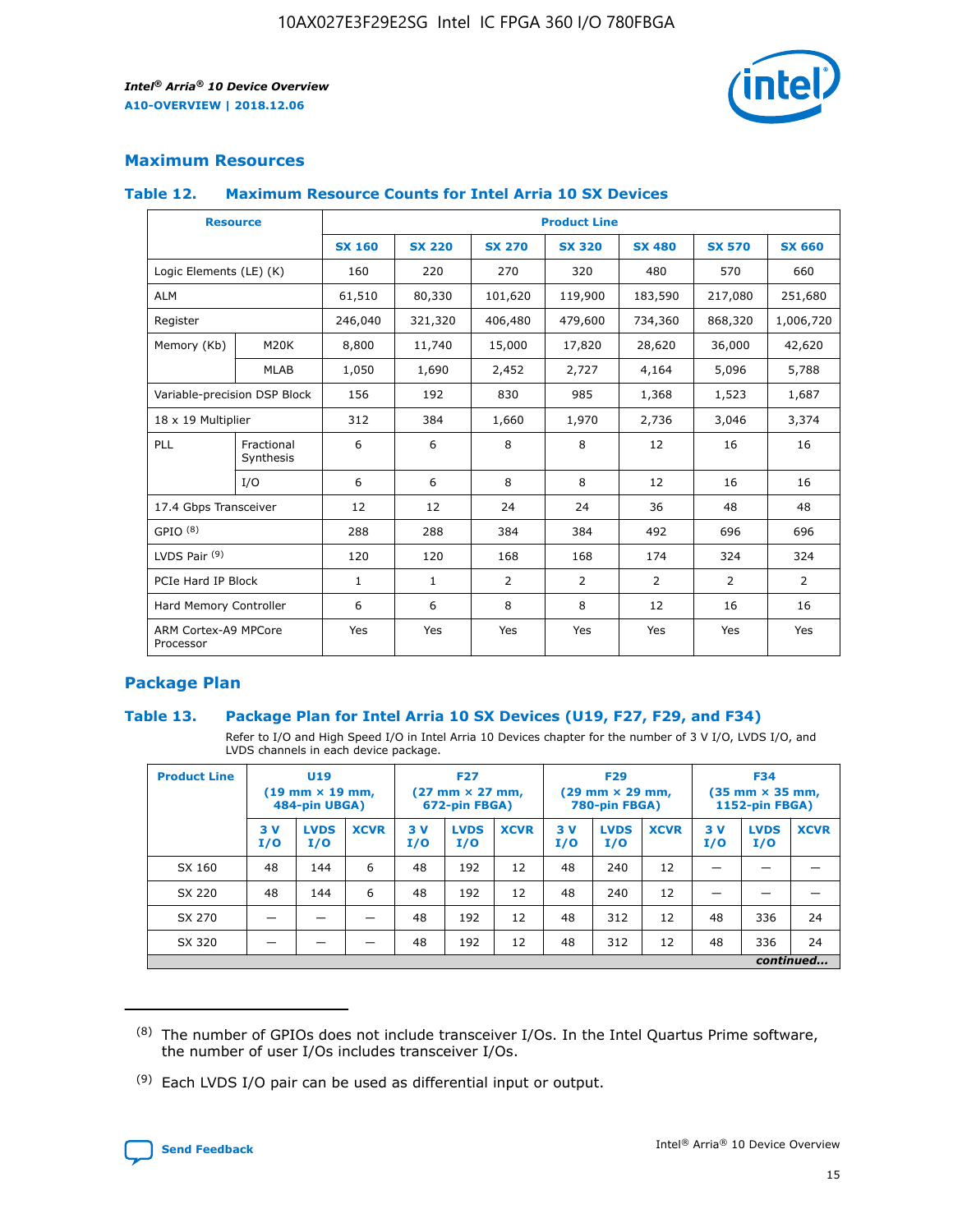![](_page_16_Picture_1.jpeg)

| <b>Product Line</b> | <b>U19</b><br>$(19 \text{ mm} \times 19 \text{ mm})$<br>484-pin UBGA) |                    | <b>F27</b><br>$(27 \text{ mm} \times 27 \text{ mm})$<br>672-pin FBGA) |           | <b>F29</b><br>$(29$ mm $\times$ 29 mm,<br>780-pin FBGA) |             |           | <b>F34</b><br>$(35$ mm $\times$ 35 mm,<br><b>1152-pin FBGA)</b> |             |           |                    |             |
|---------------------|-----------------------------------------------------------------------|--------------------|-----------------------------------------------------------------------|-----------|---------------------------------------------------------|-------------|-----------|-----------------------------------------------------------------|-------------|-----------|--------------------|-------------|
|                     | 3 V<br>I/O                                                            | <b>LVDS</b><br>I/O | <b>XCVR</b>                                                           | 3V<br>I/O | <b>LVDS</b><br>I/O                                      | <b>XCVR</b> | 3V<br>I/O | <b>LVDS</b><br>I/O                                              | <b>XCVR</b> | 3V<br>I/O | <b>LVDS</b><br>I/O | <b>XCVR</b> |
| SX 480              |                                                                       |                    |                                                                       |           |                                                         |             | 48        | 312                                                             | 12          | 48        | 444                | 24          |
| SX 570              |                                                                       |                    |                                                                       |           |                                                         |             |           |                                                                 |             | 48        | 444                | 24          |
| SX 660              |                                                                       |                    |                                                                       |           |                                                         |             |           |                                                                 |             | 48        | 444                | 24          |

#### **Table 14. Package Plan for Intel Arria 10 SX Devices (F35, KF40, and NF40)**

Refer to I/O and High Speed I/O in Intel Arria 10 Devices chapter for the number of 3 V I/O, LVDS I/O, and LVDS channels in each device package.

| <b>Product Line</b> | <b>F35</b><br>(35 mm × 35 mm,<br><b>1152-pin FBGA)</b> |          |             |                                           | <b>KF40</b><br>(40 mm × 40 mm,<br>1517-pin FBGA) |    | <b>NF40</b><br>$(40 \text{ mm} \times 40 \text{ mm})$<br>1517-pin FBGA) |          |             |  |
|---------------------|--------------------------------------------------------|----------|-------------|-------------------------------------------|--------------------------------------------------|----|-------------------------------------------------------------------------|----------|-------------|--|
|                     | 3 V I/O                                                | LVDS I/O | <b>XCVR</b> | <b>LVDS I/O</b><br>3 V I/O<br><b>XCVR</b> |                                                  |    | 3 V I/O                                                                 | LVDS I/O | <b>XCVR</b> |  |
| SX 270              | 48                                                     | 336      | 24          |                                           |                                                  |    |                                                                         |          |             |  |
| SX 320              | 48                                                     | 336      | 24          |                                           |                                                  |    |                                                                         |          |             |  |
| SX 480              | 48                                                     | 348      | 36          |                                           |                                                  |    |                                                                         |          |             |  |
| SX 570              | 48                                                     | 348      | 36          | 96                                        | 600                                              | 36 | 48                                                                      | 540      | 48          |  |
| SX 660              | 48                                                     | 348      | 36          | 96                                        | 600                                              | 36 | 48                                                                      | 540      | 48          |  |

#### **Related Information**

[I/O and High-Speed Differential I/O Interfaces in Intel Arria 10 Devices chapter, Intel](https://www.intel.com/content/www/us/en/programmable/documentation/sam1403482614086.html#sam1403482030321) [Arria 10 Device Handbook](https://www.intel.com/content/www/us/en/programmable/documentation/sam1403482614086.html#sam1403482030321)

Provides the number of 3 V and LVDS I/Os, and LVDS channels for each Intel Arria 10 device package.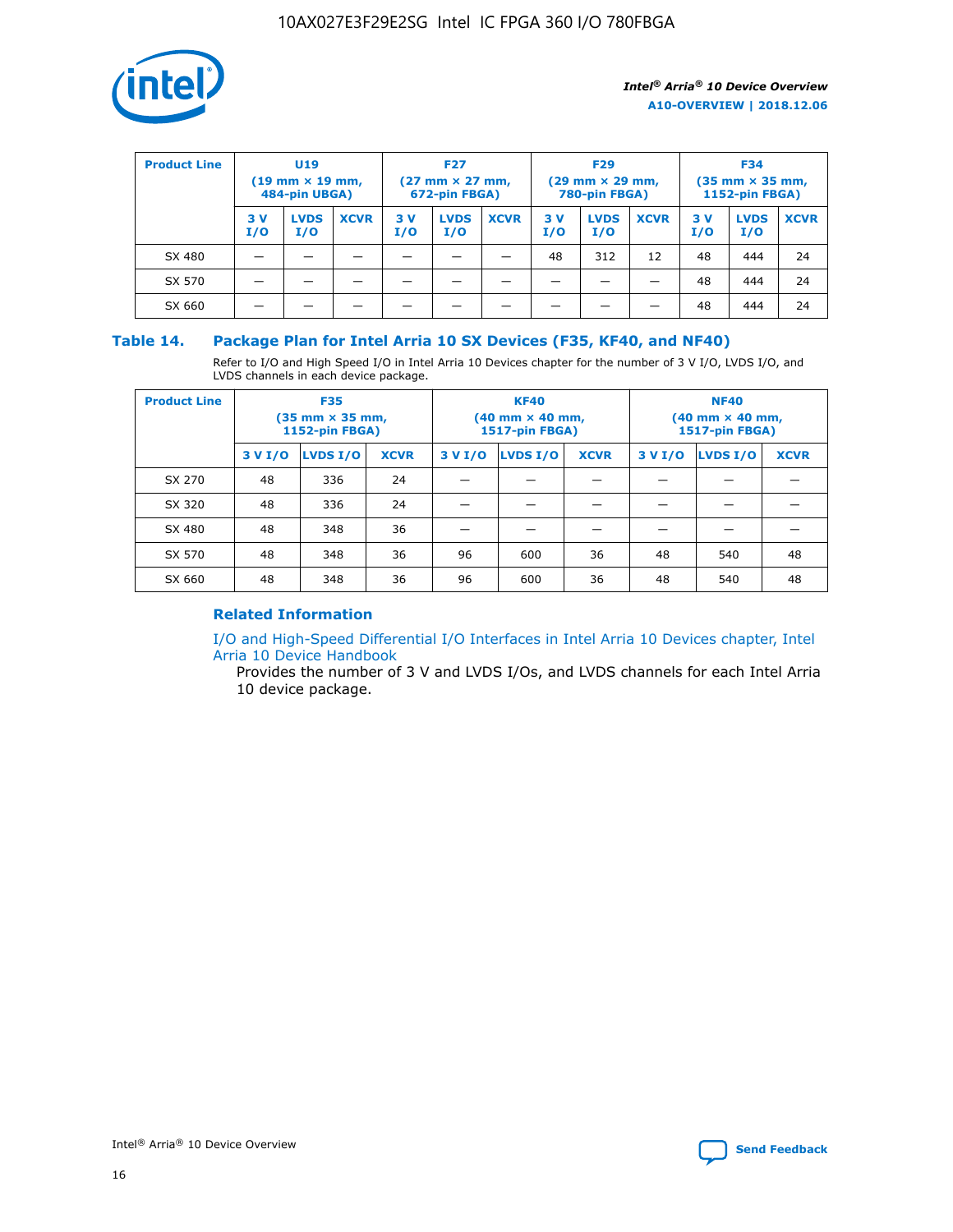![](_page_17_Picture_2.jpeg)

## **I/O Vertical Migration for Intel Arria 10 Devices**

#### **Figure 4. Migration Capability Across Intel Arria 10 Product Lines**

- The arrows indicate the migration paths. The devices included in each vertical migration path are shaded. Devices with fewer resources in the same path have lighter shades.
- To achieve the full I/O migration across product lines in the same migration path, restrict I/Os and transceivers usage to match the product line with the lowest I/O and transceiver counts.
- An LVDS I/O bank in the source device may be mapped to a 3 V I/O bank in the target device. To use memory interface clock frequency higher than 533 MHz, assign external memory interface pins only to banks that are LVDS I/O in both devices.
- There may be nominal 0.15 mm package height difference between some product lines in the same package type.
	- **Variant Product Line Package U19 F27 F29 F34 F35 KF40 NF40 RF40 NF45 SF45 UF45** Intel® Arria® 10 GX GX 160 GX 220 GX 270 GX 320 GX 480 GX 570 GX 660 GX 900 GX 1150 Intel Arria 10 GT GT 900 GT 1150 Intel Arria 10 SX SX 160 SX 220 SX 270 SX 320 SX 480 SX 570 SX 660
- Some migration paths are not shown in the Intel Quartus Prime software **Pin Migration View**.

*Note:* To verify the pin migration compatibility, use the **Pin Migration View** window in the Intel Quartus Prime software Pin Planner.

## **Adaptive Logic Module**

Intel Arria 10 devices use a 20 nm ALM as the basic building block of the logic fabric.

The ALM architecture is the same as the previous generation FPGAs, allowing for efficient implementation of logic functions and easy conversion of IP between the device generations.

The ALM, as shown in following figure, uses an 8-input fracturable look-up table (LUT) with four dedicated registers to help improve timing closure in register-rich designs and achieve an even higher design packing capability than the traditional two-register per LUT architecture.

![](_page_17_Picture_16.jpeg)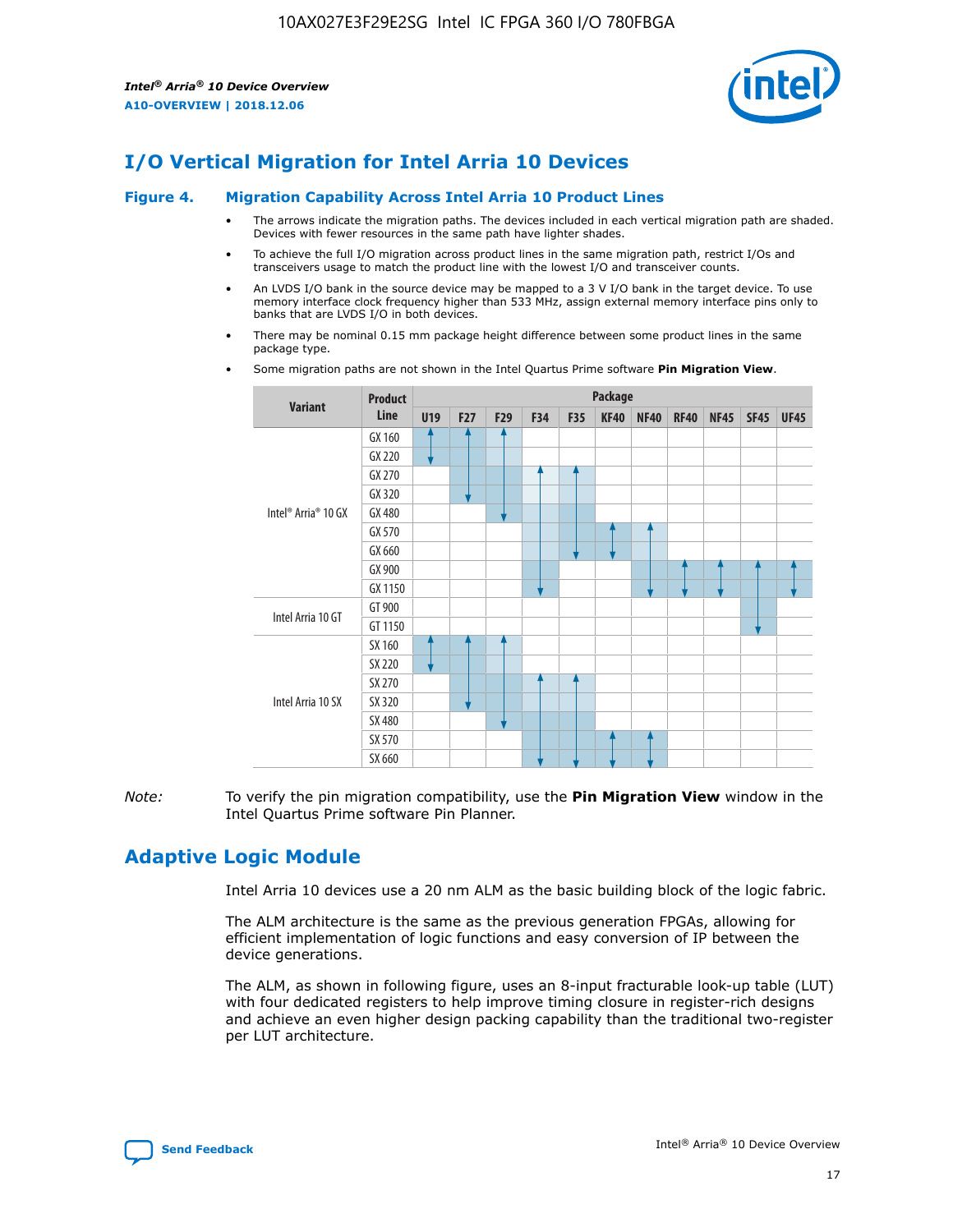![](_page_18_Picture_1.jpeg)

**Figure 5. ALM for Intel Arria 10 Devices**

![](_page_18_Figure_4.jpeg)

The Intel Quartus Prime software optimizes your design according to the ALM logic structure and automatically maps legacy designs into the Intel Arria 10 ALM architecture.

## **Variable-Precision DSP Block**

The Intel Arria 10 variable precision DSP blocks support fixed-point arithmetic and floating-point arithmetic.

Features for fixed-point arithmetic:

- High-performance, power-optimized, and fully registered multiplication operations
- 18-bit and 27-bit word lengths
- Two 18 x 19 multipliers or one 27 x 27 multiplier per DSP block
- Built-in addition, subtraction, and 64-bit double accumulation register to combine multiplication results
- Cascading 19-bit or 27-bit when pre-adder is disabled and cascading 18-bit when pre-adder is used to form the tap-delay line for filtering applications
- Cascading 64-bit output bus to propagate output results from one block to the next block without external logic support
- Hard pre-adder supported in 19-bit and 27-bit modes for symmetric filters
- Internal coefficient register bank in both 18-bit and 27-bit modes for filter implementation
- 18-bit and 27-bit systolic finite impulse response (FIR) filters with distributed output adder
- Biased rounding support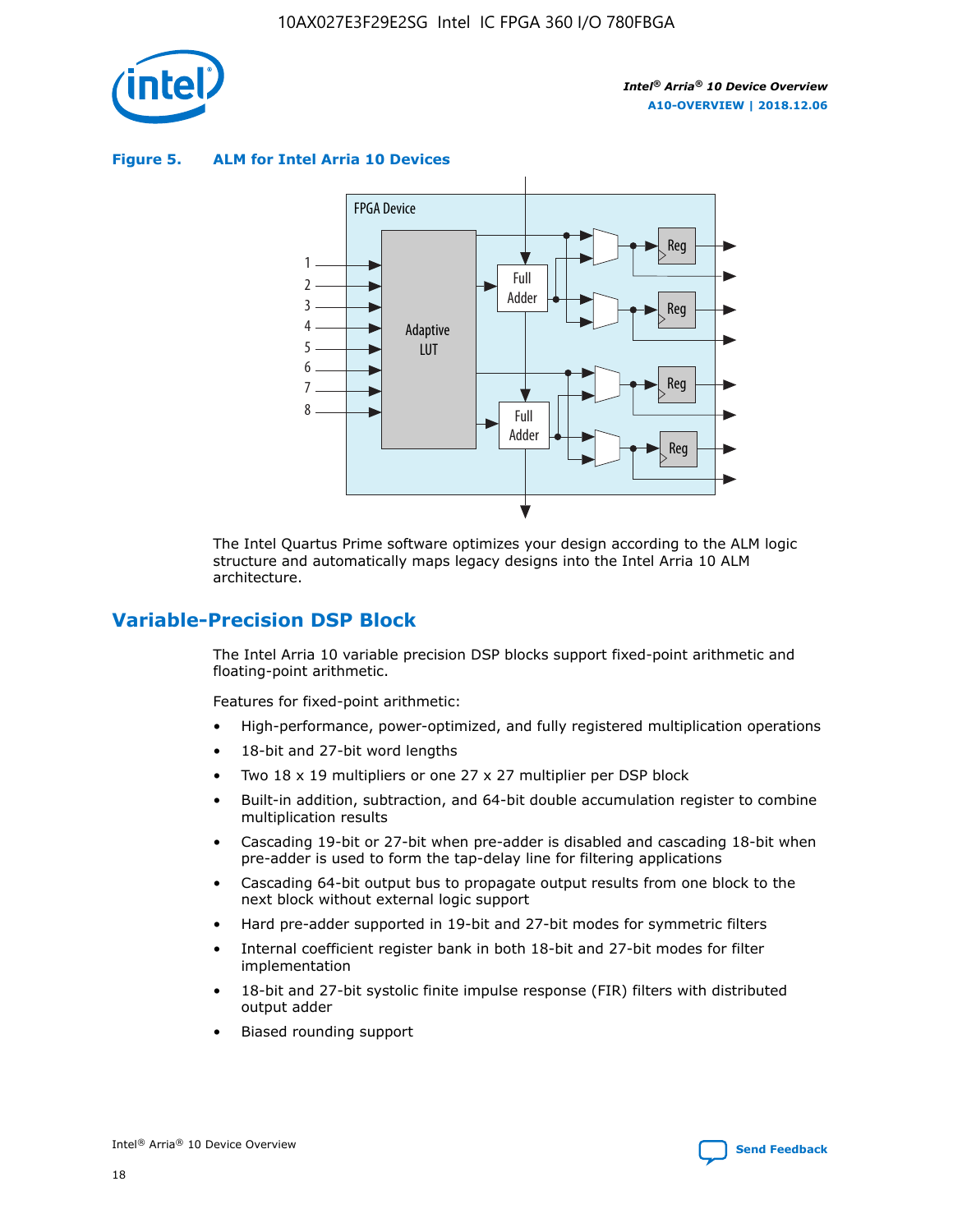![](_page_19_Picture_2.jpeg)

Features for floating-point arithmetic:

- A completely hardened architecture that supports multiplication, addition, subtraction, multiply-add, and multiply-subtract
- Multiplication with accumulation capability and a dynamic accumulator reset control
- Multiplication with cascade summation capability
- Multiplication with cascade subtraction capability
- Complex multiplication
- Direct vector dot product
- Systolic FIR filter

#### **Table 15. Variable-Precision DSP Block Configurations for Intel Arria 10 Devices**

| <b>Usage Example</b>                                       | <b>Multiplier Size (Bit)</b>    | <b>DSP Block Resources</b> |
|------------------------------------------------------------|---------------------------------|----------------------------|
| Medium precision fixed point                               | Two 18 x 19                     |                            |
| High precision fixed or Single precision<br>floating point | One 27 x 27                     |                            |
| Fixed point FFTs                                           | One 19 x 36 with external adder |                            |
| Very high precision fixed point                            | One 36 x 36 with external adder |                            |
| Double precision floating point                            | One 54 x 54 with external adder | 4                          |

#### **Table 16. Resources for Fixed-Point Arithmetic in Intel Arria 10 Devices**

The table lists the variable-precision DSP resources by bit precision for each Intel Arria 10 device.

| <b>Variant</b>  | <b>Product Line</b> | <b>Variable-</b><br>precision<br><b>DSP Block</b> | <b>Independent Input and Output</b><br><b>Multiplications Operator</b> |                                     | 18 x 19<br><b>Multiplier</b><br><b>Adder Sum</b> | $18 \times 18$<br><b>Multiplier</b><br><b>Adder</b> |
|-----------------|---------------------|---------------------------------------------------|------------------------------------------------------------------------|-------------------------------------|--------------------------------------------------|-----------------------------------------------------|
|                 |                     |                                                   | 18 x 19<br><b>Multiplier</b>                                           | $27 \times 27$<br><b>Multiplier</b> | <b>Mode</b>                                      | <b>Summed with</b><br>36 bit Input                  |
| AIntel Arria 10 | GX 160              | 156                                               | 312                                                                    | 156                                 | 156                                              | 156                                                 |
| GX              | GX 220              | 192                                               | 384                                                                    | 192                                 | 192                                              | 192                                                 |
|                 | GX 270              | 830                                               | 1,660                                                                  | 830                                 | 830                                              | 830                                                 |
|                 | GX 320              | 984                                               | 1,968                                                                  | 984                                 | 984                                              | 984                                                 |
|                 | GX 480              | 1,368                                             | 2,736                                                                  | 1,368                               | 1,368                                            | 1,368                                               |
|                 | GX 570              | 1,523                                             | 3,046                                                                  | 1,523                               | 1,523                                            | 1,523                                               |
|                 | GX 660              | 1,687                                             | 3,374                                                                  | 1,687                               | 1,687                                            | 1,687                                               |
|                 | GX 900              | 1,518                                             | 3,036                                                                  | 1,518                               | 1,518                                            | 1,518                                               |
|                 | GX 1150             | 1,518                                             | 3,036                                                                  | 1,518                               | 1,518                                            | 1,518                                               |
| Intel Arria 10  | GT 900              | 1,518                                             | 3,036                                                                  | 1,518                               | 1,518                                            | 1,518                                               |
| GT              | GT 1150             | 1,518                                             | 3,036                                                                  | 1,518                               | 1,518                                            | 1,518                                               |
| Intel Arria 10  | SX 160              | 156                                               | 312                                                                    | 156                                 | 156                                              | 156                                                 |
| <b>SX</b>       | SX 220              | 192                                               | 384                                                                    | 192                                 | 192                                              | 192                                                 |
|                 | SX 270              | 830                                               | 1,660                                                                  | 830                                 | 830                                              | 830                                                 |
|                 |                     |                                                   |                                                                        |                                     |                                                  | continued                                           |

![](_page_19_Picture_16.jpeg)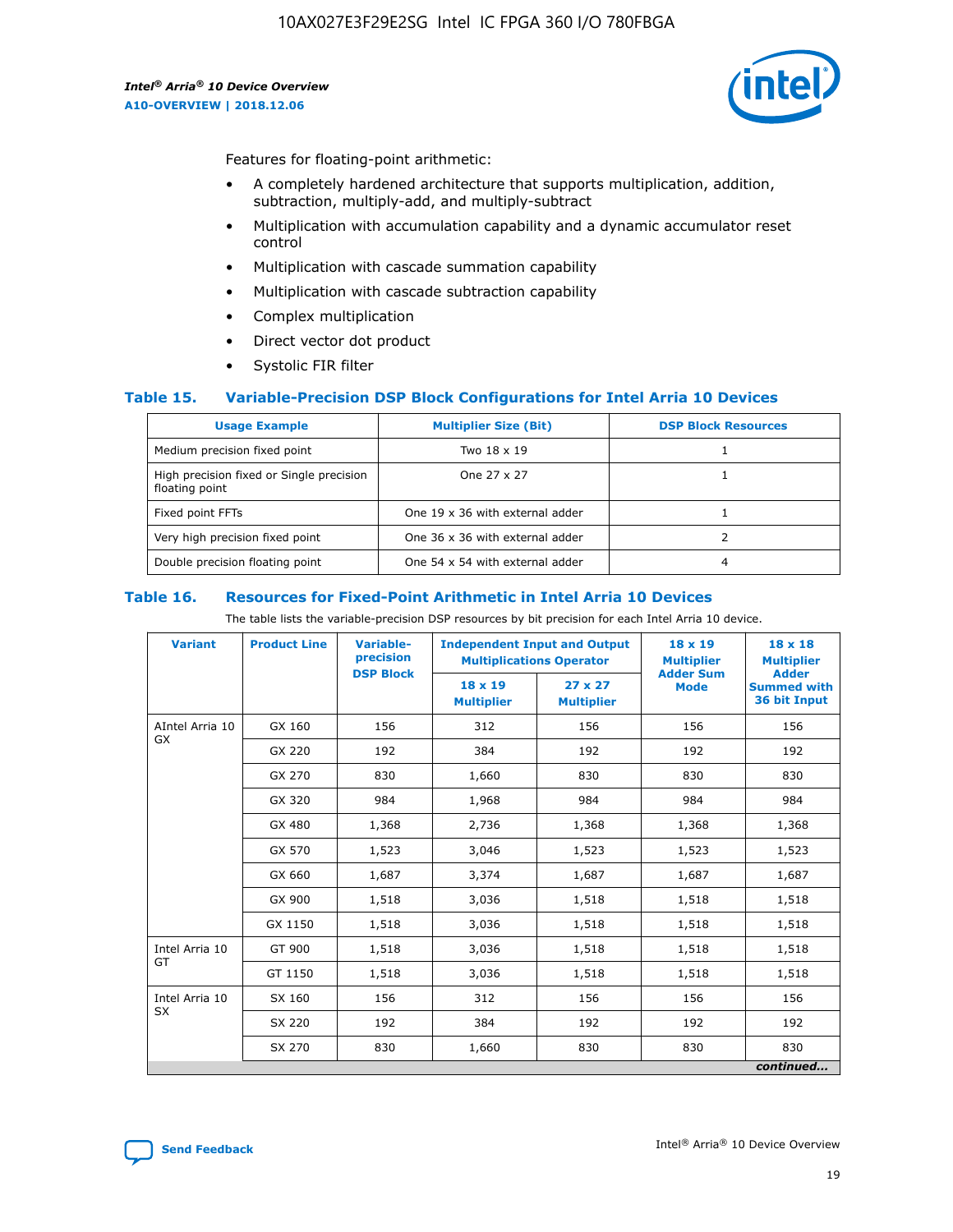![](_page_20_Picture_1.jpeg)

| <b>Variant</b> | <b>Product Line</b> | Variable-<br>precision | <b>Independent Input and Output</b><br><b>Multiplications Operator</b> |                                     | $18 \times 19$<br><b>Multiplier</b> | $18 \times 18$<br><b>Multiplier</b><br><b>Adder</b> |  |
|----------------|---------------------|------------------------|------------------------------------------------------------------------|-------------------------------------|-------------------------------------|-----------------------------------------------------|--|
|                |                     | <b>DSP Block</b>       | $18 \times 19$<br><b>Multiplier</b>                                    | $27 \times 27$<br><b>Multiplier</b> | <b>Adder Sum</b><br><b>Mode</b>     | <b>Summed with</b><br>36 bit Input                  |  |
|                | SX 320              | 984                    | 1,968                                                                  | 984                                 | 984                                 | 984                                                 |  |
|                | SX 480              | 1,368                  | 2,736                                                                  | 1,368                               | 1,368                               | 1,368                                               |  |
|                | SX 570              | 1,523                  | 3,046                                                                  | 1,523                               | 1,523                               | 1,523                                               |  |
|                | SX 660              | 1,687                  | 3,374                                                                  | 1,687                               | 1,687                               | 1,687                                               |  |

## **Table 17. Resources for Floating-Point Arithmetic in Intel Arria 10 Devices**

The table lists the variable-precision DSP resources by bit precision for each Intel Arria 10 device.

| <b>Variant</b> | <b>Product Line</b> | <b>Variable-</b><br>precision<br><b>DSP Block</b> | <b>Single</b><br><b>Precision</b><br><b>Floating-Point</b><br><b>Multiplication</b><br><b>Mode</b> | <b>Single-Precision</b><br><b>Floating-Point</b><br><b>Adder Mode</b> | Single-<br><b>Precision</b><br><b>Floating-Point</b><br><b>Multiply</b><br><b>Accumulate</b><br><b>Mode</b> | <b>Peak</b><br><b>Giga Floating-</b><br><b>Point</b><br><b>Operations</b><br>per Second<br>(GFLOPs) |
|----------------|---------------------|---------------------------------------------------|----------------------------------------------------------------------------------------------------|-----------------------------------------------------------------------|-------------------------------------------------------------------------------------------------------------|-----------------------------------------------------------------------------------------------------|
| Intel Arria 10 | GX 160              | 156                                               | 156                                                                                                | 156                                                                   | 156                                                                                                         | 140                                                                                                 |
| GX             | GX 220              | 192                                               | 192                                                                                                | 192                                                                   | 192                                                                                                         | 173                                                                                                 |
|                | GX 270              | 830                                               | 830                                                                                                | 830                                                                   | 830                                                                                                         | 747                                                                                                 |
|                | GX 320              | 984                                               | 984                                                                                                | 984                                                                   | 984                                                                                                         | 886                                                                                                 |
|                | GX 480              | 1,369                                             | 1,368                                                                                              | 1,368                                                                 | 1,368                                                                                                       | 1,231                                                                                               |
|                | GX 570              | 1,523                                             | 1,523                                                                                              | 1,523                                                                 | 1,523                                                                                                       | 1,371                                                                                               |
|                | GX 660              | 1,687                                             | 1,687                                                                                              | 1,687                                                                 | 1,687                                                                                                       | 1,518                                                                                               |
|                | GX 900              | 1,518                                             | 1,518                                                                                              | 1,518                                                                 | 1,518                                                                                                       | 1,366                                                                                               |
|                | GX 1150             | 1,518                                             | 1,518                                                                                              | 1,518                                                                 | 1,518                                                                                                       | 1,366                                                                                               |
| Intel Arria 10 | GT 900              | 1,518                                             | 1,518                                                                                              | 1,518                                                                 | 1,518                                                                                                       | 1,366                                                                                               |
| GT             | GT 1150             | 1,518                                             | 1,518                                                                                              | 1,518                                                                 | 1,518                                                                                                       | 1,366                                                                                               |
| Intel Arria 10 | SX 160              | 156                                               | 156                                                                                                | 156                                                                   | 156                                                                                                         | 140                                                                                                 |
| <b>SX</b>      | SX 220              | 192                                               | 192                                                                                                | 192                                                                   | 192                                                                                                         | 173                                                                                                 |
|                | SX 270              | 830                                               | 830                                                                                                | 830                                                                   | 830                                                                                                         | 747                                                                                                 |
|                | SX 320              | 984                                               | 984                                                                                                | 984                                                                   | 984                                                                                                         | 886                                                                                                 |
|                | SX 480              | 1,369                                             | 1,368                                                                                              | 1,368                                                                 | 1,368                                                                                                       | 1,231                                                                                               |
|                | SX 570              | 1,523                                             | 1,523                                                                                              | 1,523                                                                 | 1,523                                                                                                       | 1,371                                                                                               |
|                | SX 660              | 1,687                                             | 1,687                                                                                              | 1,687                                                                 | 1,687                                                                                                       | 1,518                                                                                               |

## **Embedded Memory Blocks**

The embedded memory blocks in the devices are flexible and designed to provide an optimal amount of small- and large-sized memory arrays to fit your design requirements.

![](_page_20_Picture_9.jpeg)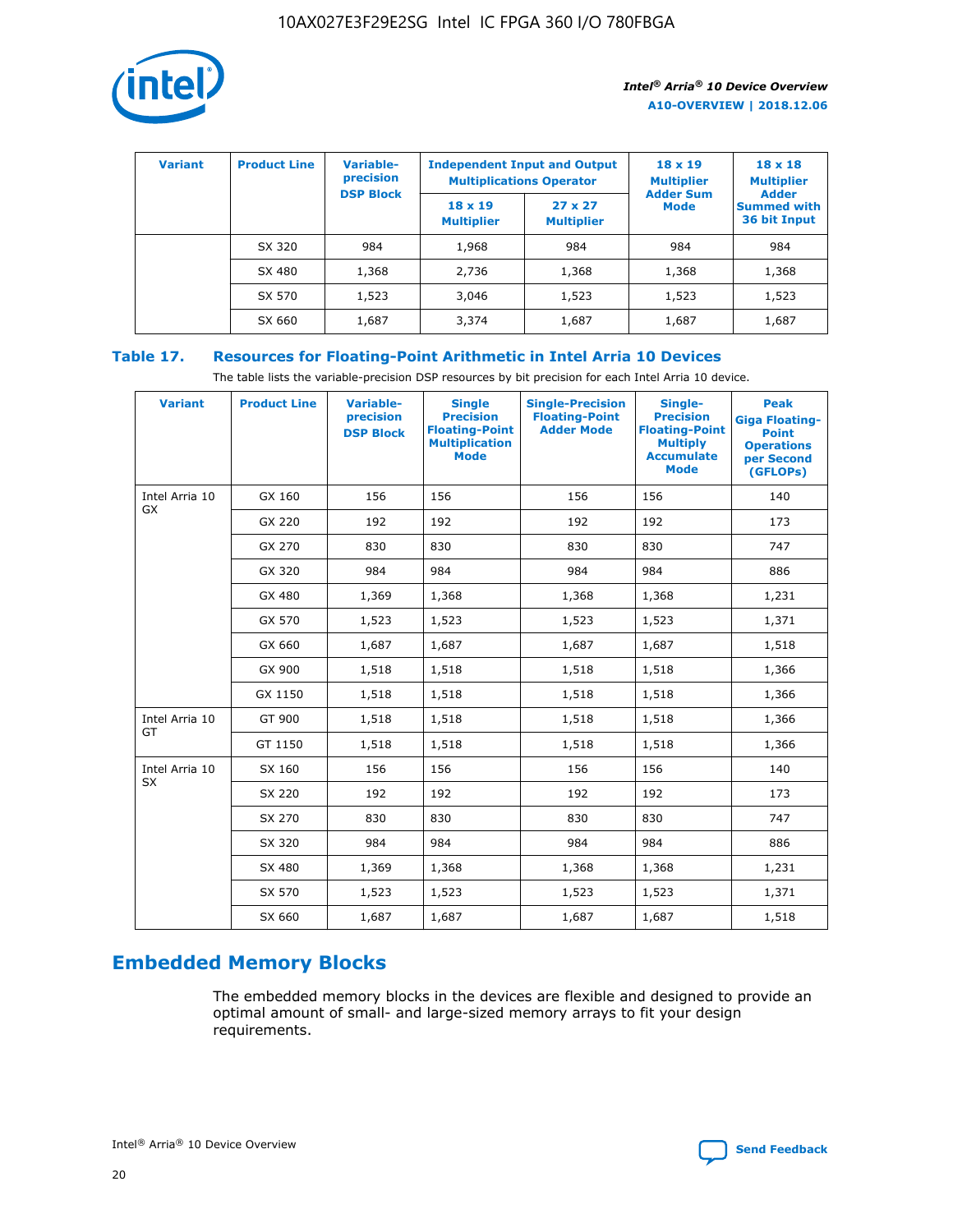![](_page_21_Picture_2.jpeg)

## **Types of Embedded Memory**

The Intel Arria 10 devices contain two types of memory blocks:

- 20 Kb M20K blocks—blocks of dedicated memory resources. The M20K blocks are ideal for larger memory arrays while still providing a large number of independent ports.
- 640 bit memory logic array blocks (MLABs)—enhanced memory blocks that are configured from dual-purpose logic array blocks (LABs). The MLABs are ideal for wide and shallow memory arrays. The MLABs are optimized for implementation of shift registers for digital signal processing (DSP) applications, wide and shallow FIFO buffers, and filter delay lines. Each MLAB is made up of ten adaptive logic modules (ALMs). In the Intel Arria 10 devices, you can configure these ALMs as ten 32 x 2 blocks, giving you one 32 x 20 simple dual-port SRAM block per MLAB.

## **Embedded Memory Capacity in Intel Arria 10 Devices**

|                   | <b>Product</b> |              | <b>M20K</b>         | <b>MLAB</b>  |                     | <b>Total RAM Bit</b> |
|-------------------|----------------|--------------|---------------------|--------------|---------------------|----------------------|
| <b>Variant</b>    | <b>Line</b>    | <b>Block</b> | <b>RAM Bit (Kb)</b> | <b>Block</b> | <b>RAM Bit (Kb)</b> | (Kb)                 |
| Intel Arria 10 GX | GX 160         | 440          | 8,800               | 1,680        | 1,050               | 9,850                |
|                   | GX 220         | 587          | 11,740              | 2,703        | 1,690               | 13,430               |
|                   | GX 270         | 750          | 15,000              | 3,922        | 2,452               | 17,452               |
|                   | GX 320         | 891          | 17,820              | 4,363        | 2,727               | 20,547               |
|                   | GX 480         | 1,431        | 28,620              | 6,662        | 4,164               | 32,784               |
|                   | GX 570         | 1,800        | 36,000              | 8,153        | 5,096               | 41,096               |
|                   | GX 660         | 2,131        | 42,620              | 9,260        | 5,788               | 48,408               |
|                   | GX 900         | 2,423        | 48,460              | 15,017       | 9,386               | 57,846               |
|                   | GX 1150        | 2,713        | 54,260              | 20,774       | 12,984              | 67,244               |
| Intel Arria 10 GT | GT 900         | 2,423        | 48,460              | 15,017       | 9,386               | 57,846               |
|                   | GT 1150        | 2,713        | 54,260              | 20,774       | 12,984              | 67,244               |
| Intel Arria 10 SX | SX 160         | 440          | 8,800               | 1,680        | 1,050               | 9,850                |
|                   | SX 220         | 587          | 11,740              | 2,703        | 1,690               | 13,430               |
|                   | SX 270         | 750          | 15,000              | 3,922        | 2,452               | 17,452               |
|                   | SX 320         | 891          | 17,820              | 4,363        | 2,727               | 20,547               |
|                   | SX 480         | 1,431        | 28,620              | 6,662        | 4,164               | 32,784               |
|                   | SX 570         | 1,800        | 36,000              | 8,153        | 5,096               | 41,096               |
|                   | SX 660         | 2,131        | 42,620              | 9,260        | 5,788               | 48,408               |

#### **Table 18. Embedded Memory Capacity and Distribution in Intel Arria 10 Devices**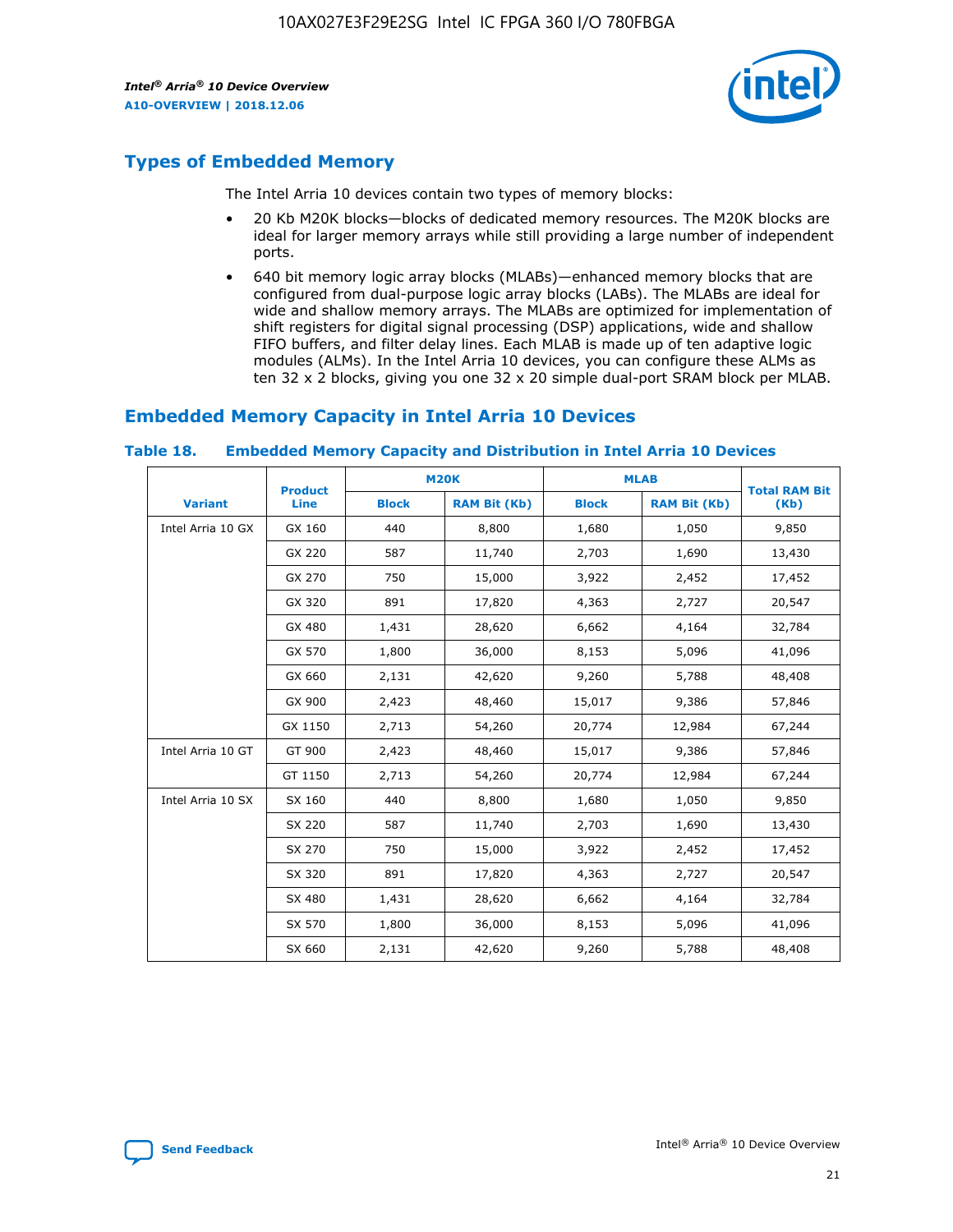![](_page_22_Picture_1.jpeg)

## **Embedded Memory Configurations for Single-port Mode**

#### **Table 19. Single-port Embedded Memory Configurations for Intel Arria 10 Devices**

This table lists the maximum configurations supported for single-port RAM and ROM modes.

| <b>Memory Block</b> | Depth (bits) | <b>Programmable Width</b> |
|---------------------|--------------|---------------------------|
| MLAB                | 32           | x16, x18, or x20          |
|                     | 64(10)       | x8, x9, x10               |
| M20K                | 512          | x40, x32                  |
|                     | 1K           | x20, x16                  |
|                     | 2K           | x10, x8                   |
|                     | 4K           | x5, x4                    |
|                     | 8K           | x2                        |
|                     | 16K          | x1                        |

## **Clock Networks and PLL Clock Sources**

The clock network architecture is based on Intel's global, regional, and peripheral clock structure. This clock structure is supported by dedicated clock input pins, fractional clock synthesis PLLs, and integer I/O PLLs.

#### **Clock Networks**

The Intel Arria 10 core clock networks are capable of up to 800 MHz fabric operation across the full industrial temperature range. For the external memory interface, the clock network supports the hard memory controller with speeds up to 2,400 Mbps in a quarter-rate transfer.

To reduce power consumption, the Intel Quartus Prime software identifies all unused sections of the clock network and powers them down.

## **Fractional Synthesis and I/O PLLs**

Intel Arria 10 devices contain up to 32 fractional synthesis PLLs and up to 16 I/O PLLs that are available for both specific and general purpose uses in the core:

- Fractional synthesis PLLs—located in the column adjacent to the transceiver blocks
- I/O PLLs—located in each bank of the 48 I/Os

#### **Fractional Synthesis PLLs**

You can use the fractional synthesis PLLs to:

- Reduce the number of oscillators that are required on your board
- Reduce the number of clock pins that are used in the device by synthesizing multiple clock frequencies from a single reference clock source

<sup>(10)</sup> Supported through software emulation and consumes additional MLAB blocks.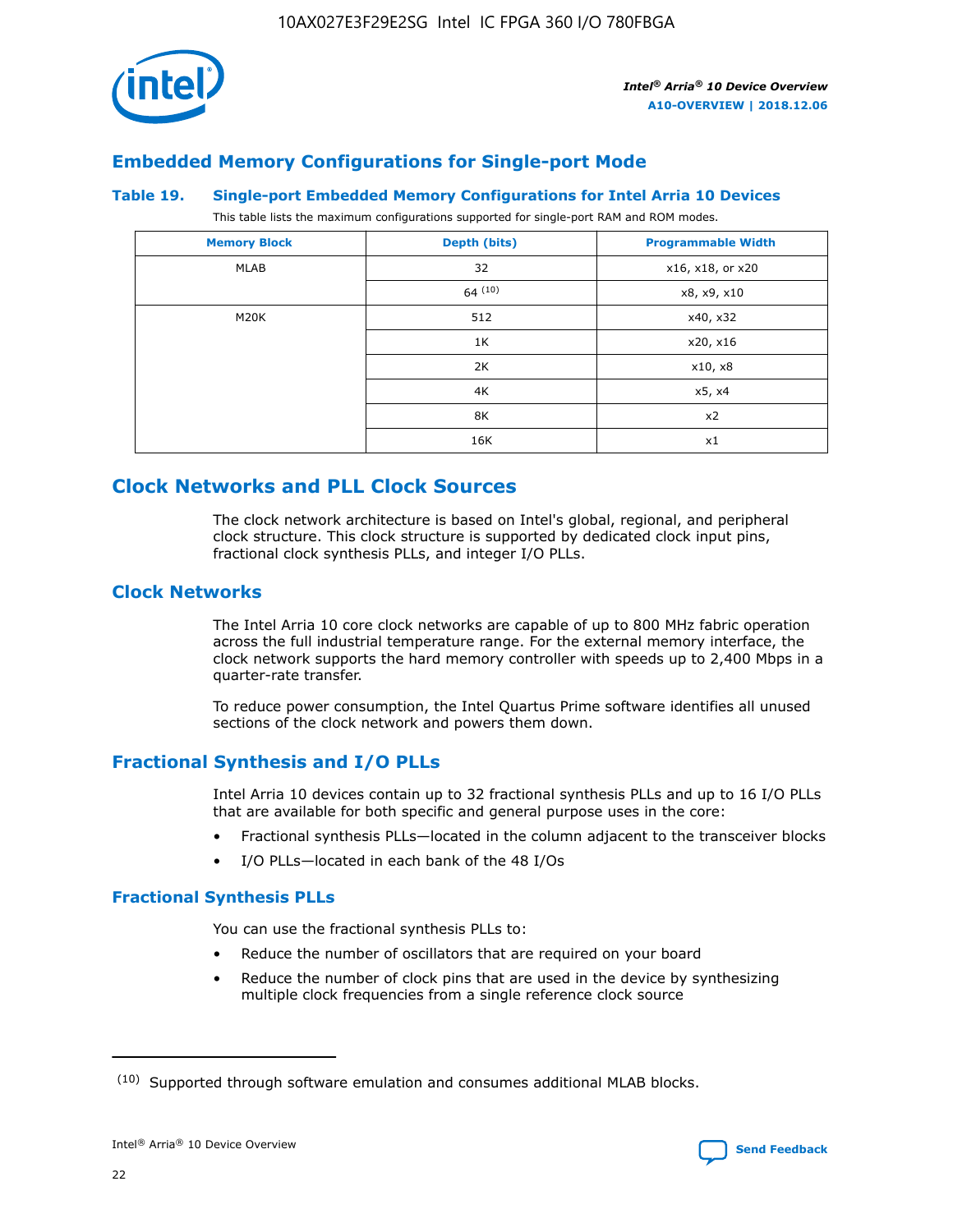![](_page_23_Picture_2.jpeg)

The fractional synthesis PLLs support the following features:

- Reference clock frequency synthesis for transceiver CMU and Advanced Transmit (ATX) PLLs
- Clock network delay compensation
- Zero-delay buffering
- Direct transmit clocking for transceivers
- Independently configurable into two modes:
	- Conventional integer mode equivalent to the general purpose PLL
	- Enhanced fractional mode with third order delta-sigma modulation
- PLL cascading

#### **I/O PLLs**

The integer mode I/O PLLs are located in each bank of 48 I/Os. You can use the I/O PLLs to simplify the design of external memory and high-speed LVDS interfaces.

In each I/O bank, the I/O PLLs are adjacent to the hard memory controllers and LVDS SERDES. Because these PLLs are tightly coupled with the I/Os that need to use them, it makes it easier to close timing.

You can use the I/O PLLs for general purpose applications in the core such as clock network delay compensation and zero-delay buffering.

Intel Arria 10 devices support PLL-to-PLL cascading.

## **FPGA General Purpose I/O**

Intel Arria 10 devices offer highly configurable GPIOs. Each I/O bank contains 48 general purpose I/Os and a high-efficiency hard memory controller.

The following list describes the features of the GPIOs:

- Consist of 3 V I/Os for high-voltage application and LVDS I/Os for differential signaling
	- Up to two 3 V I/O banks, available in some devices, that support up to 3 V I/O standards
	- LVDS I/O banks that support up to 1.8 V I/O standards
- Support a wide range of single-ended and differential I/O interfaces
- LVDS speeds up to 1.6 Gbps
- Each LVDS pair of pins has differential input and output buffers, allowing you to configure the LVDS direction for each pair.
- Programmable bus hold and weak pull-up
- Programmable differential output voltage  $(V_{OD})$  and programmable pre-emphasis

![](_page_23_Picture_28.jpeg)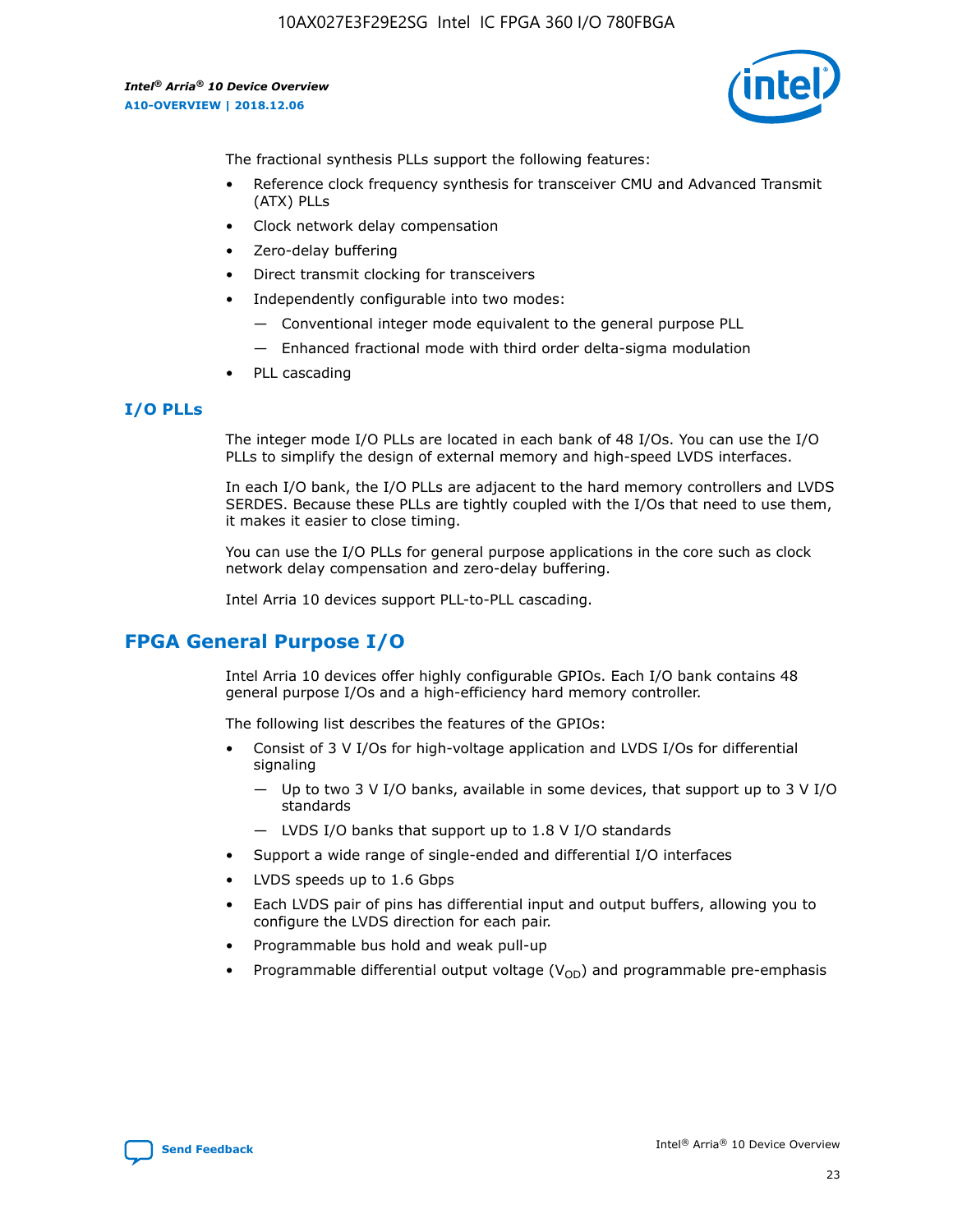![](_page_24_Picture_1.jpeg)

- Series (R<sub>S</sub>) and parallel (R<sub>T</sub>) on-chip termination (OCT) for all I/O banks with OCT calibration to limit the termination impedance variation
- On-chip dynamic termination that has the ability to swap between series and parallel termination, depending on whether there is read or write on a common bus for signal integrity
- Easy timing closure support using the hard read FIFO in the input register path, and delay-locked loop (DLL) delay chain with fine and coarse architecture

## **External Memory Interface**

Intel Arria 10 devices offer massive external memory bandwidth, with up to seven 32 bit DDR4 memory interfaces running at up to 2,400 Mbps. This bandwidth provides additional ease of design, lower power, and resource efficiencies of hardened highperformance memory controllers.

The memory interface within Intel Arria 10 FPGAs and SoCs delivers the highest performance and ease of use. You can configure up to a maximum width of 144 bits when using the hard or soft memory controllers. If required, you can bypass the hard memory controller and use a soft controller implemented in the user logic.

Each I/O contains a hardened DDR read/write path (PHY) capable of performing key memory interface functionality such as read/write leveling, FIFO buffering to lower latency and improve margin, timing calibration, and on-chip termination.

The timing calibration is aided by the inclusion of hard microcontrollers based on Intel's Nios® II technology, specifically tailored to control the calibration of multiple memory interfaces. This calibration allows the Intel Arria 10 device to compensate for any changes in process, voltage, or temperature either within the Intel Arria 10 device itself, or within the external memory device. The advanced calibration algorithms ensure maximum bandwidth and robust timing margin across all operating conditions.

In addition to parallel memory interfaces, Intel Arria 10 devices support serial memory technologies such as the Hybrid Memory Cube (HMC). The HMC is supported by the Intel Arria 10 high-speed serial transceivers which connect up to four HMC links, with each link running at data rates up to 15 Gbps.

#### **Related Information**

#### [External Memory Interface Spec Estimator](http://www.altera.com/technology/memory/estimator/mem-emif-index.html)

Provides a parametric tool that allows you to find and compare the performance of the supported external memory interfaces in IntelFPGAs.

## **Memory Standards Supported by Intel Arria 10 Devices**

The I/Os are designed to provide high performance support for existing and emerging external memory standards.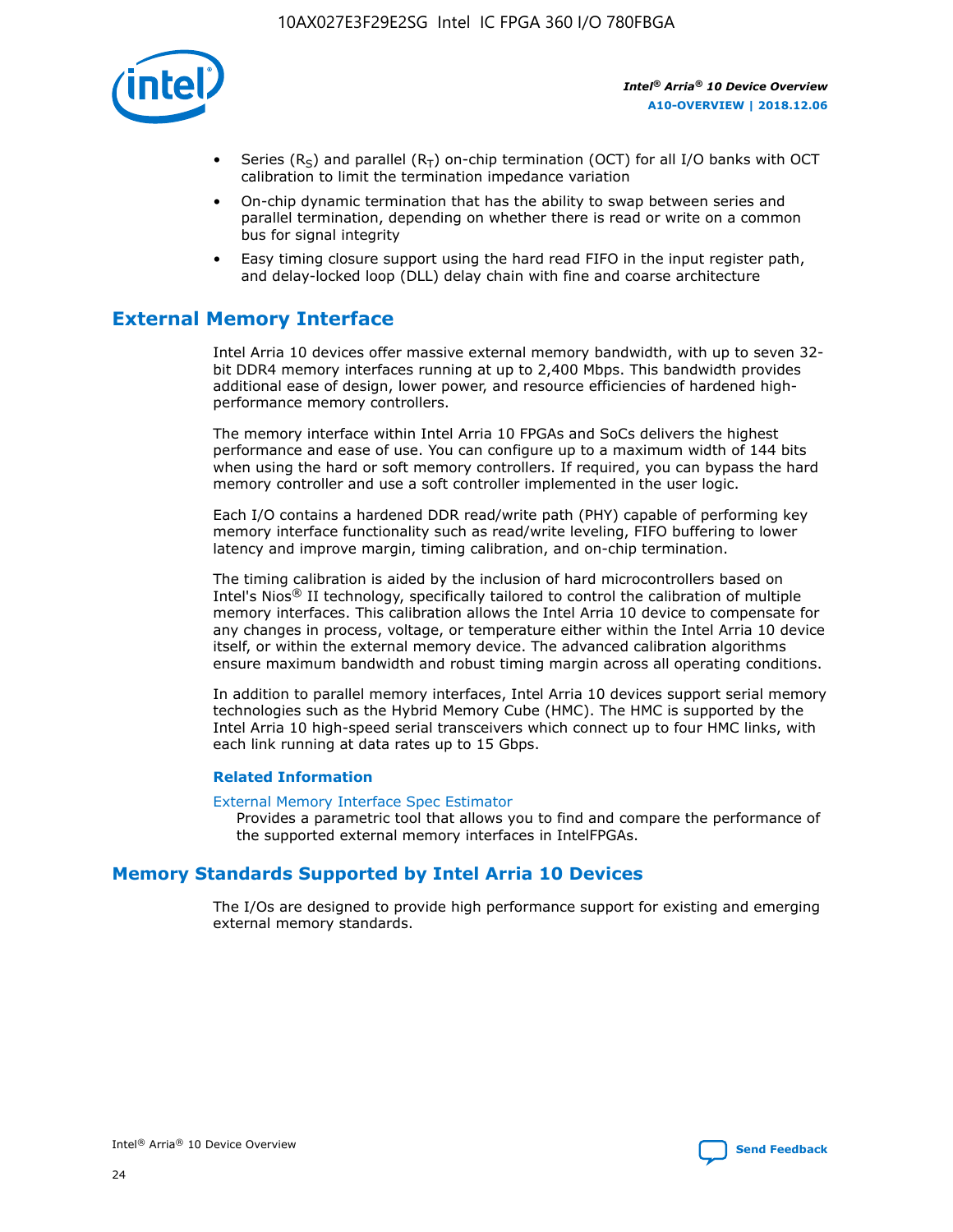![](_page_25_Picture_2.jpeg)

#### **Table 20. Memory Standards Supported by the Hard Memory Controller**

This table lists the overall capability of the hard memory controller. For specific details, refer to the External Memory Interface Spec Estimator and Intel Arria 10 Device Datasheet.

| <b>Memory Standard</b> | <b>Rate Support</b> | <b>Ping Pong PHY Support</b> | <b>Maximum Frequency</b><br>(MHz) |
|------------------------|---------------------|------------------------------|-----------------------------------|
| <b>DDR4 SDRAM</b>      | Quarter rate        | Yes                          | 1,067                             |
|                        |                     |                              | 1,200                             |
| DDR3 SDRAM             | Half rate           | Yes                          | 533                               |
|                        |                     |                              | 667                               |
|                        | Quarter rate        | Yes                          | 1,067                             |
|                        |                     |                              | 1,067                             |
| <b>DDR3L SDRAM</b>     | Half rate           | Yes                          | 533                               |
|                        |                     |                              | 667                               |
|                        | Quarter rate        | Yes                          | 933                               |
|                        |                     |                              | 933                               |
| LPDDR3 SDRAM           | Half rate           |                              | 533                               |
|                        | Quarter rate        |                              | 800                               |

#### **Table 21. Memory Standards Supported by the Soft Memory Controller**

| <b>Memory Standard</b>      | <b>Rate Support</b> | <b>Maximum Frequency</b><br>(MHz) |
|-----------------------------|---------------------|-----------------------------------|
| <b>RLDRAM 3 (11)</b>        | Quarter rate        | 1,200                             |
| ODR IV SRAM <sup>(11)</sup> | Quarter rate        | 1,067                             |
| <b>ODR II SRAM</b>          | Full rate           | 333                               |
|                             | Half rate           | 633                               |
| <b>ODR II+ SRAM</b>         | Full rate           | 333                               |
|                             | Half rate           | 633                               |
| <b>ODR II+ Xtreme SRAM</b>  | Full rate           | 333                               |
|                             | Half rate           | 633                               |

#### **Table 22. Memory Standards Supported by the HPS Hard Memory Controller**

The hard processor system (HPS) is available in Intel Arria 10 SoC devices only.

| <b>Memory Standard</b> | <b>Rate Support</b> | <b>Maximum Frequency</b><br>(MHz) |
|------------------------|---------------------|-----------------------------------|
| <b>DDR4 SDRAM</b>      | Half rate           | 1,200                             |
| <b>DDR3 SDRAM</b>      | Half rate           | 1,067                             |
| <b>DDR3L SDRAM</b>     | Half rate           | 933                               |

<sup>(11)</sup> Intel Arria 10 devices support this external memory interface using hard PHY with soft memory controller.

![](_page_25_Picture_12.jpeg)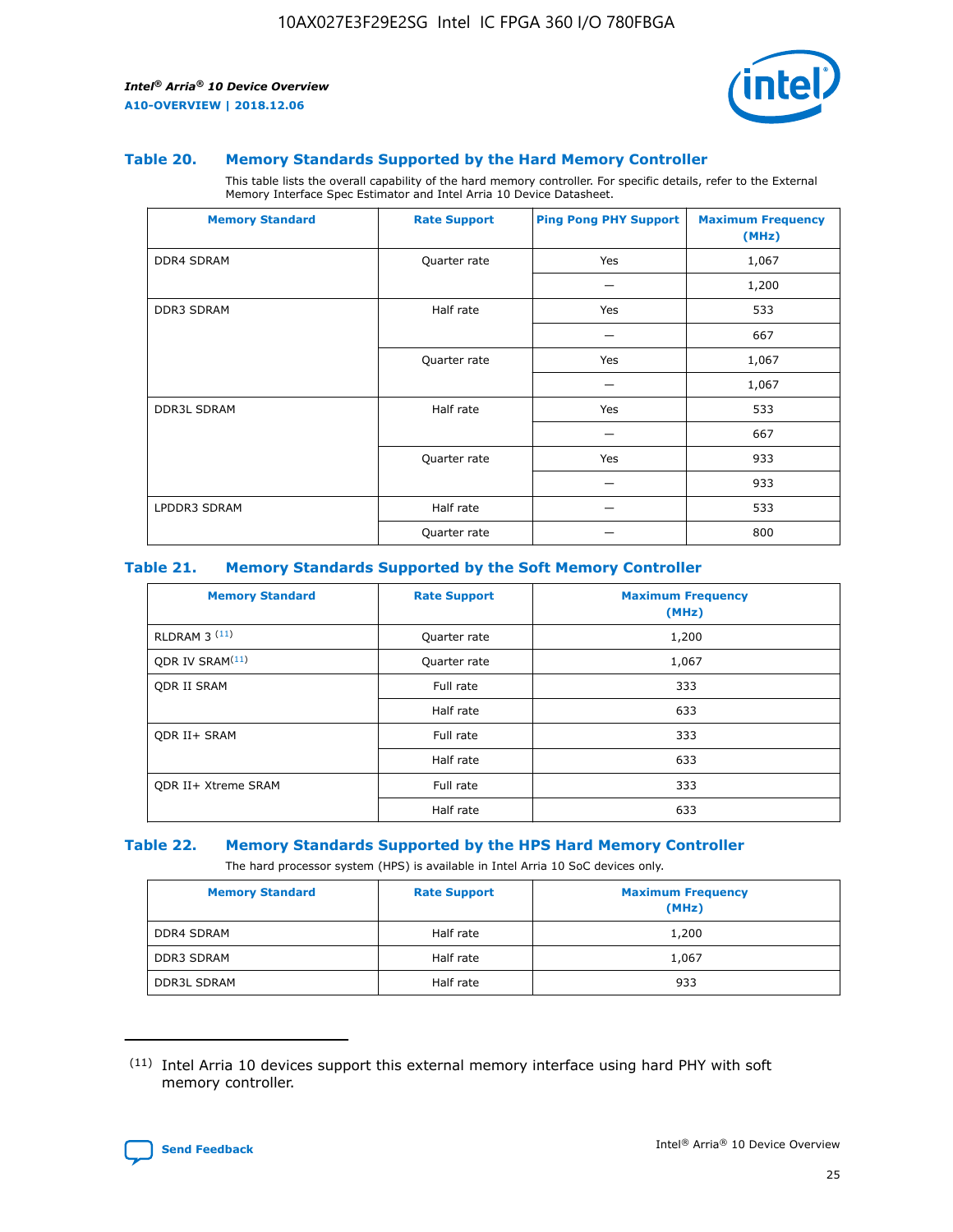![](_page_26_Picture_1.jpeg)

#### **Related Information**

#### [Intel Arria 10 Device Datasheet](https://www.intel.com/content/www/us/en/programmable/documentation/mcn1413182292568.html#mcn1413182153340)

Lists the memory interface performance according to memory interface standards, rank or chip select configurations, and Intel Arria 10 device speed grades.

## **PCIe Gen1, Gen2, and Gen3 Hard IP**

Intel Arria 10 devices contain PCIe hard IP that is designed for performance and ease-of-use:

- Includes all layers of the PCIe stack—transaction, data link and physical layers.
- Supports PCIe Gen3, Gen2, and Gen1 Endpoint and Root Port in x1, x2, x4, or x8 lane configuration.
- Operates independently from the core logic—optional configuration via protocol (CvP) allows the PCIe link to power up and complete link training in less than 100 ms while the Intel Arria 10 device completes loading the programming file for the rest of the FPGA.
- Provides added functionality that makes it easier to support emerging features such as Single Root I/O Virtualization (SR-IOV) and optional protocol extensions.
- Provides improved end-to-end datapath protection using ECC.
- Supports FPGA configuration via protocol (CvP) using PCIe at Gen3, Gen2, or Gen1 speed.

#### **Related Information**

PCS Features on page 30

## **Enhanced PCS Hard IP for Interlaken and 10 Gbps Ethernet**

## **Interlaken Support**

The Intel Arria 10 enhanced PCS hard IP provides integrated Interlaken PCS supporting rates up to 25.8 Gbps per lane.

The Interlaken PCS is based on the proven functionality of the PCS developed for Intel's previous generation FPGAs, which demonstrated interoperability with Interlaken ASSP vendors and third-party IP suppliers. The Interlaken PCS is present in every transceiver channel in Intel Arria 10 devices.

#### **Related Information**

PCS Features on page 30

#### **10 Gbps Ethernet Support**

The Intel Arria 10 enhanced PCS hard IP supports 10GBASE-R PCS compliant with IEEE 802.3 10 Gbps Ethernet (10GbE). The integrated hard IP support for 10GbE and the 10 Gbps transceivers save external PHY cost, board space, and system power.

![](_page_26_Picture_24.jpeg)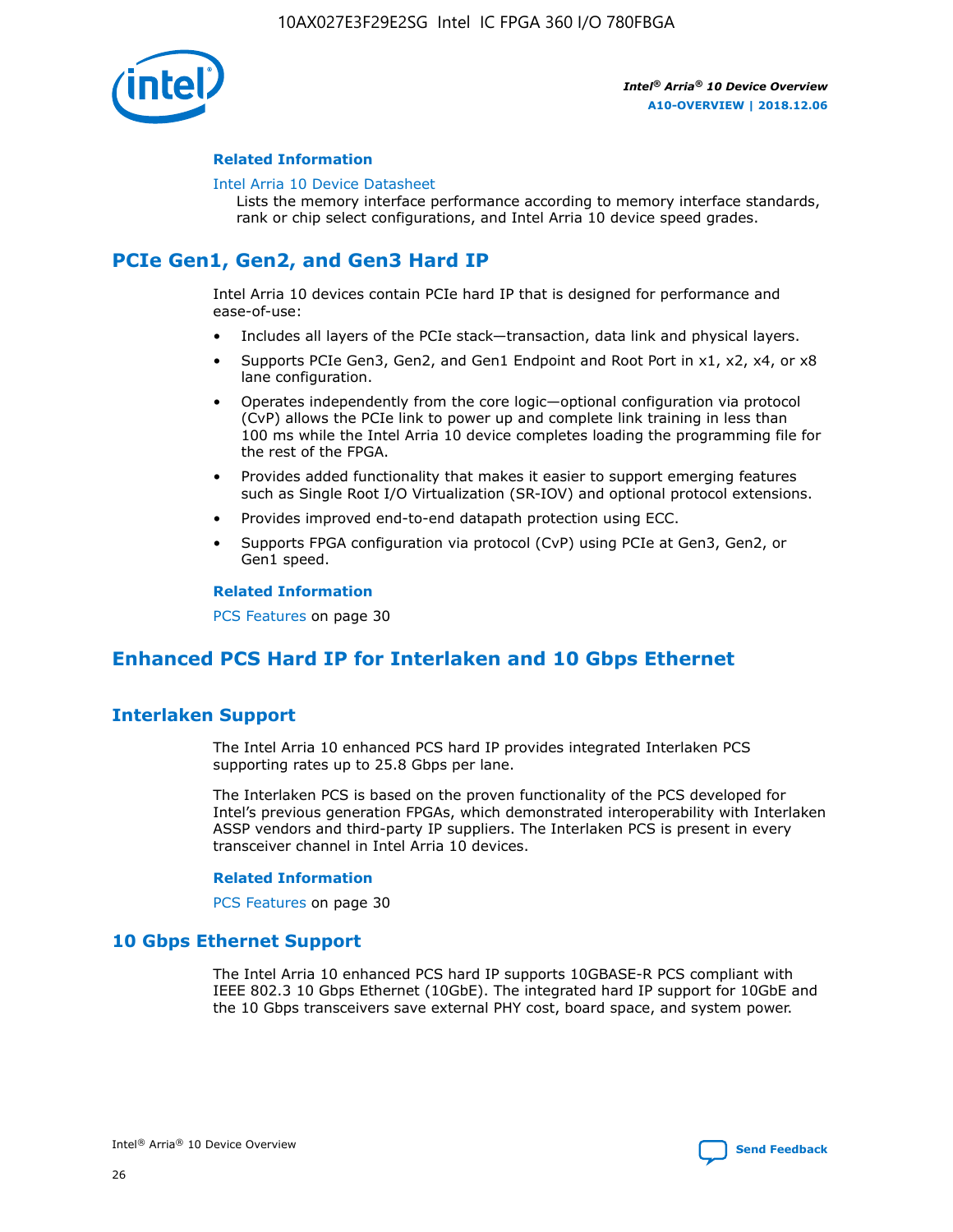![](_page_27_Picture_2.jpeg)

The scalable hard IP supports multiple independent 10GbE ports while using a single PLL for all the 10GBASE-R PCS instantiations, which saves on core logic resources and clock networks:

- Simplifies multiport 10GbE systems compared to XAUI interfaces that require an external XAUI-to-10G PHY.
- Incorporates Electronic Dispersion Compensation (EDC), which enables direct connection to standard 10 Gbps XFP and SFP+ pluggable optical modules.
- Supports backplane Ethernet applications and includes a hard 10GBASE-KR Forward Error Correction (FEC) circuit that you can use for 10 Gbps and 40 Gbps applications.

The 10 Gbps Ethernet PCS hard IP and 10GBASE-KR FEC are present in every transceiver channel.

#### **Related Information**

PCS Features on page 30

## **Low Power Serial Transceivers**

Intel Arria 10 FPGAs and SoCs include lowest power transceivers that deliver high bandwidth, throughput and low latency.

Intel Arria 10 devices deliver the industry's lowest power consumption per transceiver channel:

- 12.5 Gbps transceivers at as low as 242 mW
- 10 Gbps transceivers at as low as 168 mW
- 6 Gbps transceivers at as low as 117 mW

Intel Arria 10 transceivers support various data rates according to application:

- Chip-to-chip and chip-to-module applications—from 1 Gbps up to 25.8 Gbps
- Long reach and backplane applications—from 1 Gbps up to 12.5 with advanced adaptive equalization
- Critical power sensitive applications—from 1 Gbps up to 11.3 Gbps using lower power modes

The combination of 20 nm process technology and architectural advances provide the following benefits:

- Significant reduction in die area and power consumption
- Increase of up to two times in transceiver I/O density compared to previous generation devices while maintaining optimal signal integrity
- Up to 72 total transceiver channels—you can configure up to 6 of these channels to run as fast as 25.8 Gbps
- All channels feature continuous data rate support up to the maximum rated speed

![](_page_27_Picture_25.jpeg)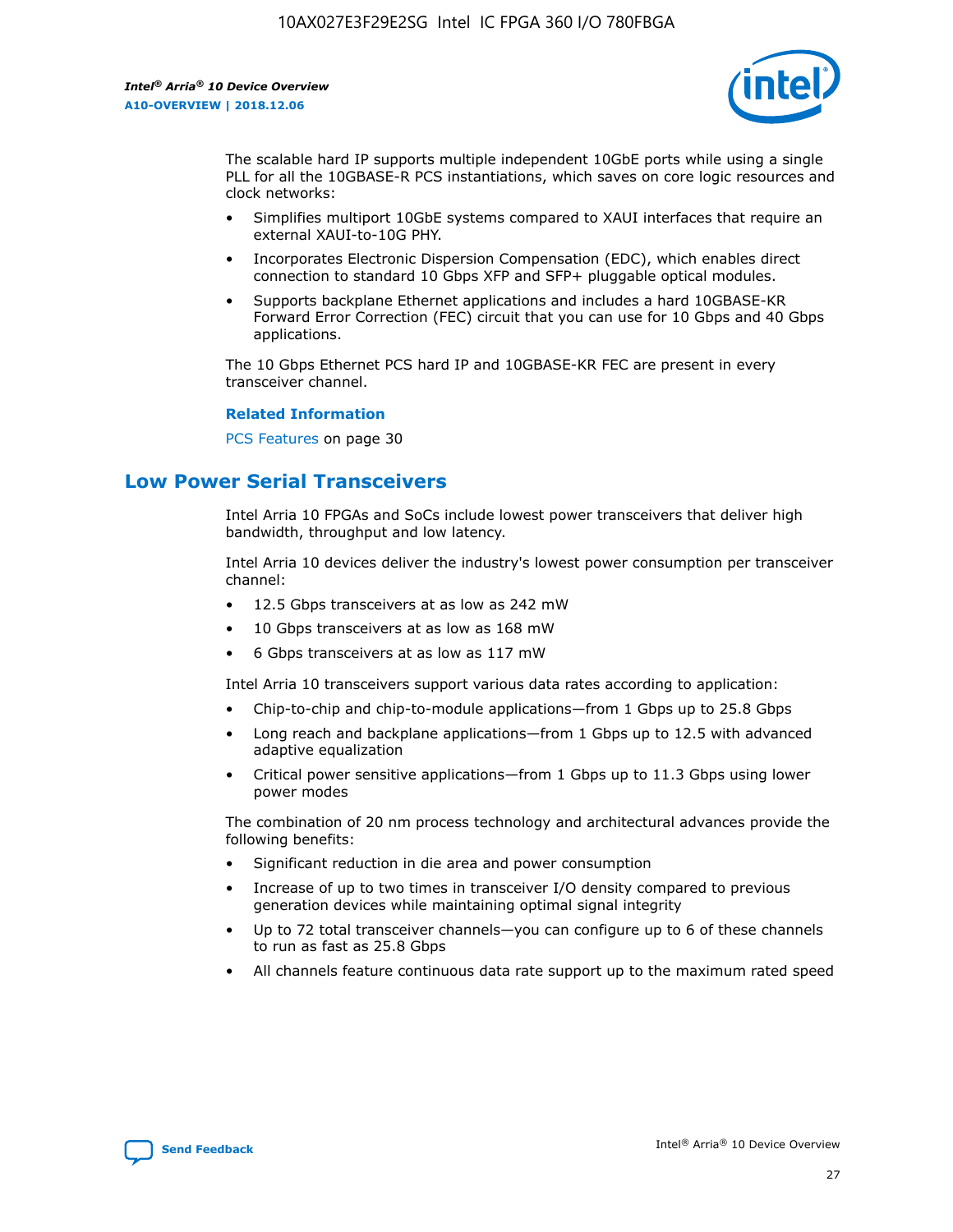![](_page_28_Picture_1.jpeg)

#### Transceiver PMA TX/RX PCS ATX PLL Transceiver PMA TX/RX PCS fPLL Network Flexible Clock Distribution Network PCS Transceiver PMA TX/RX FPGA **Clock Distribution** Fabric PCS Transceiver PMA TX/RX ATX Flexible PLL PCS Transceiver PMA TX/RX ▲ fPLL Transceiver PMA TX/RX PCS 4

#### **Figure 6. Intel Arria 10 Transceiver Block Architecture**

#### **Transceiver Channels**

All transceiver channels feature a dedicated Physical Medium Attachment (PMA) and a hardened Physical Coding Sublayer (PCS).

- The PMA provides primary interfacing capabilities to physical channels.
- The PCS typically handles encoding/decoding, word alignment, and other preprocessing functions before transferring data to the FPGA core fabric.

A transceiver channel consists of a PMA and a PCS block. Most transceiver banks have 6 channels. There are some transceiver banks that contain only 3 channels.

A wide variety of bonded and non-bonded data rate configurations is possible using a highly configurable clock distribution network. Up to 80 independent transceiver data rates can be configured.

The following figures are graphical representations of top views of the silicon die, which correspond to reverse views for flip chip packages. Different Intel Arria 10 devices may have different floorplans than the ones shown in the figures.

![](_page_28_Picture_12.jpeg)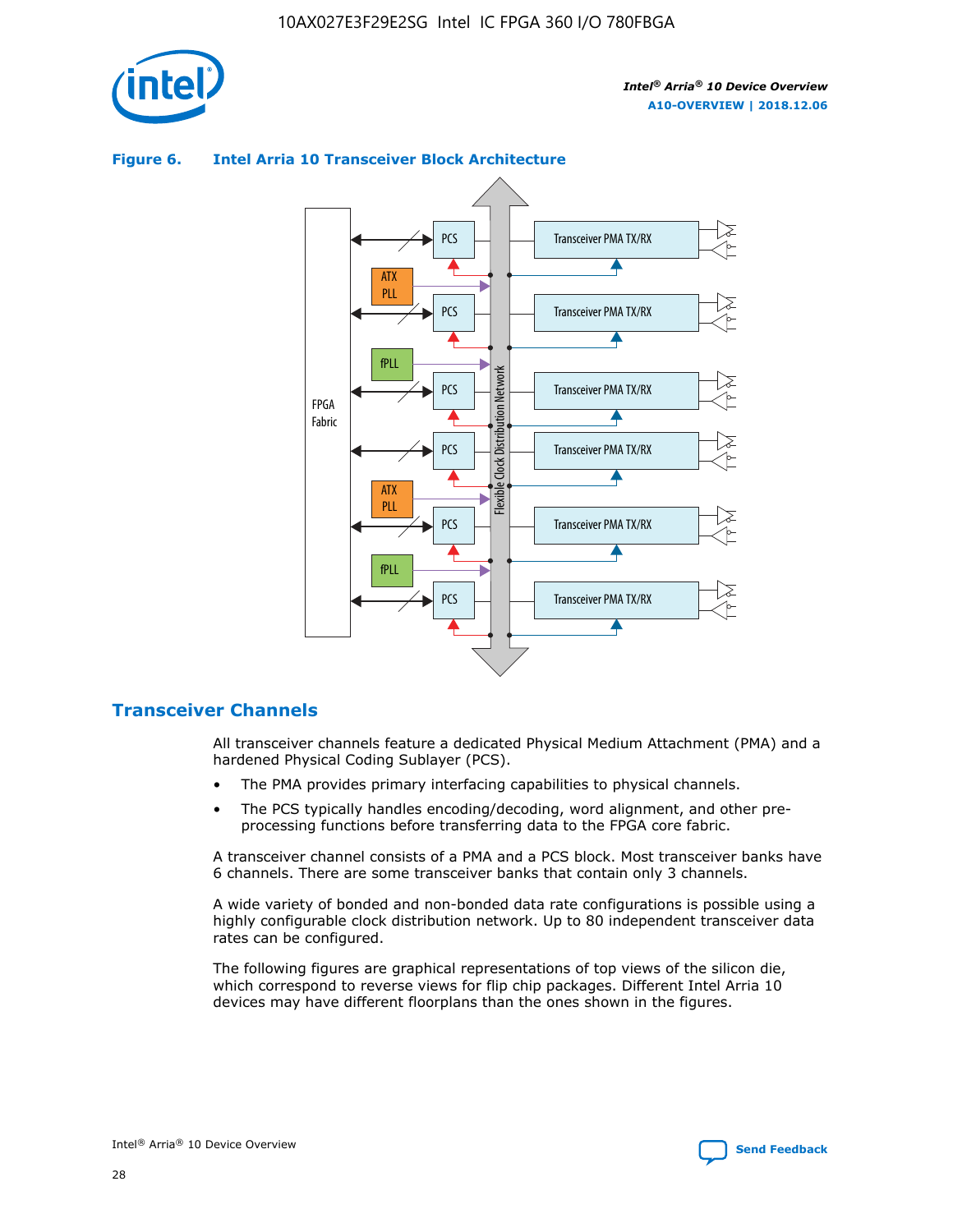![](_page_29_Picture_2.jpeg)

#### **Figure 7. Device Chip Overview for Intel Arria 10 GX and GT Devices**

![](_page_29_Figure_4.jpeg)

#### **PMA Features**

Intel Arria 10 transceivers provide exceptional signal integrity at data rates up to 25.8 Gbps. Clocking options include ultra-low jitter ATX PLLs (LC tank based), clock multiplier unit (CMU) PLLs, and fractional PLLs.

![](_page_29_Picture_7.jpeg)

Hard PCS Hard PCS Hard PCS Hard PCS Hard PCS

ATX (LC) Transmi PLL fPLL ATX (LC) **Transmit** PLL

Transceiver PMA Transceiver PMA Transceiver PMA

Transceiver PMA Transceiver PMA

Unused transceiver chann can be used as additional transceiver transmit PLLs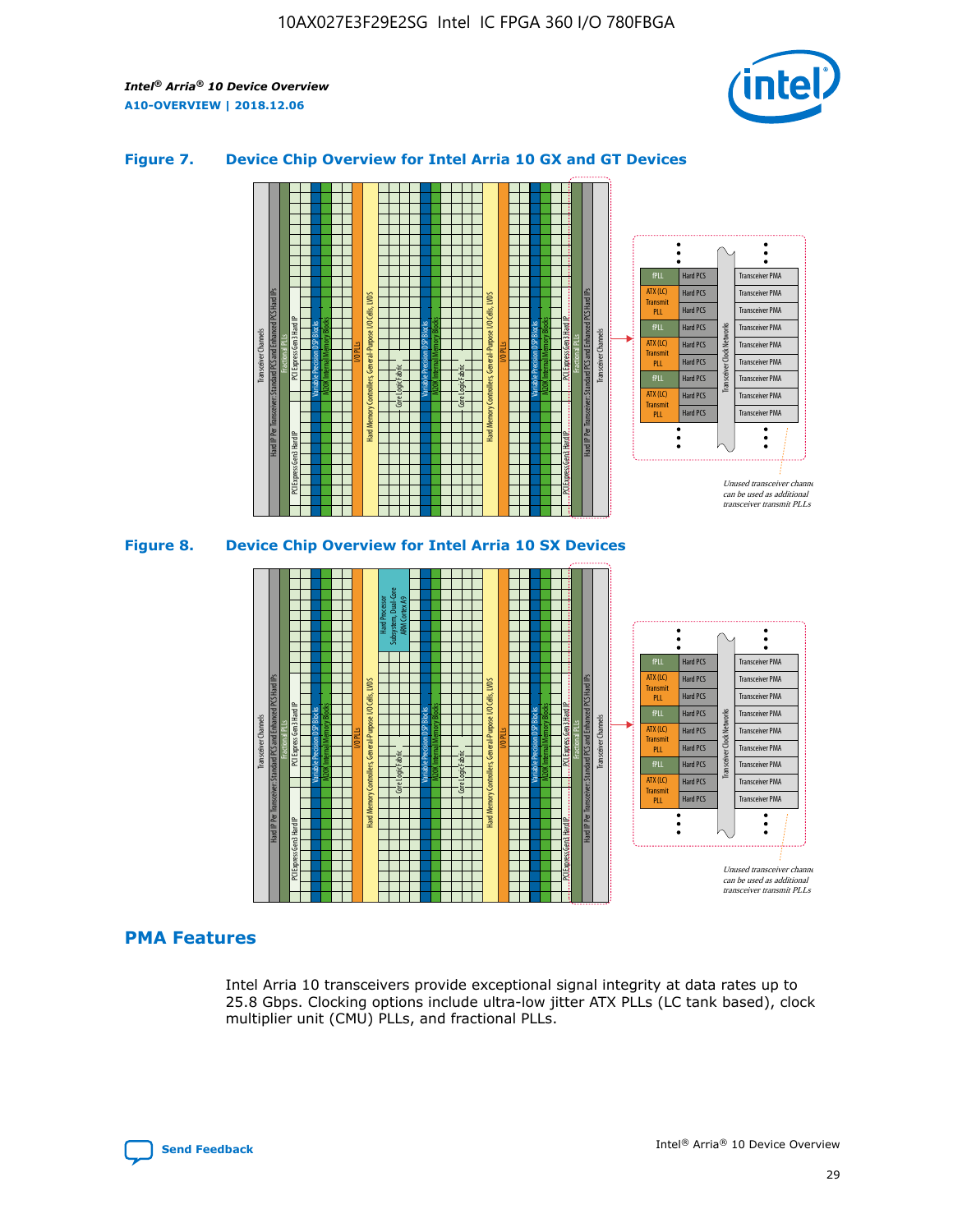![](_page_30_Picture_1.jpeg)

Each transceiver channel contains a channel PLL that can be used as the CMU PLL or clock data recovery (CDR) PLL. In CDR mode, the channel PLL recovers the receiver clock and data in the transceiver channel. Up to 80 independent data rates can be configured on a single Intel Arria 10 device.

#### **Table 23. PMA Features of the Transceivers in Intel Arria 10 Devices**

| <b>Feature</b>                                             | <b>Capability</b>                                                                                                                                                                                                             |
|------------------------------------------------------------|-------------------------------------------------------------------------------------------------------------------------------------------------------------------------------------------------------------------------------|
| Chip-to-Chip Data Rates                                    | 1 Gbps to 17.4 Gbps (Intel Arria 10 GX devices)<br>1 Gbps to 25.8 Gbps (Intel Arria 10 GT devices)                                                                                                                            |
| Backplane Support                                          | Drive backplanes at data rates up to 12.5 Gbps                                                                                                                                                                                |
| <b>Optical Module Support</b>                              | SFP+/SFP, XFP, CXP, QSFP/QSFP28, CFP/CFP2/CFP4                                                                                                                                                                                |
| Cable Driving Support                                      | SFP+ Direct Attach, PCI Express over cable, eSATA                                                                                                                                                                             |
| Transmit Pre-Emphasis                                      | 4-tap transmit pre-emphasis and de-emphasis to compensate for system channel loss                                                                                                                                             |
| Continuous Time Linear<br>Equalizer (CTLE)                 | Dual mode, high-gain, and high-data rate, linear receive equalization to compensate for<br>system channel loss                                                                                                                |
| Decision Feedback Equalizer<br>(DFE)                       | 7-fixed and 4-floating tap DFE to equalize backplane channel loss in the presence of<br>crosstalk and noisy environments                                                                                                      |
| Variable Gain Amplifier                                    | Optimizes the signal amplitude prior to the CDR sampling and operates in fixed and<br>adaptive modes                                                                                                                          |
| Altera Digital Adaptive<br>Parametric Tuning (ADAPT)       | Fully digital adaptation engine to automatically adjust all link equalization parameters-<br>including CTLE, DFE, and variable gain amplifier blocks—that provide optimal link margin<br>without intervention from user logic |
| Precision Signal Integrity<br>Calibration Engine (PreSICE) | Hardened calibration controller to quickly calibrate all transceiver control parameters on<br>power-up, which provides the optimal signal integrity and jitter performance                                                    |
| Advanced Transmit (ATX)<br><b>PLL</b>                      | Low jitter ATX (LC tank based) PLLs with continuous tuning range to cover a wide range of<br>standard and proprietary protocols                                                                                               |
| <b>Fractional PLLs</b>                                     | On-chip fractional frequency synthesizers to replace on-board crystal oscillators and reduce<br>system cost                                                                                                                   |
| Digitally Assisted Analog<br><b>CDR</b>                    | Superior jitter tolerance with fast lock time                                                                                                                                                                                 |
| Dynamic Partial<br>Reconfiguration                         | Allows independent control of the Avalon memory-mapped interface of each transceiver<br>channel for the highest transceiver flexibility                                                                                       |
| Multiple PCS-PMA and PCS-<br>PLD interface widths          | 8-, 10-, 16-, 20-, 32-, 40-, or 64-bit interface widths for flexibility of deserialization width,<br>encoding, and reduced latency                                                                                            |

## **PCS Features**

This table summarizes the Intel Arria 10 transceiver PCS features. You can use the transceiver PCS to support a wide range of protocols ranging from 1 Gbps to 25.8 Gbps.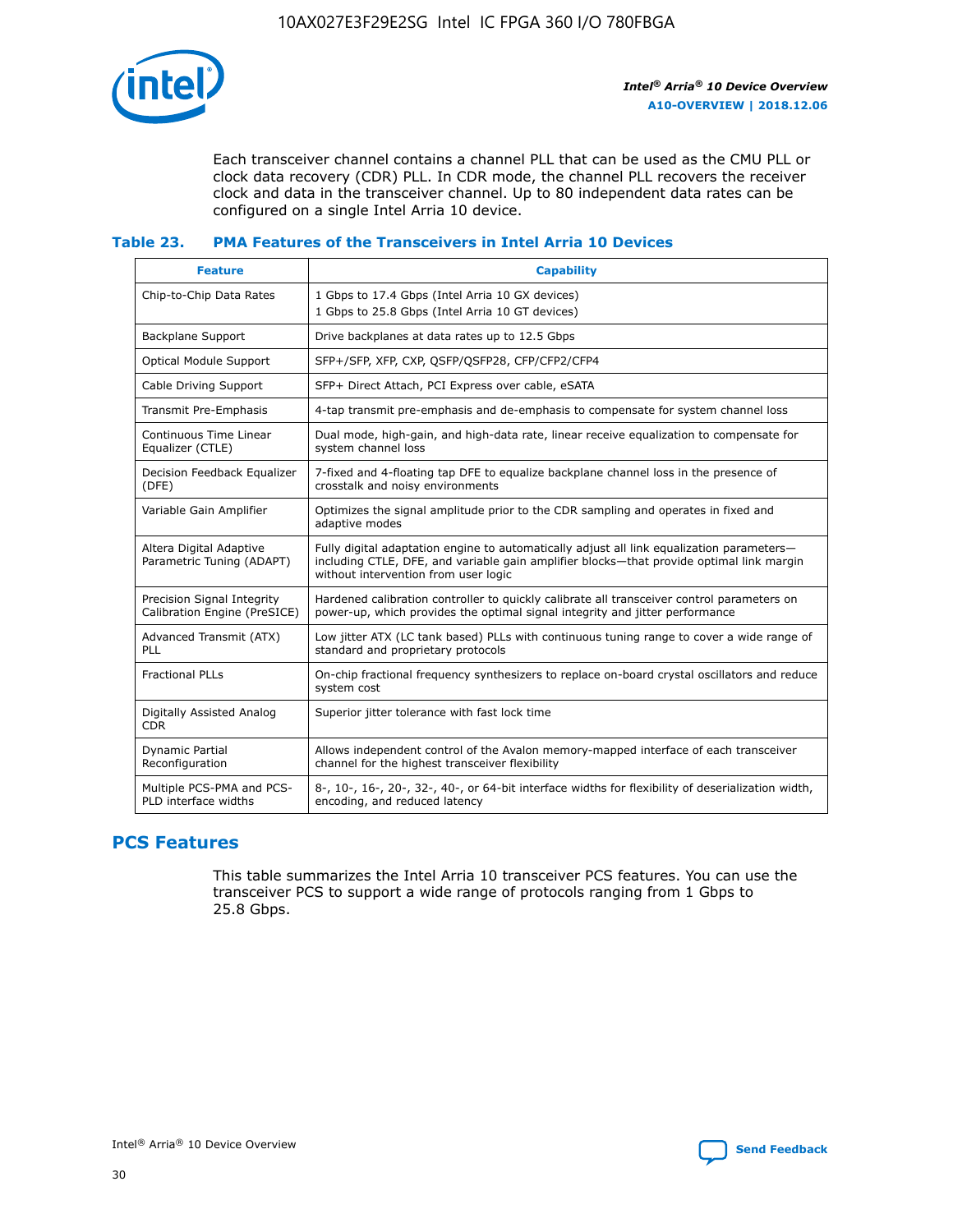![](_page_31_Picture_2.jpeg)

| <b>PCS</b>    | <b>Description</b>                                                                                                                                                                                                                                                                                                                                                                                                          |
|---------------|-----------------------------------------------------------------------------------------------------------------------------------------------------------------------------------------------------------------------------------------------------------------------------------------------------------------------------------------------------------------------------------------------------------------------------|
| Standard PCS  | Operates at a data rate up to 12 Gbps<br>Supports protocols such as PCI-Express, CPRI 4.2+, GigE, IEEE 1588 in Hard PCS<br>Implements other protocols using Basic/Custom (Standard PCS) transceiver<br>configuration rules.                                                                                                                                                                                                 |
| Enhanced PCS  | Performs functions common to most serial data industry standards, such as word<br>$\bullet$<br>alignment, encoding/decoding, and framing, before data is sent or received off-chip<br>through the PMA<br>• Handles data transfer to and from the FPGA fabric<br>Handles data transfer internally to and from the PMA<br>Provides frequency compensation<br>Performs channel bonding for multi-channel low skew applications |
| PCIe Gen3 PCS | Supports the seamless switching of Data and Clock between the Gen1, Gen2, and Gen3<br>data rates<br>Provides support for PIPE 3.0 features<br>Supports the PIPE interface with the Hard IP enabled, as well as with the Hard IP<br>bypassed                                                                                                                                                                                 |

#### **Related Information**

- PCIe Gen1, Gen2, and Gen3 Hard IP on page 26
- Interlaken Support on page 26
- 10 Gbps Ethernet Support on page 26

#### **PCS Protocol Support**

This table lists some of the protocols supported by the Intel Arria 10 transceiver PCS. For more information about the blocks in the transmitter and receiver data paths, refer to the related information.

| <b>Protocol</b>                                 | <b>Data Rate</b><br>(Gbps) | <b>Transceiver IP</b>       | <b>PCS Support</b>                      |
|-------------------------------------------------|----------------------------|-----------------------------|-----------------------------------------|
| PCIe Gen3 x1, x2, x4, x8                        | 8.0                        | Native PHY (PIPE)           | Standard PCS and PCIe<br>Gen3 PCS       |
| PCIe Gen2 x1, x2, x4, x8                        | 5.0                        | Native PHY (PIPE)           | <b>Standard PCS</b>                     |
| PCIe Gen1 x1, x2, x4, x8                        | 2.5                        | Native PHY (PIPE)           | Standard PCS                            |
| 1000BASE-X Gigabit Ethernet                     | 1.25                       | Native PHY                  | <b>Standard PCS</b>                     |
| 1000BASE-X Gigabit Ethernet with<br>IEEE 1588v2 | 1.25                       | Native PHY                  | Standard PCS                            |
| 10GBASE-R                                       | 10.3125                    | Native PHY                  | <b>Enhanced PCS</b>                     |
| 10GBASE-R with IEEE 1588v2                      | 10.3125                    | Native PHY                  | <b>Enhanced PCS</b>                     |
| 10GBASE-R with KR FEC                           | 10.3125                    | Native PHY                  | <b>Enhanced PCS</b>                     |
| 10GBASE-KR and 1000BASE-X                       | 10.3125                    | 1G/10GbE and 10GBASE-KR PHY | Standard PCS and<br><b>Enhanced PCS</b> |
| Interlaken (CEI-6G/11G)                         | 3.125 to 17.4              | Native PHY                  | <b>Enhanced PCS</b>                     |
| SFI-S/SFI-5.2                                   | 11.2                       | Native PHY                  | <b>Enhanced PCS</b>                     |
| 10G SDI                                         | 10.692                     | Native PHY                  | <b>Enhanced PCS</b>                     |
|                                                 |                            |                             | continued                               |

![](_page_31_Picture_11.jpeg)

**[Send Feedback](mailto:FPGAtechdocfeedback@intel.com?subject=Feedback%20on%20Intel%20Arria%2010%20Device%20Overview%20(A10-OVERVIEW%202018.12.06)&body=We%20appreciate%20your%20feedback.%20In%20your%20comments,%20also%20specify%20the%20page%20number%20or%20paragraph.%20Thank%20you.) Intel®** Arria<sup>®</sup> 10 Device Overview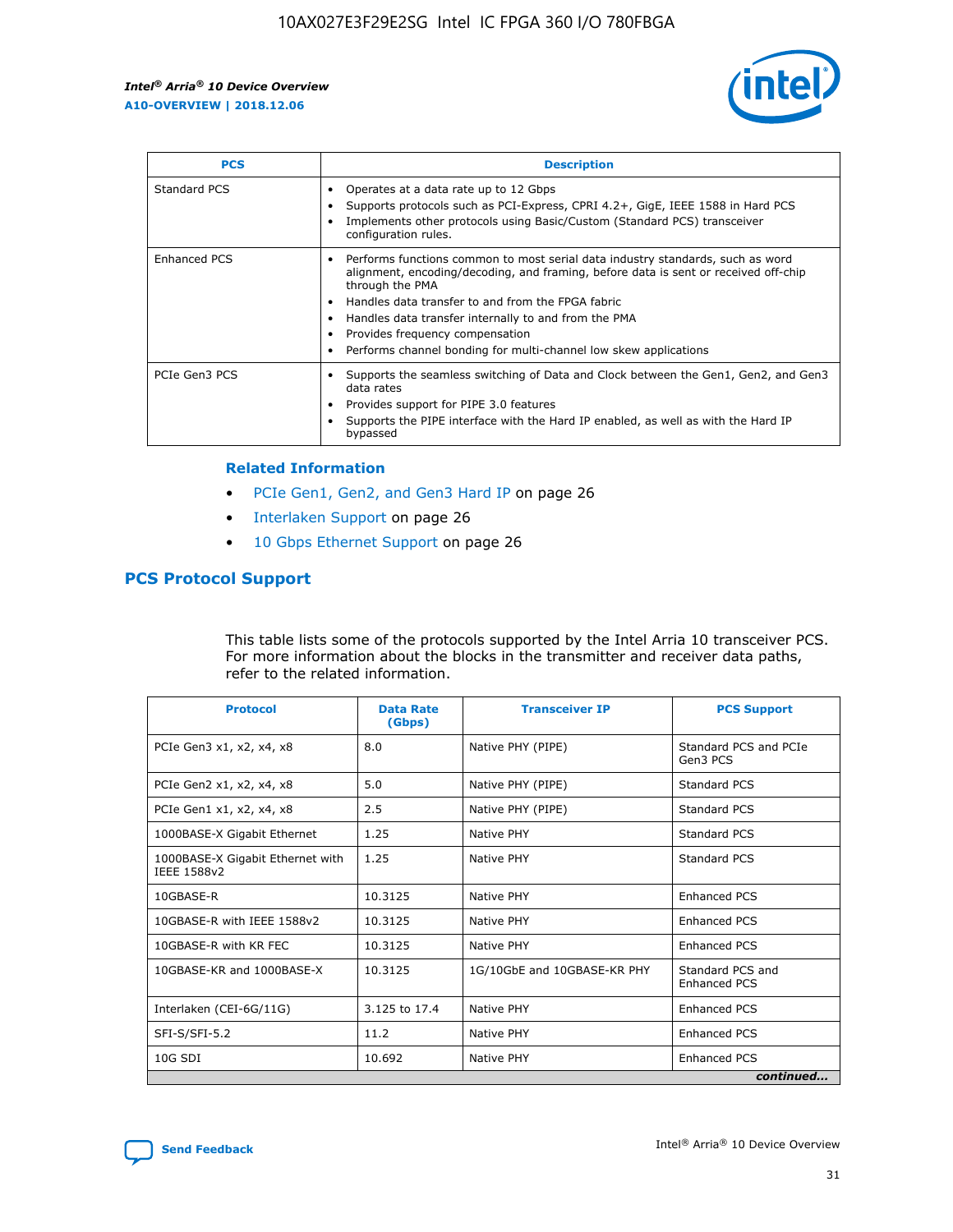![](_page_32_Picture_1.jpeg)

| <b>Protocol</b>      | <b>Data Rate</b><br>(Gbps) | <b>Transceiver IP</b> | <b>PCS Support</b> |
|----------------------|----------------------------|-----------------------|--------------------|
| CPRI 6.0 (64B/66B)   | 0.6144 to<br>10.1376       | Native PHY            | Enhanced PCS       |
| CPRI 4.2 (8B/10B)    | 0.6144 to<br>9.8304        | <b>Native PHY</b>     | Standard PCS       |
| OBSAI RP3 v4.2       | 0.6144 to 6.144            | Native PHY            | Standard PCS       |
| SD-SDI/HD-SDI/3G-SDI | $0.143(12)$ to<br>2.97     | Native PHY            | Standard PCS       |

#### **Related Information**

#### [Intel Arria 10 Transceiver PHY User Guide](https://www.intel.com/content/www/us/en/programmable/documentation/nik1398707230472.html#nik1398707091164)

Provides more information about the supported transceiver protocols and PHY IP, the PMA architecture, and the standard, enhanced, and PCIe Gen3 PCS architecture.

## **SoC with Hard Processor System**

Each SoC device combines an FPGA fabric and a hard processor system (HPS) in a single device. This combination delivers the flexibility of programmable logic with the power and cost savings of hard IP in these ways:

- Reduces board space, system power, and bill of materials cost by eliminating a discrete embedded processor
- Allows you to differentiate the end product in both hardware and software, and to support virtually any interface standard
- Extends the product life and revenue through in-field hardware and software updates

 $(12)$  The 0.143 Gbps data rate is supported using oversampling of user logic that you must implement in the FPGA fabric.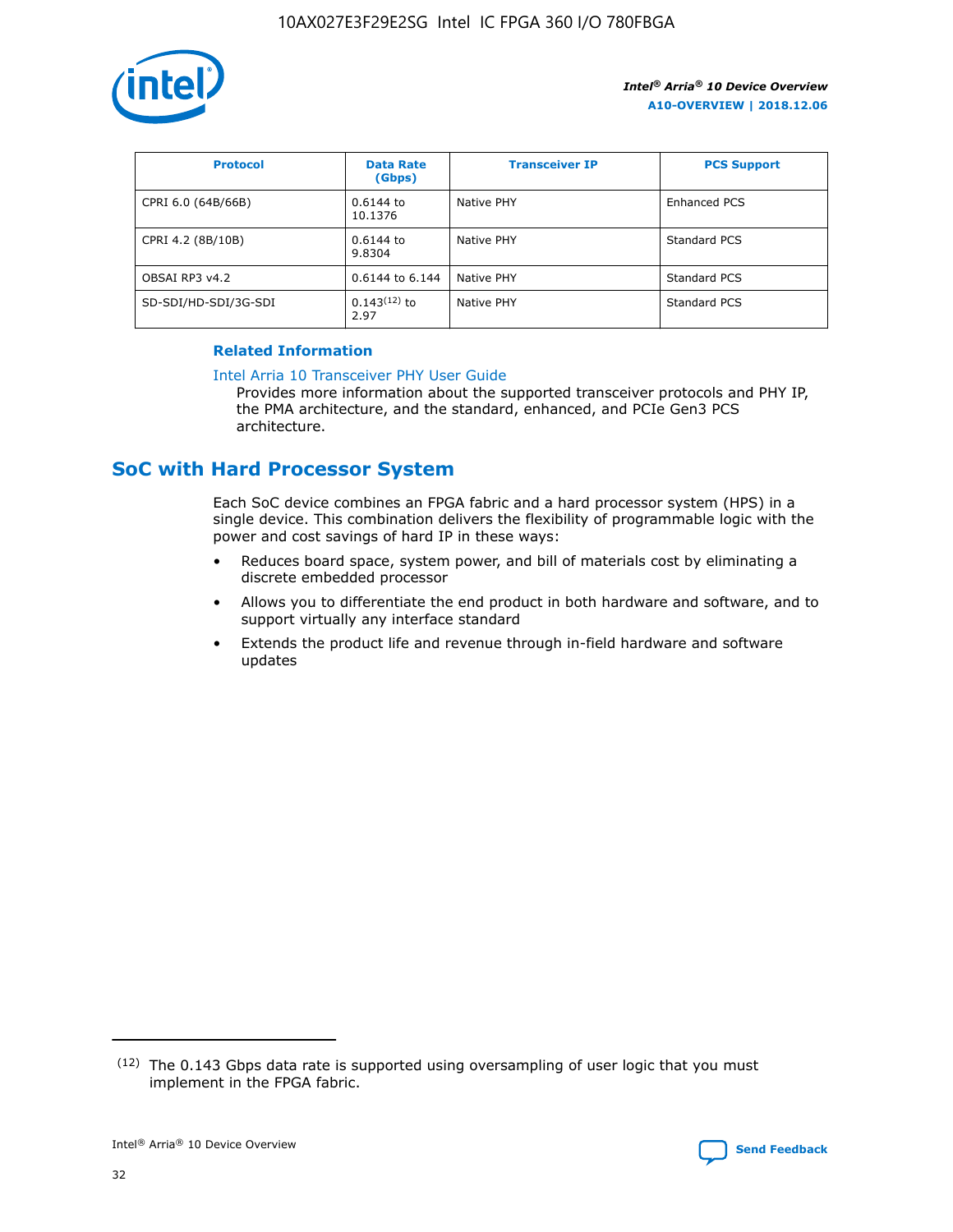![](_page_33_Picture_2.jpeg)

#### **Figure 9. HPS Block Diagram**

This figure shows a block diagram of the HPS with the dual ARM Cortex-A9 MPCore processor.

![](_page_33_Figure_5.jpeg)

## **Key Advantages of 20-nm HPS**

The 20-nm HPS strikes a balance between enabling maximum software compatibility with 28-nm SoCs while still improving upon the 28-nm HPS architecture. These improvements address the requirements of the next generation target markets such as wireless and wireline communications, compute and storage equipment, broadcast and military in terms of performance, memory bandwidth, connectivity via backplane and security.

![](_page_33_Picture_8.jpeg)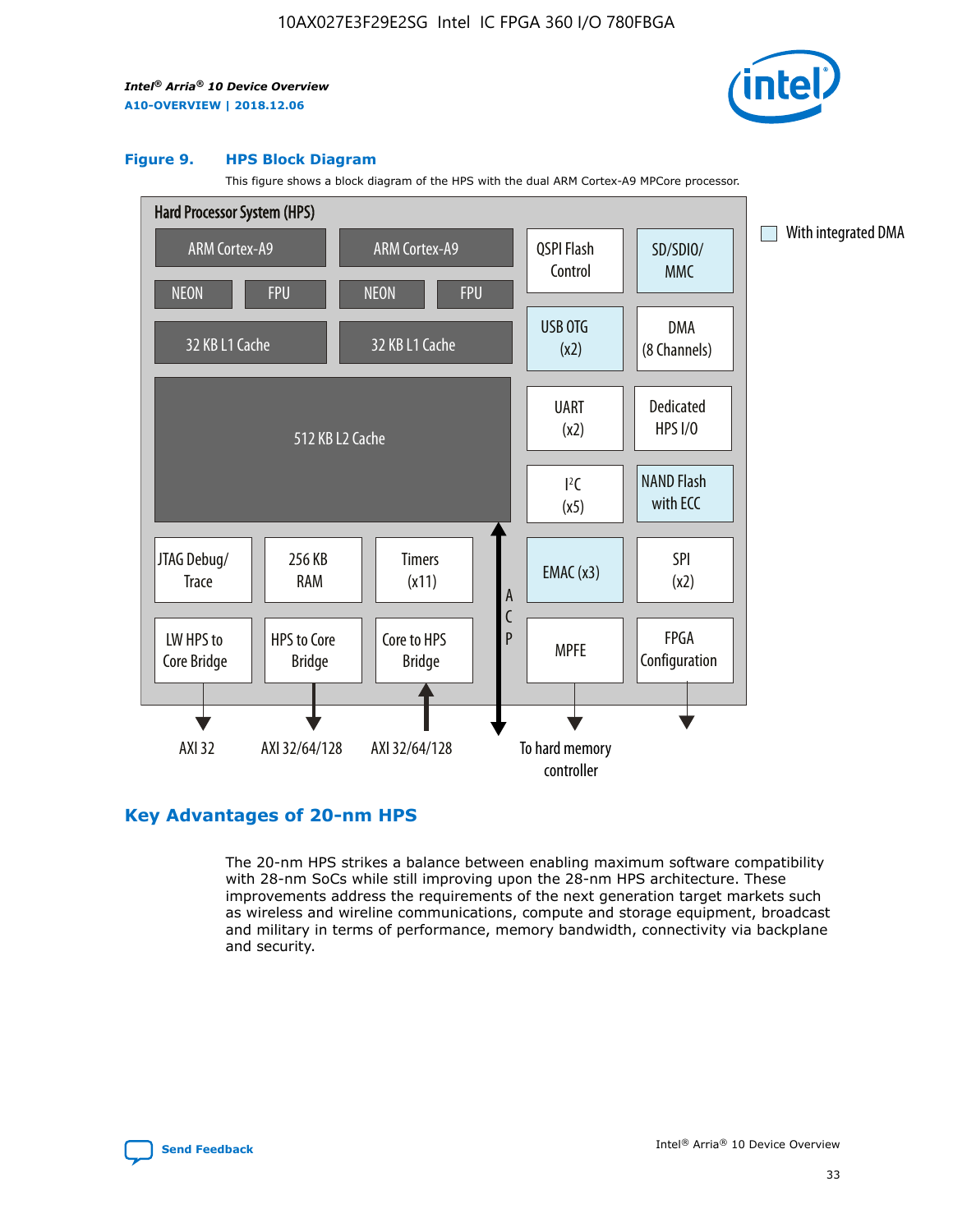![](_page_34_Picture_1.jpeg)

#### **Table 24. Improvements in 20 nm HPS**

This table lists the key improvements of the 20 nm HPS compared to the 28 nm HPS.

| Advantages/<br><b>Improvements</b>                          | <b>Description</b>                                                                                                                                                                                                                                                                                                                                                                                                                                                                                                                                                                                                                                                                                                                                                                                                                                                                                                                                |
|-------------------------------------------------------------|---------------------------------------------------------------------------------------------------------------------------------------------------------------------------------------------------------------------------------------------------------------------------------------------------------------------------------------------------------------------------------------------------------------------------------------------------------------------------------------------------------------------------------------------------------------------------------------------------------------------------------------------------------------------------------------------------------------------------------------------------------------------------------------------------------------------------------------------------------------------------------------------------------------------------------------------------|
| Increased performance and<br>overdrive capability           | While the nominal processor frequency is 1.2 GHz, the 20 nm HPS offers an "overdrive"<br>feature which enables a higher processor operating frequency. This requires a higher supply<br>voltage value that is unique to the HPS and may require a separate regulator.                                                                                                                                                                                                                                                                                                                                                                                                                                                                                                                                                                                                                                                                             |
| Increased processor memory<br>bandwidth and DDR4<br>support | Up to 64-bit DDR4 memory at 2,400 Mbps support is available for the processor. The hard<br>memory controller for the HPS comprises a multi-port front end that manages connections<br>to a single port memory controller. The multi-port front end allows logic core and the HPS<br>to share ports and thereby the available bandwidth of the memory controller.                                                                                                                                                                                                                                                                                                                                                                                                                                                                                                                                                                                  |
| Flexible I/O sharing                                        | An advanced I/O pin muxing scheme allows improved sharing of I/O between the HPS and<br>the core logic. The following types of I/O are available for SoC:<br>$\bullet$<br>17 dedicated I/Os-physically located inside the HPS block and are not accessible to<br>logic within the core. The 17 dedicated I/Os are used for HPS clock, resets, and<br>interfacing with boot devices, QSPI, and SD/MMC.<br>48 direct shared I/O-located closest to the HPS block and are ideal for high speed HPS<br>$\bullet$<br>peripherals such as EMAC, USB, and others. There is one bank of 48 I/Os that supports<br>direct sharing where the 48 I/Os can be shared 12 I/Os at a time.<br>Standard (shared) I/O-all standard I/Os can be shared by the HPS peripherals and any<br>logic within the core. For designs where more than 48 I/Os are required to fully use all<br>the peripherals in the HPS, these I/Os can be connected through the core logic. |
| <b>EMAC</b> core                                            | Three EMAC cores are available in the HPS. The EMAC cores enable an application to<br>support two redundant Ethernet connections; for example, backplane, or two EMAC cores<br>for managing IEEE 1588 time stamp information while allowing a third EMAC core for debug<br>and configuration. All three EMACs can potentially share the same time stamps, simplifying<br>the 1588 time stamping implementation. A new serial time stamp interface allows core<br>logic to access and read the time stamp values. The integrated EMAC controllers can be<br>connected to external Ethernet PHY through the provided MDIO or I <sup>2</sup> C interface.                                                                                                                                                                                                                                                                                            |
| On-chip memory                                              | The on-chip memory is updated to 256 KB support and can support larger data sets and<br>real time algorithms.                                                                                                                                                                                                                                                                                                                                                                                                                                                                                                                                                                                                                                                                                                                                                                                                                                     |
| <b>ECC</b> enhancements                                     | Improvements in L2 Cache ECC management allow identification of errors down to the<br>address level. ECC enhancements also enable improved error injection and status reporting<br>via the introduction of new memory mapped access to syndrome and data signals.                                                                                                                                                                                                                                                                                                                                                                                                                                                                                                                                                                                                                                                                                 |
| HPS to FPGA Interconnect<br>Backbone                        | Although the HPS and the Logic Core can operate independently, they are tightly coupled<br>via a high-bandwidth system interconnect built from high-performance ARM AMBA AXI bus<br>bridges. IP bus masters in the FPGA fabric have access to HPS bus slaves via the FPGA-to-<br>HPS interconnect. Similarly, HPS bus masters have access to bus slaves in the core fabric<br>via the HPS-to-FPGA bridge. Both bridges are AMBA AXI-3 compliant and support<br>simultaneous read and write transactions. Up to three masters within the core fabric can<br>share the HPS SDRAM controller with the processor. Additionally, the processor can be used<br>to configure the core fabric under program control via a dedicated 32-bit configuration port.                                                                                                                                                                                            |
| FPGA configuration and HPS<br>booting                       | The FPGA fabric and HPS in the SoCs are powered independently. You can reduce the clock<br>frequencies or gate the clocks to reduce dynamic power.<br>You can configure the FPGA fabric and boot the HPS independently, in any order, providing<br>you with more design flexibility.                                                                                                                                                                                                                                                                                                                                                                                                                                                                                                                                                                                                                                                              |
| Security                                                    | New security features have been introduced for anti-tamper management, secure boot,<br>encryption (AES), and authentication (SHA).                                                                                                                                                                                                                                                                                                                                                                                                                                                                                                                                                                                                                                                                                                                                                                                                                |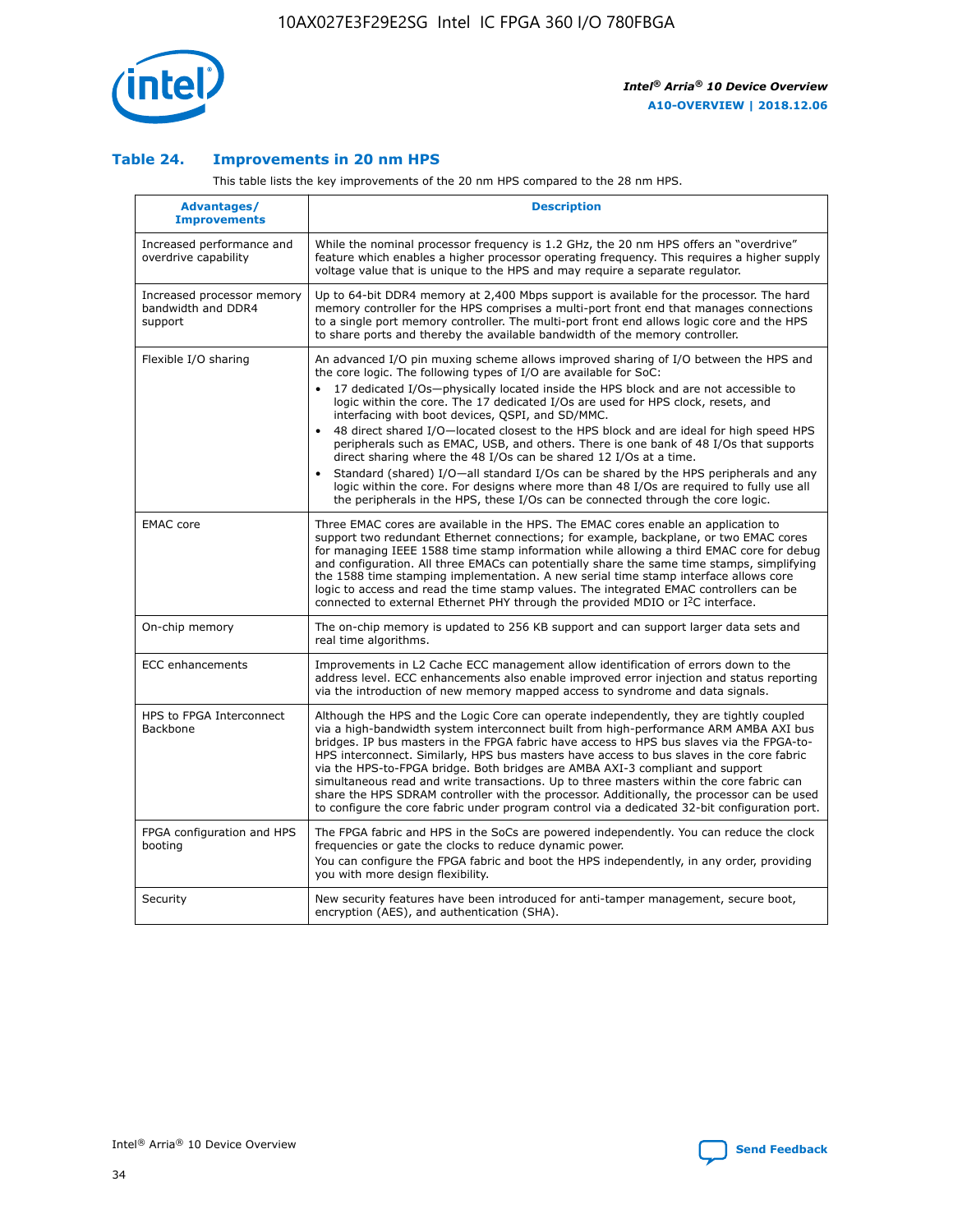![](_page_35_Picture_2.jpeg)

## **Features of the HPS**

The HPS has the following features:

- 1.2-GHz, dual-core ARM Cortex-A9 MPCore processor with up to 1.5-GHz via overdrive
	- ARMv7-A architecture that runs 32-bit ARM instructions, 16-bit and 32-bit Thumb instructions, and 8-bit Java byte codes in Jazelle style
	- Superscalar, variable length, out-of-order pipeline with dynamic branch prediction
	- Instruction Efficiency 2.5 MIPS/MHz, which provides total performance of 7500 MIPS at 1.5 GHz
- Each processor core includes:
	- 32 KB of L1 instruction cache, 32 KB of L1 data cache
	- Single- and double-precision floating-point unit and NEON media engine
	- CoreSight debug and trace technology
	- Snoop Control Unit (SCU) and Acceleration Coherency Port (ACP)
- 512 KB of shared L2 cache
- 256 KB of scratch RAM
- Hard memory controller with support for DDR3, DDR4 and optional error correction code (ECC) support
- Multiport Front End (MPFE) Scheduler interface to the hard memory controller
- 8-channel direct memory access (DMA) controller
- QSPI flash controller with SIO, DIO, QIO SPI Flash support
- NAND flash controller (ONFI 1.0 or later) with DMA and ECC support, updated to support 8 and 16-bit Flash devices and new command DMA to offload CPU for fast power down recovery
- Updated SD/SDIO/MMC controller to eMMC 4.5 with DMA with CE-ATA digital command support
- 3 10/100/1000 Ethernet media access control (MAC) with DMA
- 2 USB On-the-Go (OTG) controllers with DMA
- $\bullet$  5 I<sup>2</sup>C controllers (3 can be used by EMAC for MIO to external PHY)
- 2 UART 16550 Compatible controllers
- 4 serial peripheral interfaces (SPI) (2 Master, 2 Slaves)
- 62 programmable general-purpose I/Os, which includes 48 direct share I/Os that allows the HPS peripherals to connect directly to the FPGA I/Os
- 7 general-purpose timers
- 4 watchdog timers
- Anti-tamper, Secure Boot, Encryption (AES) and Authentication (SHA)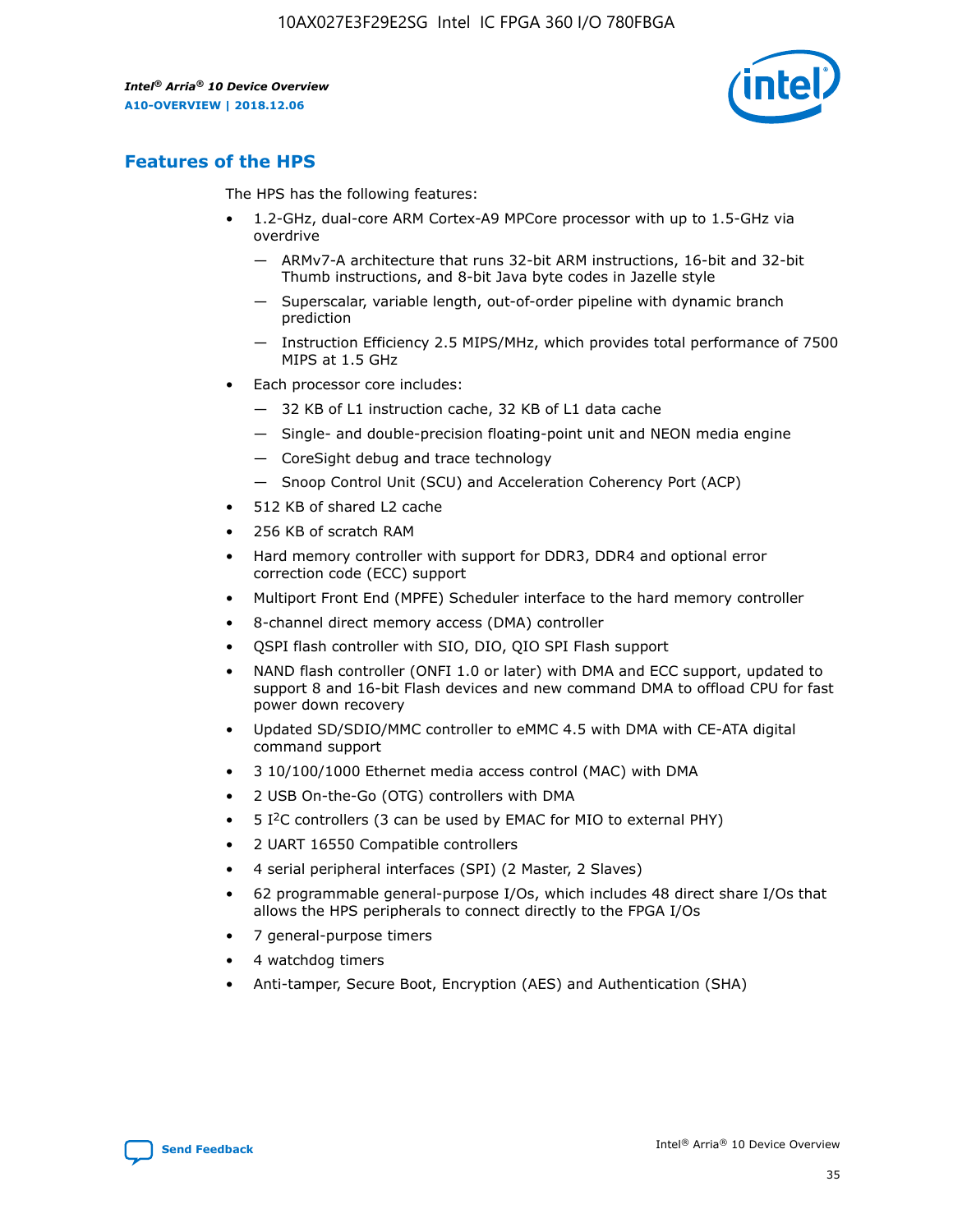![](_page_36_Picture_1.jpeg)

#### **System Peripherals and Debug Access Port**

Each Ethernet MAC, USB OTG, NAND flash controller, and SD/MMC controller module has an integrated DMA controller. For modules without an integrated DMA controller, an additional DMA controller module provides up to eight channels of high-bandwidth data transfers. Peripherals that communicate off-chip are multiplexed with other peripherals at the HPS pin level. This allows you to choose which peripherals interface with other devices on your PCB.

The debug access port provides interfaces to industry standard JTAG debug probes and supports ARM CoreSight debug and core traces to facilitate software development.

#### **HPS–FPGA AXI Bridges**

The HPS–FPGA bridges, which support the Advanced Microcontroller Bus Architecture (AMBA) Advanced eXtensible Interface (AXI™) specifications, consist of the following bridges:

- FPGA-to-HPS AMBA AXI bridge—a high-performance bus supporting 32, 64, and 128 bit data widths that allows the FPGA fabric to issue transactions to slaves in the HPS.
- HPS-to-FPGA Avalon/AMBA AXI bridge—a high-performance bus supporting 32, 64, and 128 bit data widths that allows the HPS to issue transactions to slaves in the FPGA fabric.
- Lightweight HPS-to-FPGA AXI bridge—a lower latency 32 bit width bus that allows the HPS to issue transactions to soft peripherals in the FPGA fabric. This bridge is primarily used for control and status register (CSR) accesses to peripherals in the FPGA fabric.

The HPS–FPGA AXI bridges allow masters in the FPGA fabric to communicate with slaves in the HPS logic, and vice versa. For example, the HPS-to-FPGA AXI bridge allows you to share memories instantiated in the FPGA fabric with one or both microprocessors in the HPS, while the FPGA-to-HPS AXI bridge allows logic in the FPGA fabric to access the memory and peripherals in the HPS.

Each HPS–FPGA bridge also provides asynchronous clock crossing for data transferred between the FPGA fabric and the HPS.

#### **HPS SDRAM Controller Subsystem**

The HPS SDRAM controller subsystem contains a multiport SDRAM controller and DDR PHY that are shared between the FPGA fabric (through the FPGA-to-HPS SDRAM interface), the level 2 (L2) cache, and the level 3 (L3) system interconnect. The FPGA-to-HPS SDRAM interface supports AMBA AXI and Avalon® Memory-Mapped (Avalon-MM) interface standards, and provides up to six individual ports for access by masters implemented in the FPGA fabric.

The HPS SDRAM controller supports up to 3 masters (command ports), 3x 64-bit read data ports and 3x 64-bit write data ports.

To maximize memory performance, the SDRAM controller subsystem supports command and data reordering, deficit round-robin arbitration with aging, and high-priority bypass features.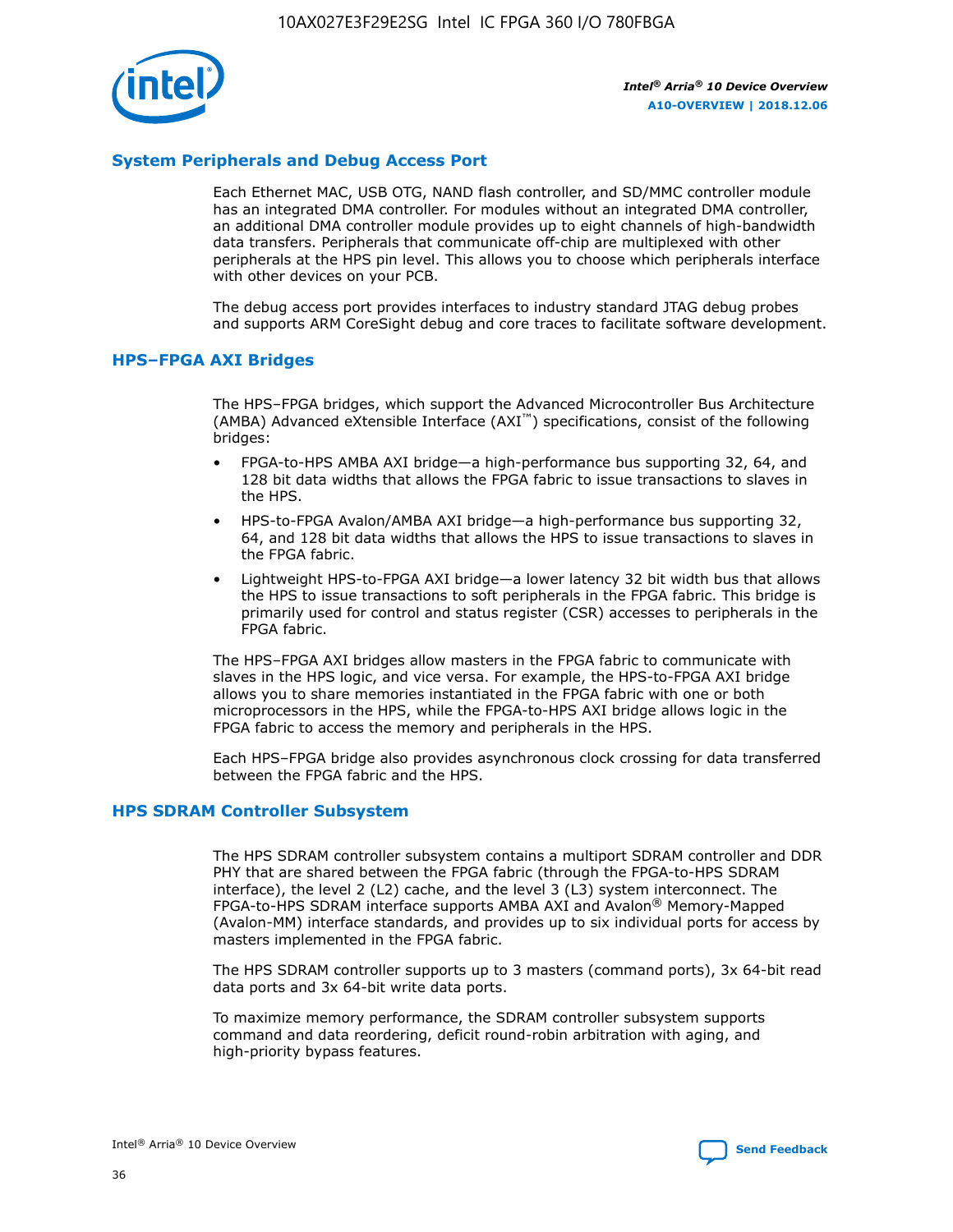![](_page_37_Picture_2.jpeg)

## **FPGA Configuration and HPS Booting**

The FPGA fabric and HPS in the SoC FPGA must be powered at the same time. You can reduce the clock frequencies or gate the clocks to reduce dynamic power.

Once powered, the FPGA fabric and HPS can be configured independently thus providing you with more design flexibility:

- You can boot the HPS independently. After the HPS is running, the HPS can fully or partially reconfigure the FPGA fabric at any time under software control. The HPS can also configure other FPGAs on the board through the FPGA configuration controller.
- Configure the FPGA fabric first, and then boot the HPS from memory accessible to the FPGA fabric.

#### **Hardware and Software Development**

For hardware development, you can configure the HPS and connect your soft logic in the FPGA fabric to the HPS interfaces using the Platform Designer system integration tool in the Intel Quartus Prime software.

For software development, the ARM-based SoC FPGA devices inherit the rich software development ecosystem available for the ARM Cortex-A9 MPCore processor. The software development process for Intel SoC FPGAs follows the same steps as those for other SoC devices from other manufacturers. Support for Linux\*, VxWorks\*, and other operating systems are available for the SoC FPGAs. For more information on the operating systems support availability, contact the Intel FPGA sales team.

You can begin device-specific firmware and software development on the Intel SoC FPGA Virtual Target. The Virtual Target is a fast PC-based functional simulation of a target development system—a model of a complete development board. The Virtual Target enables the development of device-specific production software that can run unmodified on actual hardware.

## **Dynamic and Partial Reconfiguration**

The Intel Arria 10 devices support dynamic and partial reconfiguration. You can use dynamic and partial reconfiguration simultaneously to enable seamless reconfiguration of both the device core and transceivers.

## **Dynamic Reconfiguration**

You can reconfigure the PMA and PCS blocks while the device continues to operate. This feature allows you to change the data rates, protocol, and analog settings of a channel in a transceiver bank without affecting on-going data transfer in other transceiver banks. This feature is ideal for applications that require dynamic multiprotocol or multirate support.

## **Partial Reconfiguration**

Using partial reconfiguration, you can reconfigure some parts of the device while keeping the device in operation.

![](_page_37_Picture_18.jpeg)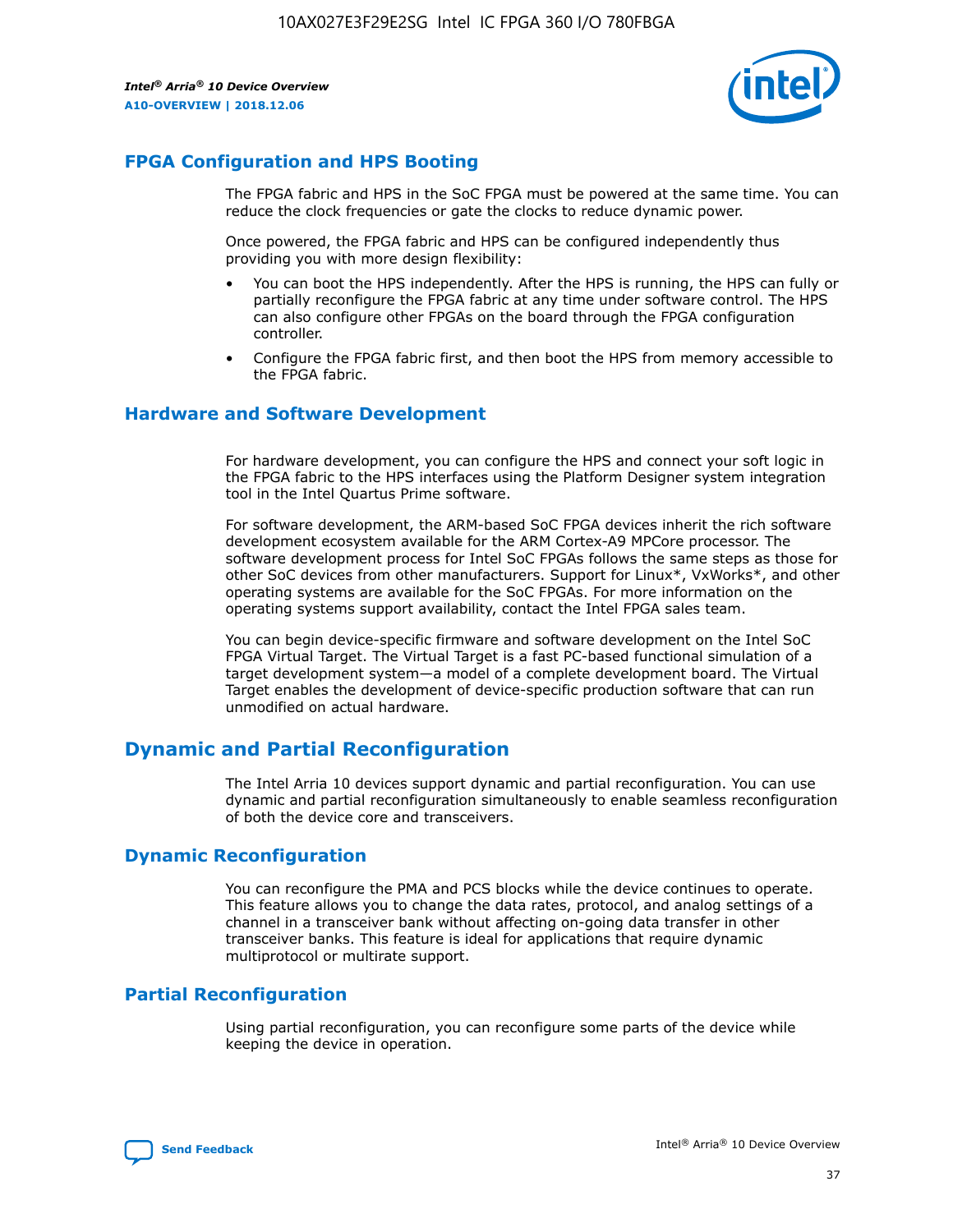![](_page_38_Picture_1.jpeg)

Instead of placing all device functions in the FPGA fabric, you can store some functions that do not run simultaneously in external memory and load them only when required. This capability increases the effective logic density of the device, and lowers cost and power consumption.

In the Intel solution, you do not have to worry about intricate device architecture to perform a partial reconfiguration. The partial reconfiguration capability is built into the Intel Quartus Prime design software, making such time-intensive task simple.

Intel Arria 10 devices support partial reconfiguration in the following configuration options:

- Using an internal host:
	- All supported configuration modes where the FPGA has access to external memory devices such as serial and parallel flash memory.
	- Configuration via Protocol [CvP (PCIe)]
- Using an external host—passive serial (PS), fast passive parallel (FPP) x8, FPP x16, and FPP x32 I/O interface.

## **Enhanced Configuration and Configuration via Protocol**

#### **Table 25. Configuration Schemes and Features of Intel Arria 10 Devices**

Intel Arria 10 devices support 1.8 V programming voltage and several configuration schemes.

| <b>Scheme</b>                                                          | <b>Data</b><br><b>Width</b> | <b>Max Clock</b><br>Rate<br>(MHz) | <b>Max Data</b><br>Rate<br>(Mbps)<br>(13) | <b>Decompression</b> | <b>Design</b><br>Security <sup>(1</sup><br>4) | <b>Partial</b><br><b>Reconfiguration</b><br>(15) | <b>Remote</b><br><b>System</b><br><b>Update</b> |
|------------------------------------------------------------------------|-----------------------------|-----------------------------------|-------------------------------------------|----------------------|-----------------------------------------------|--------------------------------------------------|-------------------------------------------------|
| <b>JTAG</b>                                                            | 1 bit                       | 33                                | 33                                        |                      |                                               | Yes(16)                                          |                                                 |
| Active Serial (AS)<br>through the<br>EPCO-L<br>configuration<br>device | 1 bit,<br>4 bits            | 100                               | 400                                       | Yes                  | Yes                                           | $Y_{PS}(16)$                                     | Yes                                             |
| Passive serial (PS)<br>through CPLD or<br>external<br>microcontroller  | 1 bit                       | 100                               | 100                                       | Yes                  | Yes                                           | Yes(16)                                          | Parallel<br>Flash<br>Loader<br>(PFL) IP<br>core |
|                                                                        |                             |                                   |                                           |                      |                                               |                                                  | continued                                       |

<sup>(13)</sup> Enabling either compression or design security features affects the maximum data rate. Refer to the Intel Arria 10 Device Datasheet for more information.

<sup>(14)</sup> Encryption and compression cannot be used simultaneously.

 $<sup>(15)</sup>$  Partial reconfiguration is an advanced feature of the device family. If you are interested in</sup> using partial reconfiguration, contact Intel for support.

 $(16)$  Partial configuration can be performed only when it is configured as internal host.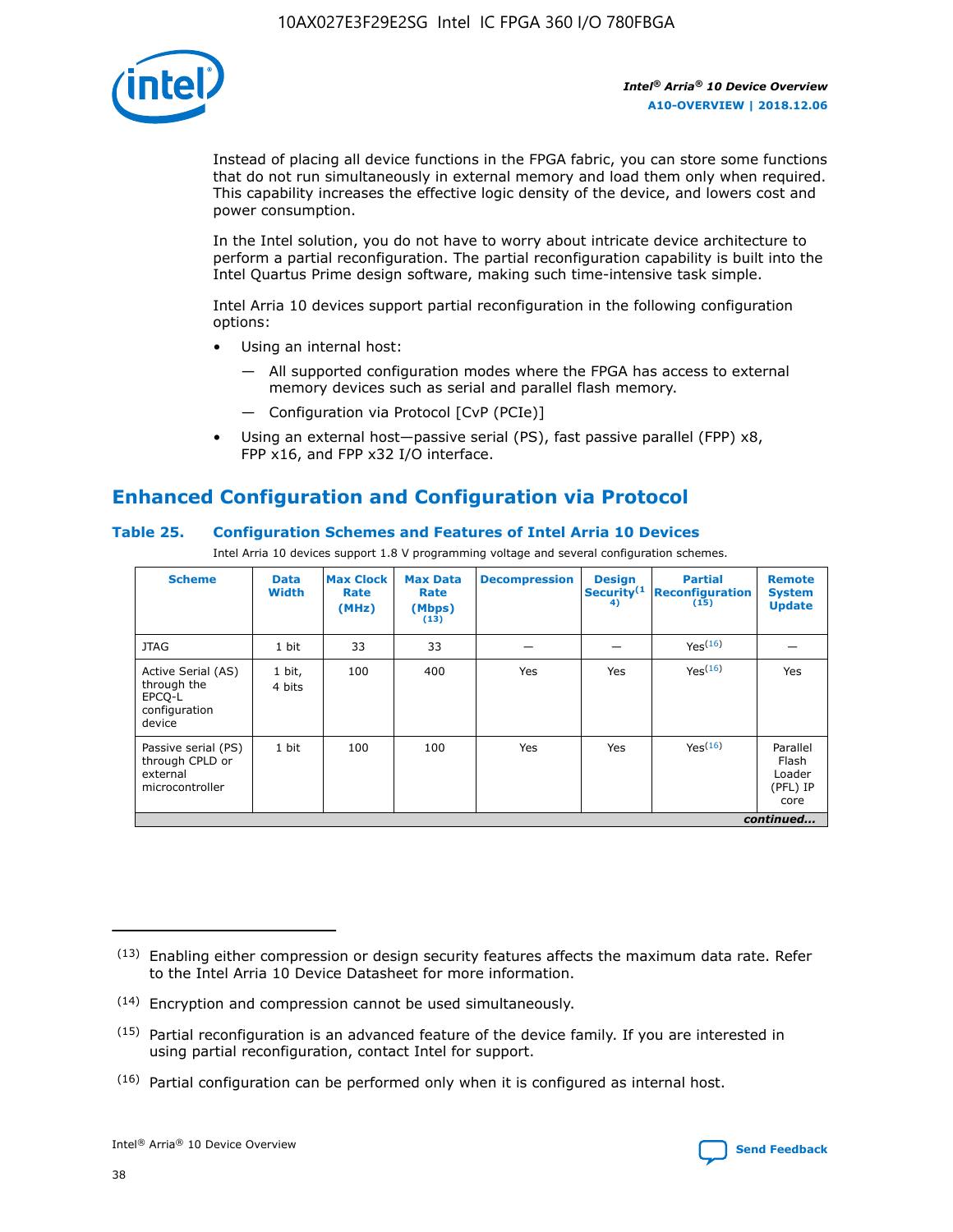![](_page_39_Picture_2.jpeg)

| <b>Scheme</b>                                   | <b>Data</b><br><b>Width</b> | <b>Max Clock</b><br>Rate<br>(MHz) | <b>Max Data</b><br>Rate<br>(Mbps)<br>(13) | <b>Decompression</b> | <b>Design</b><br>Security <sup>(1</sup><br>4) | <b>Partial</b><br><b>Reconfiguration</b><br>(15) | <b>Remote</b><br><b>System</b><br><b>Update</b> |
|-------------------------------------------------|-----------------------------|-----------------------------------|-------------------------------------------|----------------------|-----------------------------------------------|--------------------------------------------------|-------------------------------------------------|
| Fast passive                                    | 8 bits                      | 100                               | 3200                                      | Yes                  | Yes                                           | Yes(17)                                          | PFL IP                                          |
| parallel (FPP)<br>through CPLD or               | 16 bits                     |                                   |                                           | Yes                  | Yes                                           |                                                  | core                                            |
| external<br>microcontroller                     | 32 bits                     |                                   |                                           | Yes                  | Yes                                           |                                                  |                                                 |
| Configuration via                               | 16 bits                     | 100                               | 3200                                      | Yes                  | Yes                                           | Yes <sup>(17)</sup>                              |                                                 |
| <b>HPS</b>                                      | 32 bits                     |                                   |                                           | Yes                  | Yes                                           |                                                  |                                                 |
| Configuration via<br>Protocol [CvP<br>$(PCIe*)$ | x1, x2,<br>x4, x8<br>lanes  |                                   | 8000                                      | Yes                  | Yes                                           | Yes(16)                                          |                                                 |

You can configure Intel Arria 10 devices through PCIe using Configuration via Protocol (CvP). The Intel Arria 10 CvP implementation conforms to the PCIe 100 ms power-up-to-active time requirement.

#### **Related Information**

[Configuration via Protocol \(CvP\) Implementation in Intel FPGAs User Guide](https://www.intel.com/content/www/us/en/programmable/documentation/dsu1441819344145.html#dsu1442269728522) Provides more information about the CvP configuration scheme.

## **SEU Error Detection and Correction**

Intel Arria 10 devices offer robust and easy-to-use single-event upset (SEU) error detection and correction circuitry.

The detection and correction circuitry includes protection for Configuration RAM (CRAM) programming bits and user memories. The CRAM is protected by a continuously running CRC error detection circuit with integrated ECC that automatically corrects one or two errors and detects higher order multi-bit errors. When more than two errors occur, correction is available through reloading of the core programming file, providing a complete design refresh while the FPGA continues to operate.

The physical layout of the Intel Arria 10 CRAM array is optimized to make the majority of multi-bit upsets appear as independent single-bit or double-bit errors which are automatically corrected by the integrated CRAM ECC circuitry. In addition to the CRAM protection, the M20K memory blocks also include integrated ECC circuitry and are layout-optimized for error detection and correction. The MLAB does not have ECC.

(14) Encryption and compression cannot be used simultaneously.

<sup>(17)</sup> Supported at a maximum clock rate of 100 MHz.

![](_page_39_Picture_15.jpeg)

 $(13)$  Enabling either compression or design security features affects the maximum data rate. Refer to the Intel Arria 10 Device Datasheet for more information.

 $(15)$  Partial reconfiguration is an advanced feature of the device family. If you are interested in using partial reconfiguration, contact Intel for support.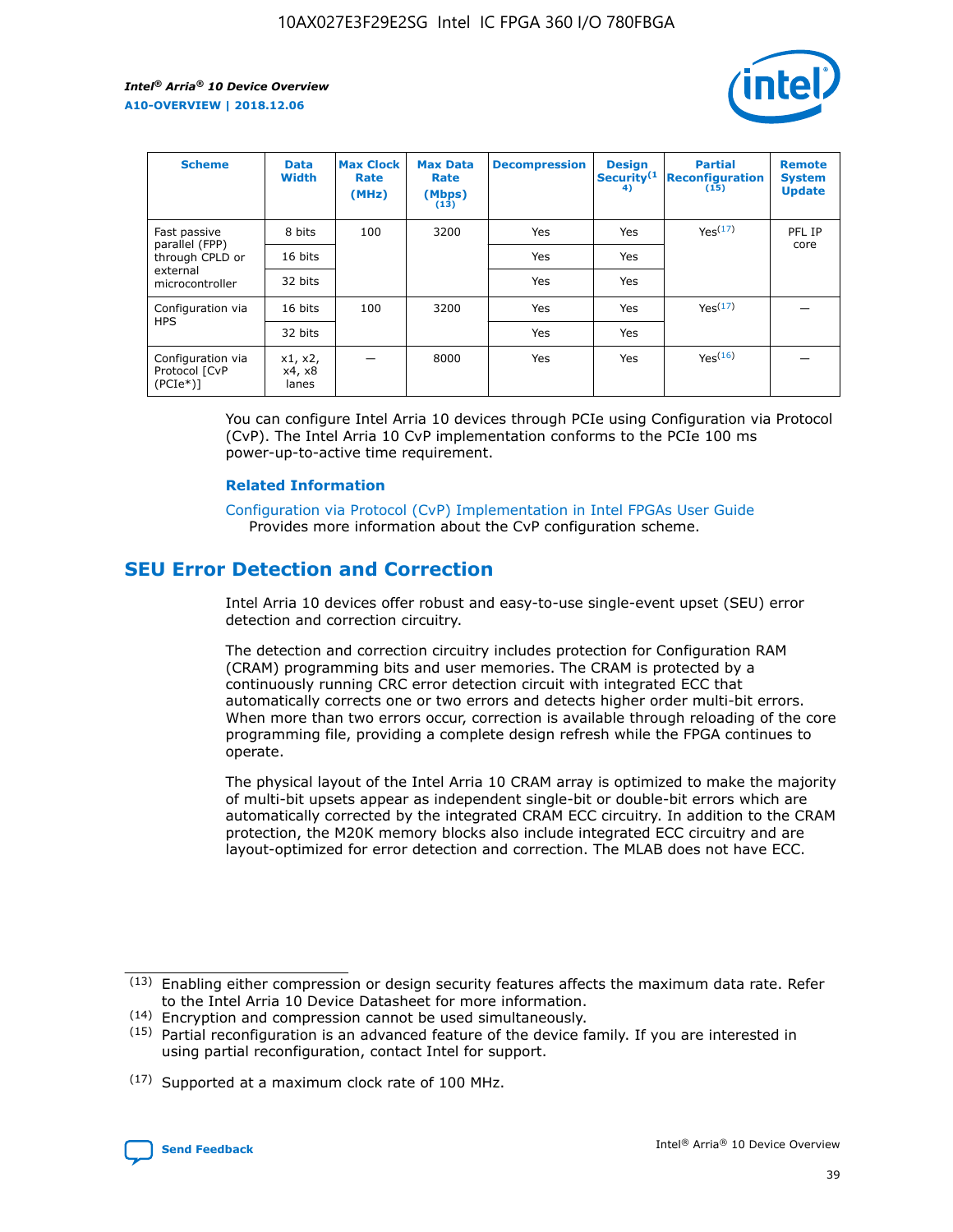![](_page_40_Picture_1.jpeg)

## **Power Management**

Intel Arria 10 devices leverage the advanced 20 nm process technology, a low 0.9 V core power supply, an enhanced core architecture, and several optional power reduction techniques to reduce total power consumption by as much as 40% compared to Arria V devices and as much as 60% compared to Stratix V devices.

The optional power reduction techniques in Intel Arria 10 devices include:

- **SmartVID**—a code is programmed into each device during manufacturing that allows a smart regulator to operate the device at lower core  $V_{CC}$  while maintaining performance
- **Programmable Power Technology**—non-critical timing paths are identified by the Intel Quartus Prime software and the logic in these paths is biased for low power instead of high performance
- **Low Static Power Options**—devices are available with either standard static power or low static power while maintaining performance

Furthermore, Intel Arria 10 devices feature Intel's industry-leading low power transceivers and include a number of hard IP blocks that not only reduce logic resources but also deliver substantial power savings compared to soft implementations. In general, hard IP blocks consume up to 90% less power than the equivalent soft logic implementations.

## **Incremental Compilation**

The Intel Quartus Prime software incremental compilation feature reduces compilation time and helps preserve performance to ease timing closure. The incremental compilation feature enables the partial reconfiguration flow for Intel Arria 10 devices.

Incremental compilation supports top-down, bottom-up, and team-based design flows. This feature facilitates modular, hierarchical, and team-based design flows where different designers compile their respective design sections in parallel. Furthermore, different designers or IP providers can develop and optimize different blocks of the design independently. These blocks can then be imported into the top level project.

## **Document Revision History for Intel Arria 10 Device Overview**

| <b>Document</b><br><b>Version</b> | <b>Changes</b>                                                                                                                                                                                                                                                              |
|-----------------------------------|-----------------------------------------------------------------------------------------------------------------------------------------------------------------------------------------------------------------------------------------------------------------------------|
| 2018.12.06                        | Added links to Intel Arria 10 device errata documents.<br>Removed automotive temperature option from the Intel Arria 10 GX devices.<br>Removed -3 fabric speed grade from the Intel Arria 10 GT devices.<br>Updated power options for the Intel Arria 10 GX and GT devices. |
| 2018.04.09                        | Updated the lowest $V_{CC}$ from 0.83 V to 0.82 V in the topic listing a summary of the device features.                                                                                                                                                                    |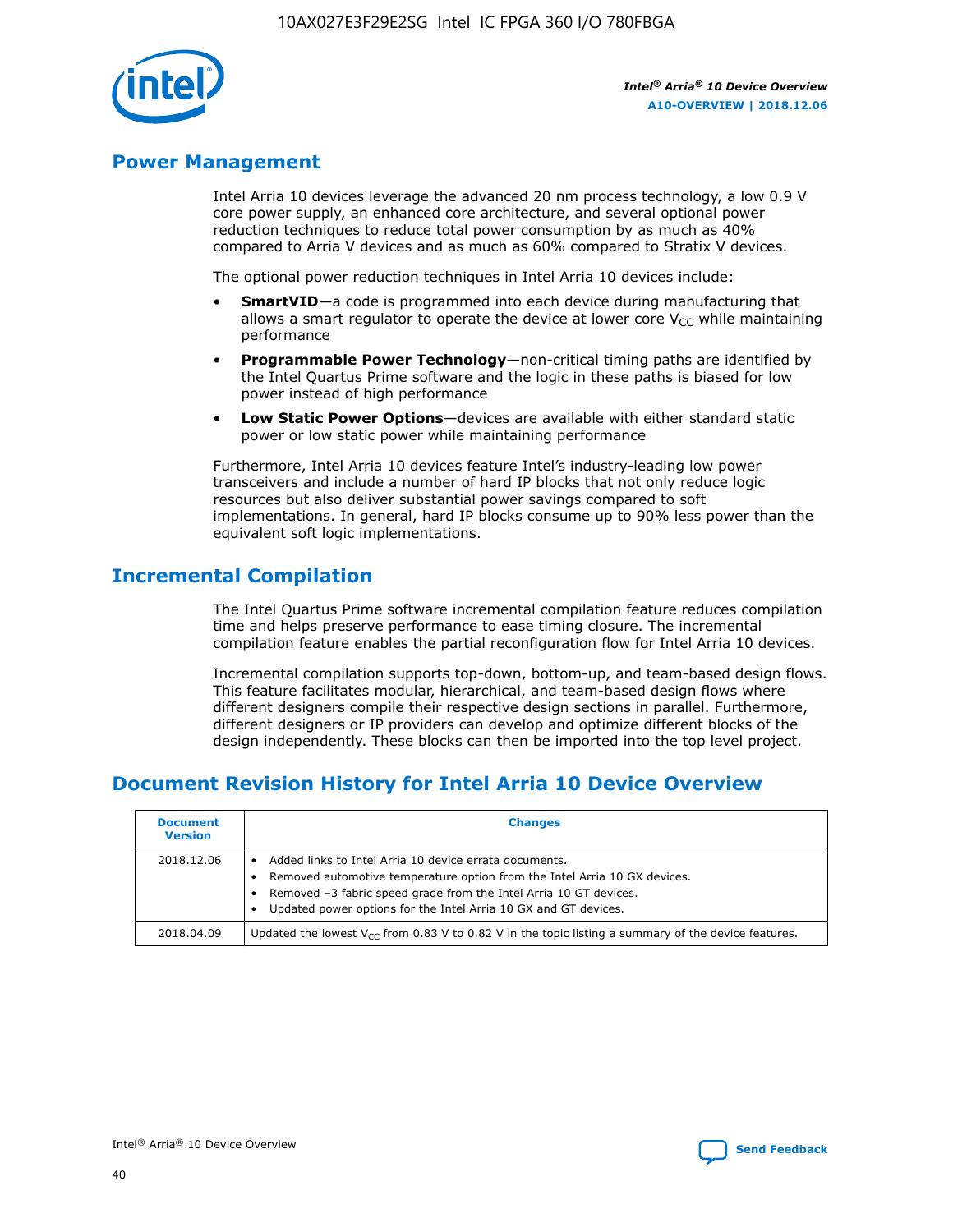![](_page_41_Picture_2.jpeg)

| <b>Date</b>    | <b>Version</b> | <b>Changes</b>                                                                                                                                                                                                                                                                                                                                                                                                                                                                                                                                                                                                                                                                                                                                                                                                                                                                                                                                                            |
|----------------|----------------|---------------------------------------------------------------------------------------------------------------------------------------------------------------------------------------------------------------------------------------------------------------------------------------------------------------------------------------------------------------------------------------------------------------------------------------------------------------------------------------------------------------------------------------------------------------------------------------------------------------------------------------------------------------------------------------------------------------------------------------------------------------------------------------------------------------------------------------------------------------------------------------------------------------------------------------------------------------------------|
| January 2018   | 2018.01.17     | Updated the maximum data rate for HPS (Intel Arria 10 SX devices<br>external memory interface DDR3 controller from 2,166 Mbps to 2,133<br>Mbps.<br>Updated maximum frequency supported for half rate QDRII and QDRII<br>+ SRAM to 633 MHz in Memory Standards Supported by the Soft<br>Memory Controller table.<br>Updated transceiver backplane capability to 12.5 Gbps.<br>$\bullet$<br>Removed transceiver speed grade 5 in Sample Ordering Core and<br>Available Options for Intel Arria 10 GX Devices figure.<br>Removed package code 40, low static power, SmartVID, industrial, and<br>military operating temperature support from Sample Ordering Core and<br>Available Options for Intel Arria 10 GT Devices figure.<br>Updated short reach transceiver rate for Intel Arria 10 GT devices to<br>25.8 Gbps.<br>Removed On-Die Instrumentation - EyeQ and Jitter Margin Tool<br>support from PMA Features of the Transceivers in Intel Arria 10 Devices<br>table. |
| September 2017 | 2017.09.20     | Updated the maximum speed of the DDR4 external memory interface from<br>1,333 MHz/2,666 Mbps to 1,200 MHz/2,400 Mbps.                                                                                                                                                                                                                                                                                                                                                                                                                                                                                                                                                                                                                                                                                                                                                                                                                                                     |
| July 2017      | 2017.07.13     | Corrected the automotive temperature range in the figure showing the<br>available options for the Intel Arria 10 GX devices from "-40°C to 100°C"<br>to "-40°C to 125°C".                                                                                                                                                                                                                                                                                                                                                                                                                                                                                                                                                                                                                                                                                                                                                                                                 |
| July 2017      | 2017.07.06     | Added automotive temperature option to Intel Arria 10 GX device family.                                                                                                                                                                                                                                                                                                                                                                                                                                                                                                                                                                                                                                                                                                                                                                                                                                                                                                   |
| May 2017       | 2017.05.08     | Corrected protocol names with "1588" to "IEEE 1588v2".<br>Updated the vertical migration table to remove vertical migration<br>between Intel Arria 10 GX and Intel Arria 10 SX device variants.<br>Removed all "Preliminary" marks.                                                                                                                                                                                                                                                                                                                                                                                                                                                                                                                                                                                                                                                                                                                                       |
| March 2017     | 2017.03.15     | Removed the topic about migration from Intel Arria 10 to Intel Stratix<br>10 devices.<br>Rebranded as Intel.<br>$\bullet$                                                                                                                                                                                                                                                                                                                                                                                                                                                                                                                                                                                                                                                                                                                                                                                                                                                 |
| October 2016   | 2016.10.31     | Removed package F36 from Intel Arria 10 GX devices.<br>Updated Intel Arria 10 GT sample ordering code and maximum GX<br>$\bullet$<br>transceiver count. Intel Arria 10 GT devices are available only in the<br>SF45 package option with a maximum of 72 transceivers.                                                                                                                                                                                                                                                                                                                                                                                                                                                                                                                                                                                                                                                                                                     |
| May 2016       | 2016.05.02     | Updated the FPGA Configuration and HPS Booting topic.<br>Remove V <sub>CC</sub> PowerManager from the Summary of Features, Power<br>Management and Arria 10 Device Variants and packages topics. This<br>feature is no longer supported in Arria 10 devices.<br>Removed LPDDR3 from the Memory Standards Supported by the HPS<br>Hard Memory Controller table in the Memory Standards Supported by<br>Intel Arria 10 Devices topic. This standard is only supported by the<br>FPGA.<br>Removed transceiver speed grade 5 from the Device Variants and<br>Packages topic for Arria 10 GX and SX devices.                                                                                                                                                                                                                                                                                                                                                                   |
| February 2016  | 2016.02.11     | Changed the maximum Arria 10 GT datarate to 25.8 Gbps and the<br>minimum datarate to 1 Gbps globally.<br>Revised the state for Core clock networks in the Summary of Features<br>$\bullet$<br>topic.<br>Changed the transceiver parameters in the "Summary of Features for<br>Arria 10 Devices" table.<br>• Changed the transceiver parameters in the "Maximum Resource Counts<br>for Arria 10 GT Devices" table.<br>• Changed the package availability for GT devices in the "Package Plan<br>for Arria 10 GT Devices" table.<br>Changed the package configurations for GT devices in the "Migration"<br>Capability Across Arria 10 Product Lines" figure.<br>continued                                                                                                                                                                                                                                                                                                  |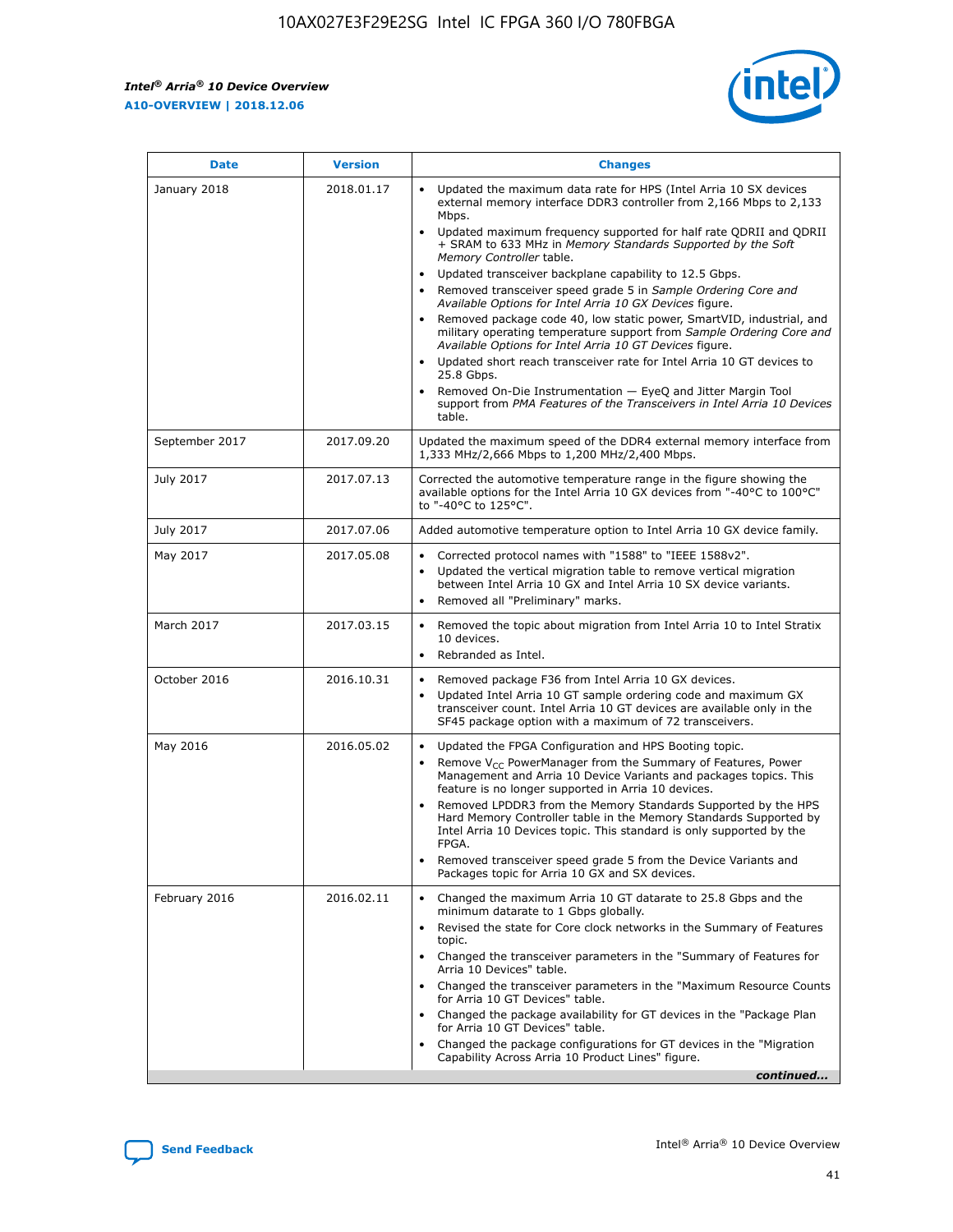![](_page_42_Picture_1.jpeg)

| <b>Date</b>   | <b>Version</b> | <b>Changes</b>                                                                                                                                                               |
|---------------|----------------|------------------------------------------------------------------------------------------------------------------------------------------------------------------------------|
|               |                | • Changed transceiver parameters in the "Low Power Serial Transceivers"<br>section.                                                                                          |
|               |                | • Changed the transceiver descriptions in the "Device Variants for the<br>Arria 10 Device Family" table.                                                                     |
|               |                | Changed the "Sample Ordering Code and Available Options for Arria 10<br>$\bullet$<br>GT Devices" figure.                                                                     |
|               |                | Changed the datarates for GT devices in the "PMA Features" section.                                                                                                          |
|               |                | Changed the datarates for GT devices in the "PCS Features" section.<br>$\bullet$                                                                                             |
| December 2015 | 2015.12.14     | Updated the number of M20K memory blocks for Arria 10 GX 660 from<br>2133 to 2131 and corrected the total RAM bit from 48,448 Kb to<br>48,408 Kb.                            |
|               |                | Corrected the number of DSP blocks for Arria 10 GX 660 from 1688 to<br>1687 in the table listing floating-point arithmetic resources.                                        |
| November 2015 | 2015.11.02     | Updated the maximum resources for Arria 10 GX 220, GX 320, GX 480,<br>$\bullet$<br>GX 660, SX 220, SX 320, SX 480, and SX 660.                                               |
|               |                | • Updated resource count for Arria 10 GX 320, GX 480, GX 660, SX 320,<br>SX 480, a SX 660 devices in Number of Multipliers in Intel Arria 10<br><b>Devices</b> table.        |
|               |                | Updated the available options for Arria 10 GX, GT, and SX.                                                                                                                   |
|               |                | Changed instances of Quartus II to Quartus Prime.<br>$\bullet$                                                                                                               |
| June 2015     | 2015.06.15     | Corrected label for Intel Arria 10 GT product lines in the vertical migration<br>figure.                                                                                     |
| May 2015      | 2015.05.15     | Corrected the DDR3 half rate and quarter rate maximum frequencies in the<br>table that lists the memory standards supported by the Intel Arria 10 hard<br>memory controller. |
| May 2015      | 2015.05.04     | • Added support for 13.5G JESD204b in the Summary of Features table.                                                                                                         |
|               |                | • Added a link to Arria 10 GT Channel Usage in the Arria 10 GT Package<br>Plan topic.                                                                                        |
|               |                | • Added a note to the table, Maximum Resource Counts for Arria 10 GT<br>devices.                                                                                             |
|               |                | • Updated the power requirements of the transceivers in the Low Power<br>Serial Transceivers topic.                                                                          |
| January 2015  | 2015.01.23     | • Added floating point arithmetic features in the Summary of Features<br>table.                                                                                              |
|               |                | • Updated the total embedded memory from 38.38 megabits (Mb) to<br>65.6 Mb.                                                                                                  |
|               |                | • Updated the table that lists the memory standards supported by Intel<br>Arria 10 devices.                                                                                  |
|               |                | Removed support for DDR3U, LPDDR3 SDRAM, RLDRAM 2, and DDR2.                                                                                                                 |
|               |                | Moved RLDRAM 3 support from hard memory controller to soft memory<br>controller. RLDRAM 3 support uses hard PHY with soft memory<br>controller.                              |
|               |                | Added soft memory controller support for QDR IV.<br>٠                                                                                                                        |
|               |                | Updated the maximum resource count table to include the number of<br>hard memory controllers available in each device variant.                                               |
|               |                | Updated the transceiver PCS data rate from 12.5 Gbps to 12 Gbps.<br>$\bullet$                                                                                                |
|               |                | Updated the max clock rate of PS, FPP x8, FPP x16, and Configuration<br>via HPS from 125 MHz to 100 MHz.                                                                     |
|               |                | Added a feature for fractional synthesis PLLs: PLL cascading.                                                                                                                |
|               |                | Updated the HPS programmable general-purpose I/Os from 54 to 62.<br>$\bullet$                                                                                                |
|               |                | continued                                                                                                                                                                    |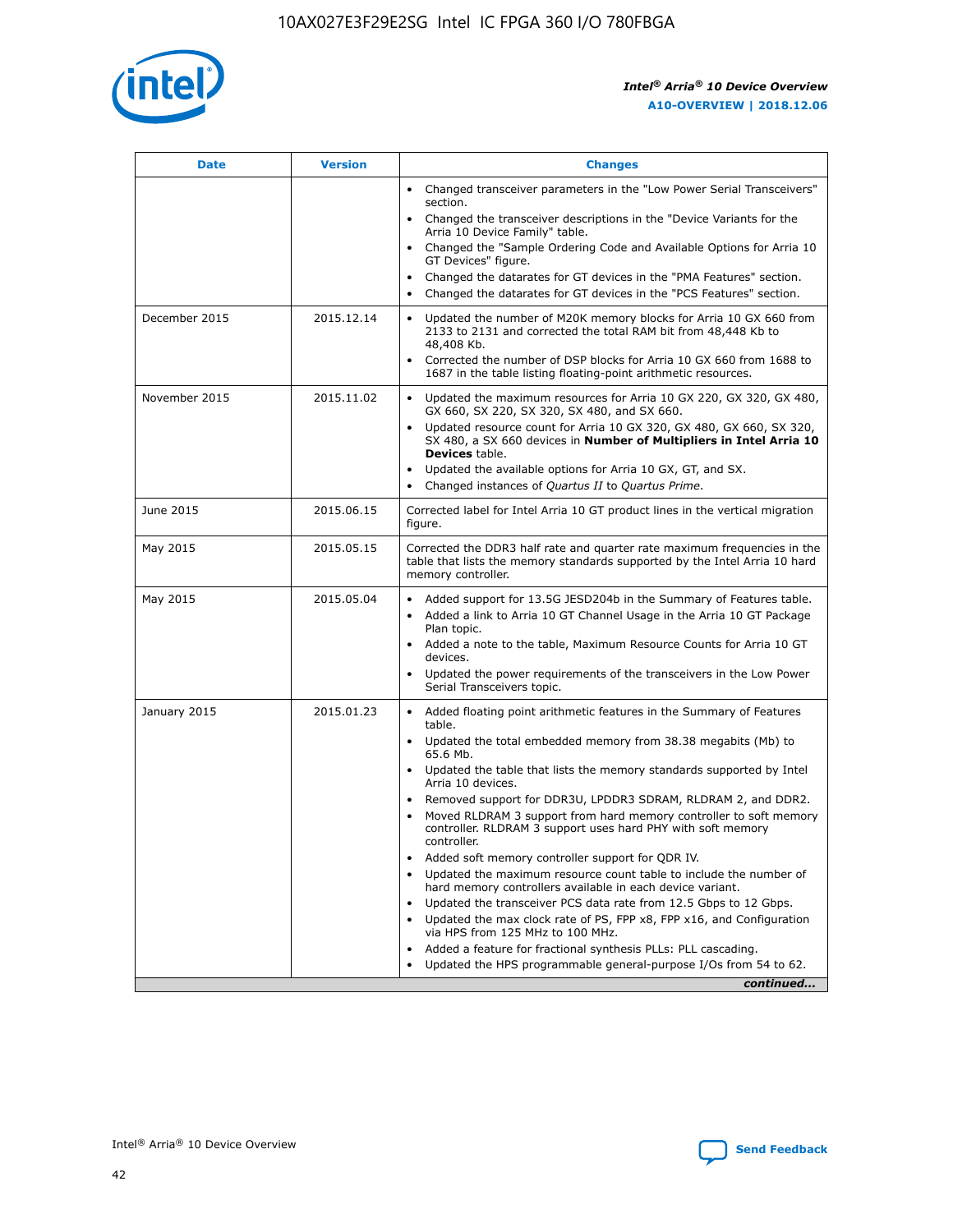![](_page_43_Picture_2.jpeg)

| <b>Date</b>    | <b>Version</b> | <b>Changes</b>                                                                                                                                                                                                                                                                                                                                                                                                                                                                                                                                                   |
|----------------|----------------|------------------------------------------------------------------------------------------------------------------------------------------------------------------------------------------------------------------------------------------------------------------------------------------------------------------------------------------------------------------------------------------------------------------------------------------------------------------------------------------------------------------------------------------------------------------|
| September 2014 | 2014.09.30     | Corrected the 3 V I/O and LVDS I/O counts for F35 and F36 packages<br>$\bullet$<br>of Arria 10 GX.<br>Corrected the 3 V I/O, LVDS I/O, and transceiver counts for the NF40<br>$\bullet$<br>package of the Arria GX 570 and 660.<br>Removed 3 V I/O, LVDS I/O, and transceiver counts for the NF40<br>$\bullet$<br>package of the Arria GX 900 and 1150. The NF40 package is not<br>available for Arria 10 GX 900 and 1150.                                                                                                                                       |
| August 2014    | 2014.08.18     | Updated Memory (Kb) M20K maximum resources for Arria 10 GX 660<br>$\bullet$<br>devices from 42,660 to 42,620.<br>Added GPIO columns consisting of LVDS I/O Bank and 3V I/O Bank in<br>$\bullet$<br>the Package Plan table.<br>Added how to use memory interface clock frequency higher than 533<br>$\bullet$<br>MHz in the I/O vertical migration.<br>Added information to clarify that RLDRAM3 support uses hard PHY with<br>$\bullet$<br>soft memory controller.<br>Added variable precision DSP blocks support for floating-point<br>$\bullet$<br>arithmetic. |
| June 2014      | 2014.06.19     | Updated number of dedicated I/Os in the HPS block to 17.                                                                                                                                                                                                                                                                                                                                                                                                                                                                                                         |
| February 2014  | 2014.02.21     | Updated transceiver speed grade options for GT devices in Figure 2.                                                                                                                                                                                                                                                                                                                                                                                                                                                                                              |
| February 2014  | 2014.02.06     | Updated data rate for Arria 10 GT devices from 28.1 Gbps to 28.3 Gbps.                                                                                                                                                                                                                                                                                                                                                                                                                                                                                           |
| December 2013  | 2013.12.10     | Updated the HPS memory standards support from LPDDR2 to LPDDR3.<br>٠<br>Updated HPS block diagram to include dedicated HPS I/O and FPGA<br>$\bullet$<br>Configuration blocks as well as repositioned SD/SDIO/MMC, DMA, SPI<br>and NAND Flash with ECC blocks.                                                                                                                                                                                                                                                                                                    |
| December 2013  | 2013.12.02     | Initial release.                                                                                                                                                                                                                                                                                                                                                                                                                                                                                                                                                 |

![](_page_43_Picture_4.jpeg)